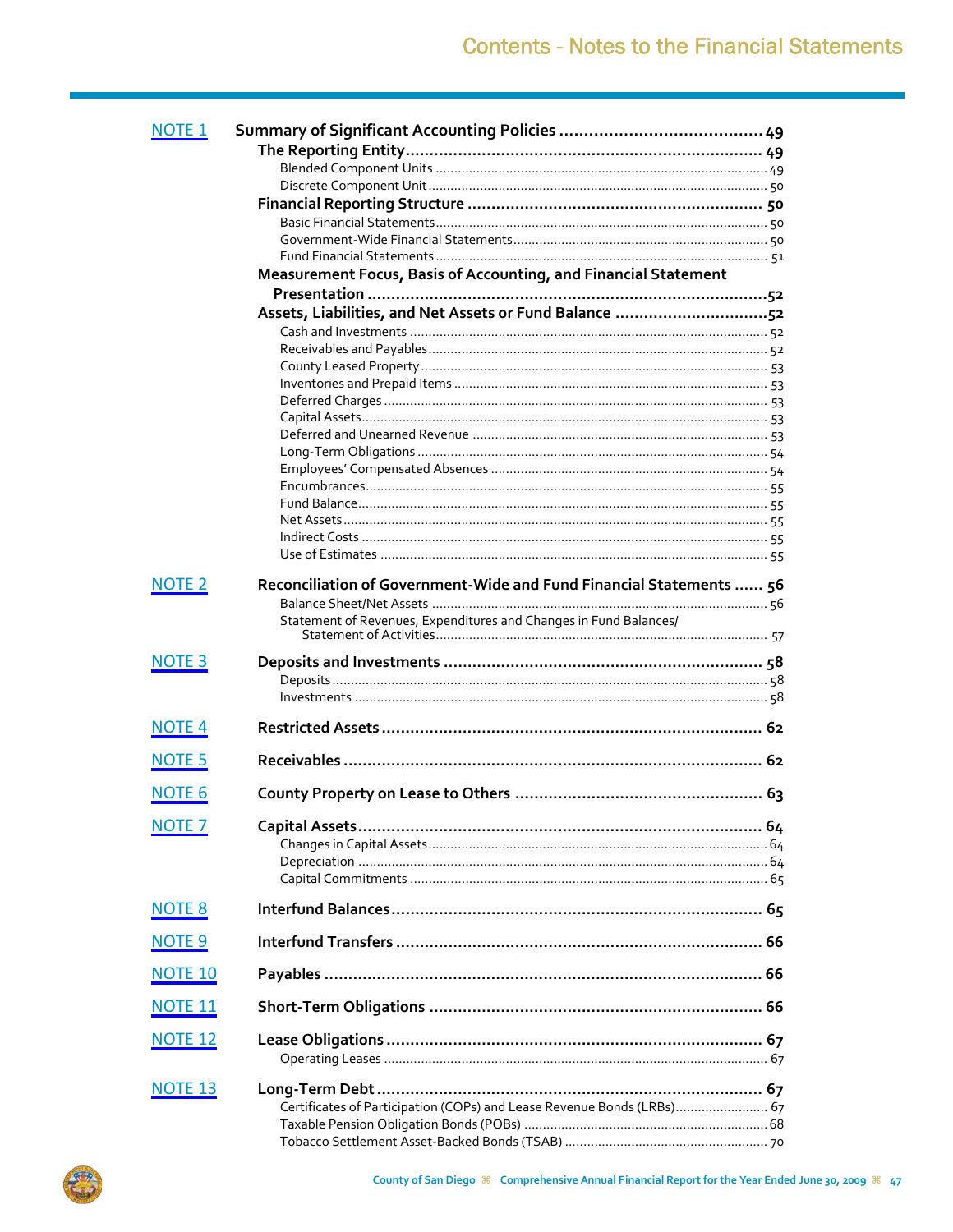|                    | San Diego County Redevelopment Agency (CRA) Revenue Refunding Bonds 71    |  |
|--------------------|---------------------------------------------------------------------------|--|
|                    |                                                                           |  |
| <b>NOTE 14</b>     |                                                                           |  |
| <b>NOTE 15</b>     |                                                                           |  |
| <b>NOTE 16</b>     |                                                                           |  |
| <b>NOTE 17</b>     |                                                                           |  |
| <b>NOTE 18</b>     |                                                                           |  |
| <b>NOTE 19</b>     |                                                                           |  |
| <b>NOTE 20</b>     | Fund Balances Designated for Subsequent Years' Expenditures  76           |  |
| <b>NOTE 21</b>     |                                                                           |  |
| <b>NOTE 22</b>     |                                                                           |  |
|                    |                                                                           |  |
|                    |                                                                           |  |
| <b>NOTE 23</b>     |                                                                           |  |
| <b>NOTE 24</b>     |                                                                           |  |
|                    |                                                                           |  |
|                    |                                                                           |  |
|                    |                                                                           |  |
| <b>NOTE 25</b>     |                                                                           |  |
| <b>NOTE 26</b>     |                                                                           |  |
|                    |                                                                           |  |
|                    |                                                                           |  |
|                    |                                                                           |  |
| <b>NOTE 27</b>     |                                                                           |  |
|                    |                                                                           |  |
|                    | San Diego County Capital Asset Leasing Corporation - "County of San Diego |  |
|                    | Redemption of Series 2008B Variable Rate Demand Obligations  80           |  |
|                    |                                                                           |  |
| NOTE <sub>28</sub> |                                                                           |  |
|                    |                                                                           |  |
|                    |                                                                           |  |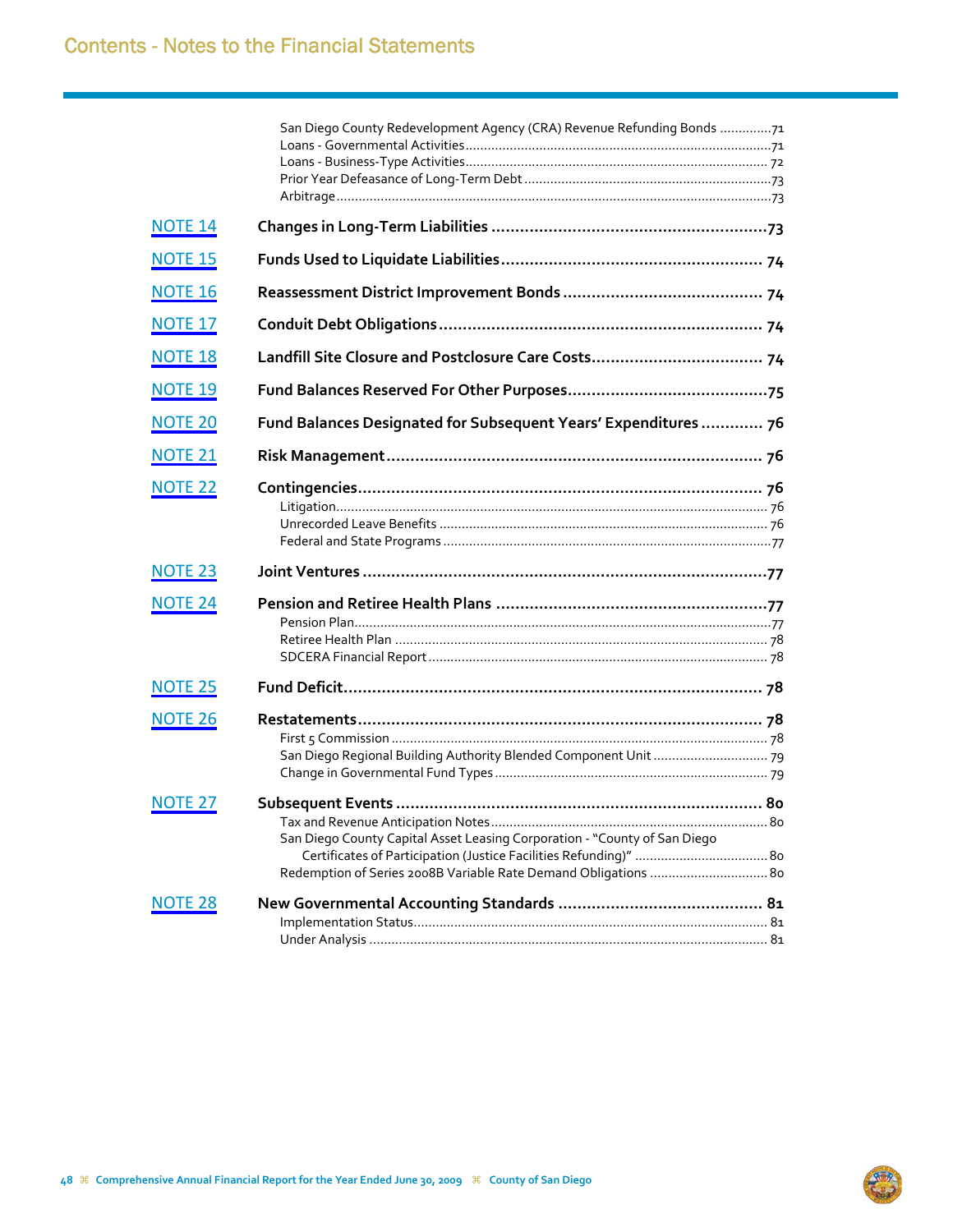# <span id="page-2-0"></span>Summary of Significant Accounting Policies

# **The Reporting Entity**

The County of San Diego (the "County" or "CoSD"), is a political subdivision of the State of California (the "State") and as such can exercise the powers specified by the Constitution and laws of the State of California. The County operates under a charter and is governed by an elected five-member Board of Supervisors (the "Board").

The County provides a full range of general government services including police protection, detention and correction, public assistance, health and sanitation, recreation, library, flood control, public ways and facilities, inactive waste management, airport management and general financial and administrative support.

The County reporting entity includes all significant organizations, departments, and agencies over which the County is considered to be financially accountable. The component units discussed below are included in the County's reporting entity because of the significance of their operational and financial relationships with the County. As required by generally accepted accounting principles in the United States of America (GAAP), the financial statements present the financial position of the County and its component units (entities for which the County is considered to be financially responsible).

Blended component units, although legally separate entities are, in substance, part of the County's operations and data from these component units are combined with the data from the primary government.

A discretely presented component unit is reported in a separate column in the government‐wide financial statements to emphasize that it is legally separate from the County.

### Blended Component Units

The blended component units listed below are agencies and special districts whose governing board is the County Board of Supervisors. These component units are fiscally dependent on the County and as such financial actions including the setting of rates, issuance of debt and the adoption of the annual budget remain with the County.

*Air Pollution Control District (APCD)* ‐ The *APCD* was established to protect the people and the environment from the harmful effects of air pollution. Air quality is continuously monitored throughout the San Diego Air Basin, and programs are developed to bring about the emission reductions necessary to achieve clean air. The District issues permits to limit air pollution, ensures that air pollution control laws are followed, and administers funding that is used to reduce regional mobile source emissions. *APCD* is reported as a *special revenue fund*.

*County of San Diego In‐Home Supportive Services Public Authority (IHSSPA)* ‐ The *IHSSPA* was established to assist eligible low‐income elderly and persons with disabilities in San Diego County to live high quality lives in their own homes. The *IHSSPA* program is mandated by the State. *As* the employer of record, *IHSSPA* recruits, screens, and trains home care workers who are available to assist eligible consumers in their own homes. *IHSSPA* is reported as a *special revenue fund.*

*County Service Area Districts* (CSAD)‐ The CSADs were established to provide authorized services such as road, park, fire protection and ambulance to specific areas in the County. They are financed by ad valorem property taxes in the area benefited or by special assessments levied on specific properties. The CSADs are reported as *special revenue funds*.

*Flood Control District (FCD)*‐ The *FCD* was established to provide flood control in the County's unincorporated area. It is financed primarily by ad valorem property taxes and charges to property owners. The *FCD* is reported as a *special revenue fund*.

*Lighting Maintenance District (LMD)* ‐ The *LMD* was established to provide street and road lighting services to specified areas of the County. Revenue sources include ad valorem taxes, benefit fees, state funding and charges to property owners. The *LMD* is reported as a *special revenue fund*.

*San Diego County Housing Authority (SDCHA)* ‐ The *SDCHA* was established to provide decent housing in a suitable environment for individuals who cannot afford standard private housing. Contracts with the U.S. Department of Housing and Urban Development provide the major funding sources. *SDCHA* is reported as a *special revenue fund*.

*San Diego County Redevelopment Agency (SDCRA)* ‐ *SDCRA* was established to provide a method of eliminating slums and blighted areas, improving housing, expanding employment opportunities, and providing an environment for the social, economic and psychological growth, and well‐being of all citizens of the County. *SDCRA* financial activities are reported in a *special revenue fund* and a *debt service fund*.

*Sanitation Districts (SD)* ‐ The *SDs* were established to construct, operate and maintain reliable and sustainable sanitary sewer systems. Revenue sources include charges to property owners and grants. The *SDs* are reported as *enterprise funds*.

Blended component units governed by boards other than the CoSD Board of Supervisors are listed below. These component units are, in substance, part of the County's operations due to their relationship with the County and the nature of their operations. Specifically, the CoSD Board appoints either all or a majority of their board members and the services they provide solely benefit the County.

*San Diego County Capital Asset Leasing Corporation (SANCAL)* ‐ *SANCAL* was established to finance the acquisition of County buildings and equipment. It is a nonprofit corporation governed

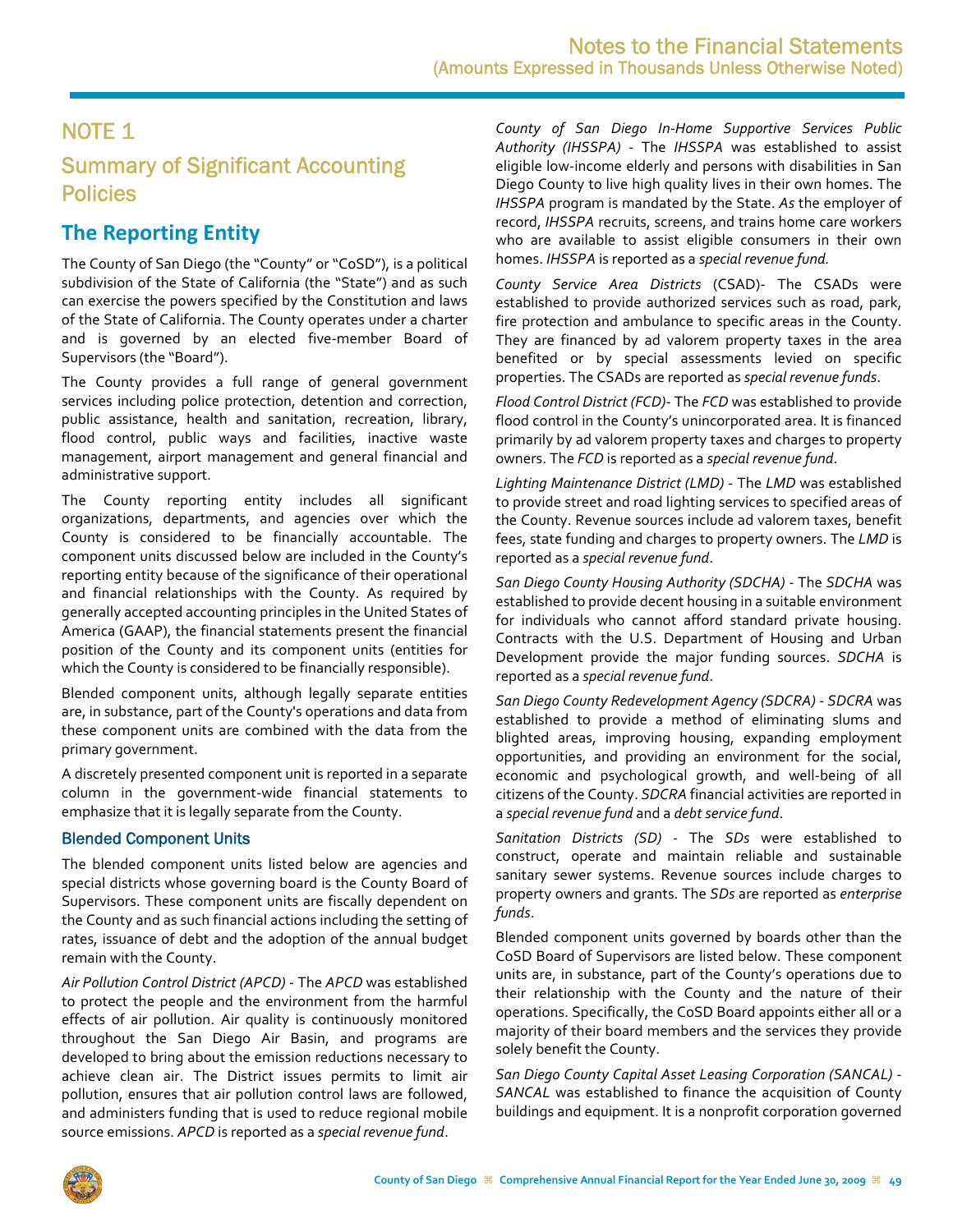by a five‐member Board of Directors, which is appointed by the CoSD Board. *SANCAL* financial activities are reported in a *debt service fund* and a *capital project fund*.

*San Diego County Tobacco Asset Securitization Corporation (SDCTASC))* ‐ The *SDCTASC* was created under the California Nonprofit Public Benefit Corporation Law and was established to purchase tobacco settlement payments allocated to the County from the State of California, pursuant to a Tobacco Master Settlement Agreement.

*SDCTASC* is governed by a Board of Directors consisting of three members, two of which are employees of the County and one independent director who is not an employee of the County. The *SDCTASC* is reported as a *special revenue fund*.

*San Diego Regional Building Authority* (*SDRBA*) ‐ The *SDRBA* was established under the Mark‐Roos Local Bond Pooling Act of 1985 and authorized to issue bonds for the purpose of acquiring and constructing public capital Improvements and to lease them to its members, the County and the San Diego Metropolitan Transit Development board (MTDB). The services provided by the SDRBA to the MTDB are insignificant.

The *SDRBA* is governed by a Commission consisting of three members, two of which are County Supervisors appointed by the County Board of Supervisors and concurrently serve on the Board of Directors of the San Diego Trolley, Inc and the Board of Directors of MTDB. The third Commissioner is a member of MTDB and is appointed by the MTDB Board. The SDRBA's financial activities are reported in a *debt service fund* and a *capital projectsfund*.

*The Tobacco Securitization Joint Powers Authority of Southern California (TSJPA)* ‐ The *TSJPA* was created by a joint exercise of powers agreement between the County and the County of Sacramento pursuant to Government Code Sections 6500 et seq. The *TSJPA*'s purpose is to finance a loan to the San Diego County Tobacco Asset Securitization Corporation (the Corporation) via the sale of tobacco asset backed bonds. The *TSJPA* in turn uses the loan proceeds to purchase the County's future tobacco settlement revenues under a purchase and sale agreement. The *TSJPA* is administered by a Board of Directors consisting of three members, two members who are appointed by the CoSD Board and the third member is appointed by the Sacramento County Board of Supervisors. The *TSJPA*'s is reported as a *special revenue fund*.

Separately issued financial reports of the County's blended component units can be obtained from the County Auditor and Controller's Office located at 1600 Pacific Highway, Room 166, San Diego, California 92101.

### Discrete Component Unit

The *First 5 Commission of San Diego (Commission)* was established by the Board as a separate legal entity under the authority of the California Children and Families First Act and Sections 130100 et seq. of the Health and Safety Code. It administers the County's share of tobacco taxes levied by the State for the purpose of implementing early childhood development programs. The County appoints all of the Commission's board and can remove appointed members at will.

The Commission is discretely presented because its Board is not substantively the same as the County's and it does not provide services entirely or almost entirely to the County. A separately issued financial report can be obtained by writing to The First 5 Commission, 1495 Pacific Highway, Suite 202, (MS‐A211), San Diego, CA, 92101‐6466.

## **Financial Reporting Structure**

### Basic Financial Statements

The basic financial statements include both government‐wide financial statements and fund financial statements. The reporting model, based on GASB Statement No. 34, *"Basic Financial Statements ‐ and Management's Discussion and Analysis ‐ for State and Local Governments,"* focuses on the County as a whole in the government‐wide financial statements and major individual funds in the fund financial statements.

### Government-Wide Financial Statements

The government‐wide financial statements (statement of net assets and statement of activities) display information about the County as a whole and the change in aggregate financial position resulting from the activities of the fiscal period, except for its fiduciary activities. These statements include separate columns for the governmental and business‐type activities of the County (including its blended component units) as well as its discretely presented component unit. In the statement of net assets, both the governmental and business‐type activities columns are presented on a consolidated basis by column and are reflected on a full accrual, economic resource basis, which incorporates capital assets as well as long‐term debt and obligations.

As a general rule, the effect of interfund activity has been eliminated from the government‐wide financial statements. However, interfund services provided and used are not eliminated in the process of consolidation. All internal balances in the statement of net assets have been eliminated, with the exception of those representing balances between the governmental activities and the business‐type activities, which are presented as internal balances and eliminated in the total government column. The statement of activities presents function revenue and expenses of governmental activities and business‐type activities. Governmental activities, which normally are supported by taxes and intergovernmental revenues, are reported separately from business-type activities, which rely to a significant extent on fees and charges for support. In the statement of activities, internal service funds' revenue and expenses related to interfund services have been

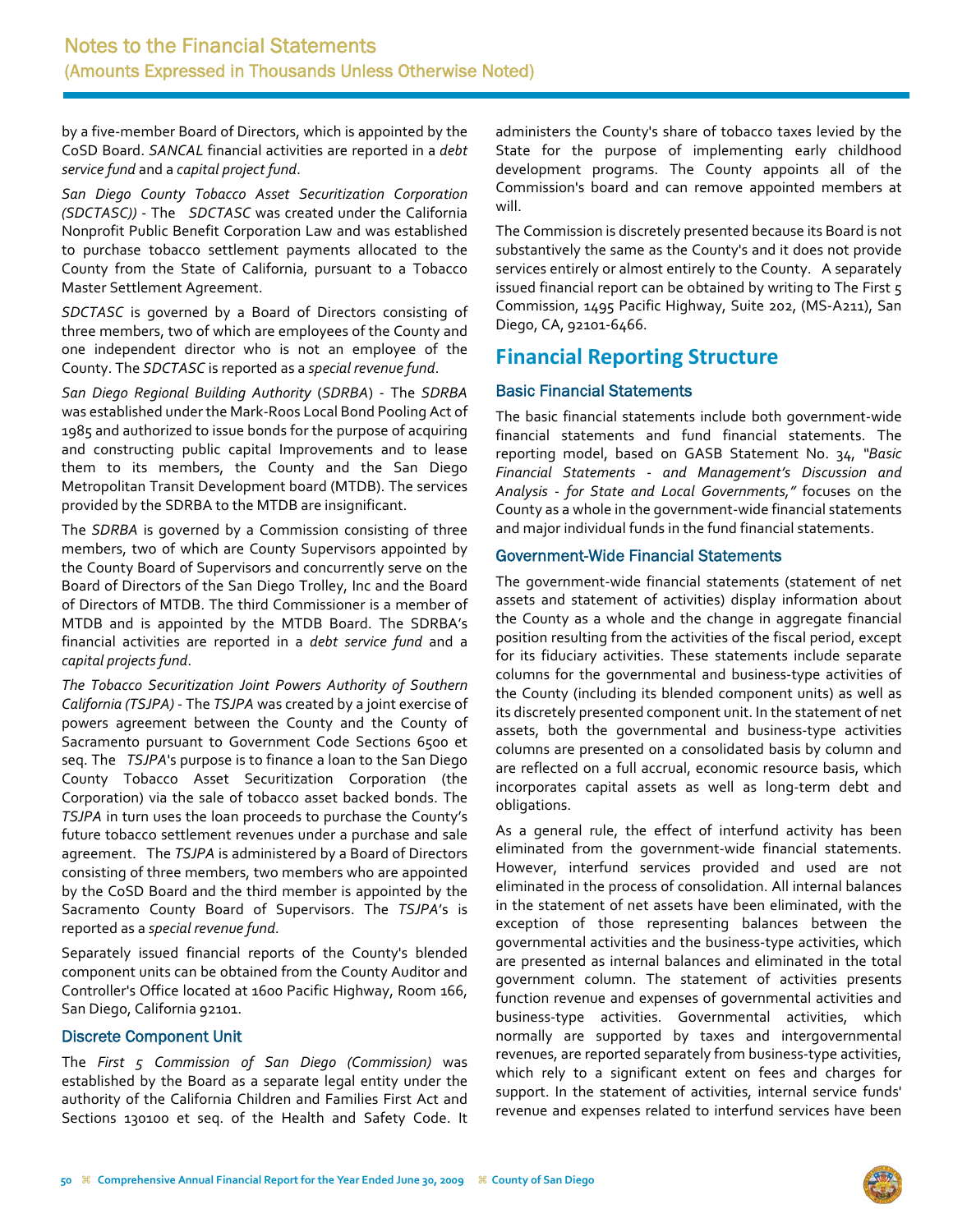eliminated. Revenue and expenses related to services provided to external customers have not been eliminated and are presented within governmental activities.

The government‐wide financial statements distinguish functions of the County that are principally supported by taxes and intergovernmental revenues (governmental activities) from other functions that are intended to recover all or a significant portion of their costs through user fees and charges (business‐ type activities). The governmental activities of the County include general government, public protection, public ways and facilities, public assistance, health and sanitation, recreation and cultural, and education activities. The business type activities of the County include sanitation, wastewater and airport.

The statement of activities demonstrates the degree to which the direct expenses of a given function is offset by program revenues. Direct expenses are those that are clearly identifiable with a specific function. Program revenues include (1) charges to customers or applicants who purchase, use, or directly benefit from goods, services, or privileges provided by a given function and (2) grants and contributions that are restricted to meeting the operational or capital requirements of a particular function. Taxes and other items not properly included among program revenues are reported instead as general revenues.

#### Fund Financial Statements

The fund financial statements are presented after the government‐wide financial statements. They display information about major funds individually and in the aggregate for governmental and proprietary funds. In governmental and fiduciary funds, assets and liabilities are presented in order of relative liquidity. In proprietary funds, assets and liabilities are presented in a classified format that distinguishes between all current and noncurrent assets and liabilities. Current assets in the classified format are those considered available for appropriation and expenditure. Examples of expendable financial resources include cash, various receivables and short‐term investments. All other assets are considered noncurrent. Current liabilities are obligations to be paid within the next fiscal year. Examples include payables and the current portion of long‐term liabilities.

Major individual governmental funds are reported as separate columns in the fund financial statements and are presented on a current financial resources and modified accrual basis of accounting. Separate fund financial statements are provided for governmental funds, proprietary funds and fiduciary funds, even though the latter are excluded from the government‐wide financial statements.

The County reports the following major governmental funds:

The *General Fund* is the County's primary operating fund. It accounts for all financial resources of the County except those required to be accounted for in another fund. Revenues are primarily derived from taxes; licenses, permits and franchises; fines, forfeitures and penalties; use of money and property; intergovernmental revenues; charges for services; and other revenues. Expenditures are expended for functions of general government, public protection, public ways and facilities, health and sanitation, public assistance, education, and recreation and cultural. Expenditures also include capital outlay and debt service.

The *Public Safety Special Revenue Fund* accounts for Proposition 172 half-cent sales taxes collected and apportioned to the County by the State Board of Equalization to fund public safety activities. Per Government Code 30052, a "maintenance of effort" (pre‐Proposition 172 public safety funding level) must be maintained by the County to comply with the statute's spending requirements. In accordance with the Code, funds are allocated to the Sheriff, District Attorney and Probation departments. Transfers out of this fund subsidize the following types of public safety activities: juvenile detention services; facilities maintenance and support; capital projects, equipment and other one-time expenditures; on-going technology initiatives; and various region‐wide services.

The *Tobacco Endowment Special Revenue Fund* accounts for tobacco settlement payments allocated to the County from the State of California, pursuant to the Master Settlement Agreement concluded on November 23, 1998 between the major tobacco companies and 46 states (including California), the District of Columbia and four U.S. Territories.

The County reports the following additional funds and fund types:

*Enterprise Funds* account for airport, sanitation district and wastewater management activities, including operations and maintenance, sewage collection and treatment services.

*Internal Service Funds* account for the financing of public works and communications equipment; the financing of materials and supplies (purchasing); start up services for new and existing county service districts; the County's public liability and employee benefits activities; the financing of fleet services; facilities management activities; the financing of information technology services; and the financing of clothing and personal sundry items for persons institutionalized at various county facilities. Goods or services provided by servicing County departments are paid for on a cost reimbursement basis by receiving departments.

The following fiduciary funds account for resources that are held by the County as a trustee or agent for outside parties and cannot be used to support the County's programs.

*Agency Funds* are custodial in nature, do not involve measurement of results of operations and account for assets held by the County as an agent for various local governments, organizations and individuals. Included are funds for child support payments; payroll taxes; public administrator and public guardian accounts; and apportioned taxes for other local governments.

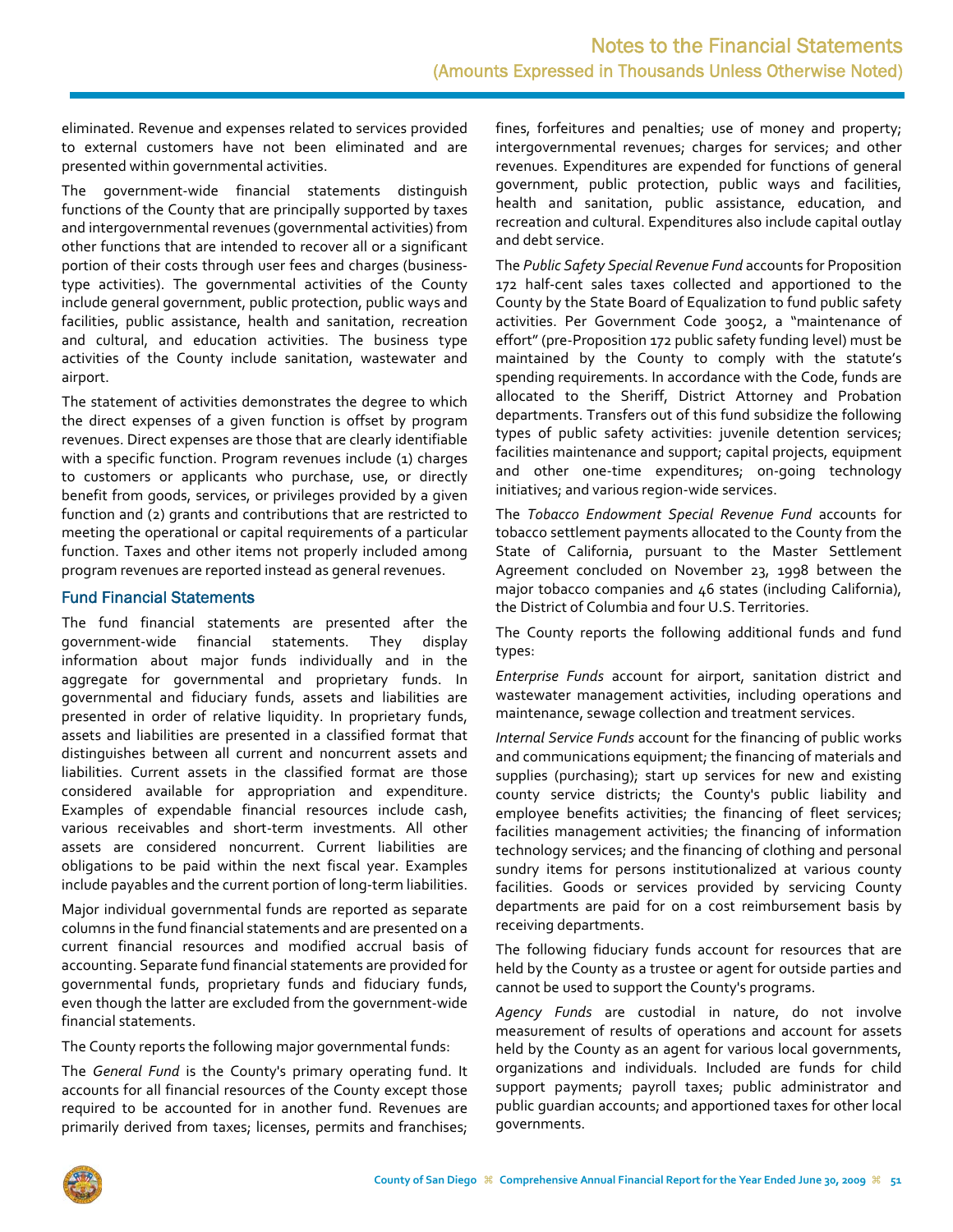*Investment Trust Funds* account for two types of investment activities on behalf of external entities and include: the portion of the County Treasurer's investment pool applicable to external entities (Pool Investments- Investment Trust Fund); and the total amount of individual investment accounts held on behalf of external entities by the Treasurer (Specific Investments ‐ Investment Trust Fund). In general, external entities include school districts, independent special districts and various other governments. The Specific Investments ‐ Investment Trust Fund accounts for individual external entities investments which are offered as an alternative to a pooled position.

## **Measurement Focus, Basis of Accounting, and Financial Statement Presentation**

The government‐wide financial statements are reported using the economic resources measurement focus and the accrual basis of accounting, as are the proprietary fund and fiduciary fund financial statements. Revenues are recorded when earned and expenses are recorded when a liability is incurred, regardless of the timing of related cash flows. Property taxes are recognized as revenues in the fiscal year for which they are levied. Grants and similar items are recognized as revenue as soon as all eligibility requirements imposed by the provider have been met.

*Governmental Funds* are reported using the current financial resources measurement focus and the modified accrual basis of accounting. Under this method, revenues are susceptible to accrual when measurable and available. Sales taxes, investment income, state and federal grants, and charges for services are accrued when their receipt occurs within 180 days following the end of the fiscal year. Property taxes are accrued if they are collectible within 60 days after the end of the accounting period. Expenditures are generally recorded when a liability is incurred, as under accrual accounting. However, debt service expenditures, as well as expenditures related to compensated absences, claims, and judgments, are recorded only when payment is due. General capital assets acquisitions and general principal payments are reported as expenditures in governmental funds. Proceeds of general long‐term debt are reported as other financing sources.

*Proprietary Funds* distinguish operating revenues and expenses from non‐operating items. Operating revenues and expenses generally result from providing services and producing and delivering goods in connection with a proprietary fund's principal ongoing operations. The principal operating revenues of the County's enterprise funds and internal service funds are charges to customers for services. Operating expenses for enterprise funds and internal service funds include the cost of services, administrative expenses, and depreciation on capital assets. All revenues and expenses not meeting this definition are reported as non‐operating revenues and expenses.

For government‐wide (governmental and business‐type activities) and proprietary fund activities, the County applies all applicable Governmental Accounting Standards Board (GASB) pronouncements as well as any applicable pronouncements of the Financial Accounting Standards Board (FASB), the Accounting Principles Board, or any Accounting Research Bulletins issued on or before November 30, 1989 unless those pronouncements conflict with or contradict GASB pronouncements. The County has elected not to apply the FASB standards issued subsequent to November 30, 1989 for business‐type activities and proprietary funds. The GASB periodically updates its codification of the existing Governmental Accounting and Financial Reporting Standards, which, along with subsequent GASB pronouncements (Statements and Interpretations), constitutes GAAP for governmental users.

When both *restricted and unrestricted resources* are available for use, it is the County's policy to use restricted resources first, then unrestricted resources as they are needed.

## **Assets, Liabilities, and Net Assets or Fund Balance**

### Cash and Investments

The County's cash and cash equivalents for cash flow reporting purposes are considered to be cash on hand, demand deposits, restricted cash, and investments held in the County's Pool.

The Pool is available for use by all funds. Each fund type's portion of the Pool is displayed on the statements of net assets/ balance sheets as "pooled cash and investments." The share of each fund's pooled cash and investments account is separately accounted for and interest earned, net of related expenses, is apportioned quarterly based on the fund's average daily balance in proportion to the total pooled cash and investments. In accordance with Government Code 53647, apportionments applicable to certain agency funds accrue to the benefit of the General Fund.

Investments are stated at fair value. The fair value of investments is determined monthly and is based on quoted market prices.

### Receivables and Payables

The major receivables for governmental and business-type activities are taxes, due from other governmental agencies and loans. All property taxes and accounts receivable are shown net of an allowance for uncollectibles. Activities between funds that represent lending/borrowing arrangements outstanding at the end of the fiscal year are interfund loans. All other outstanding balances between funds are reported as "due to/from other funds." Any residual balances outstanding between the governmental activities and business‐type activities are reported in the government‐wide financial statements as "internal balances."

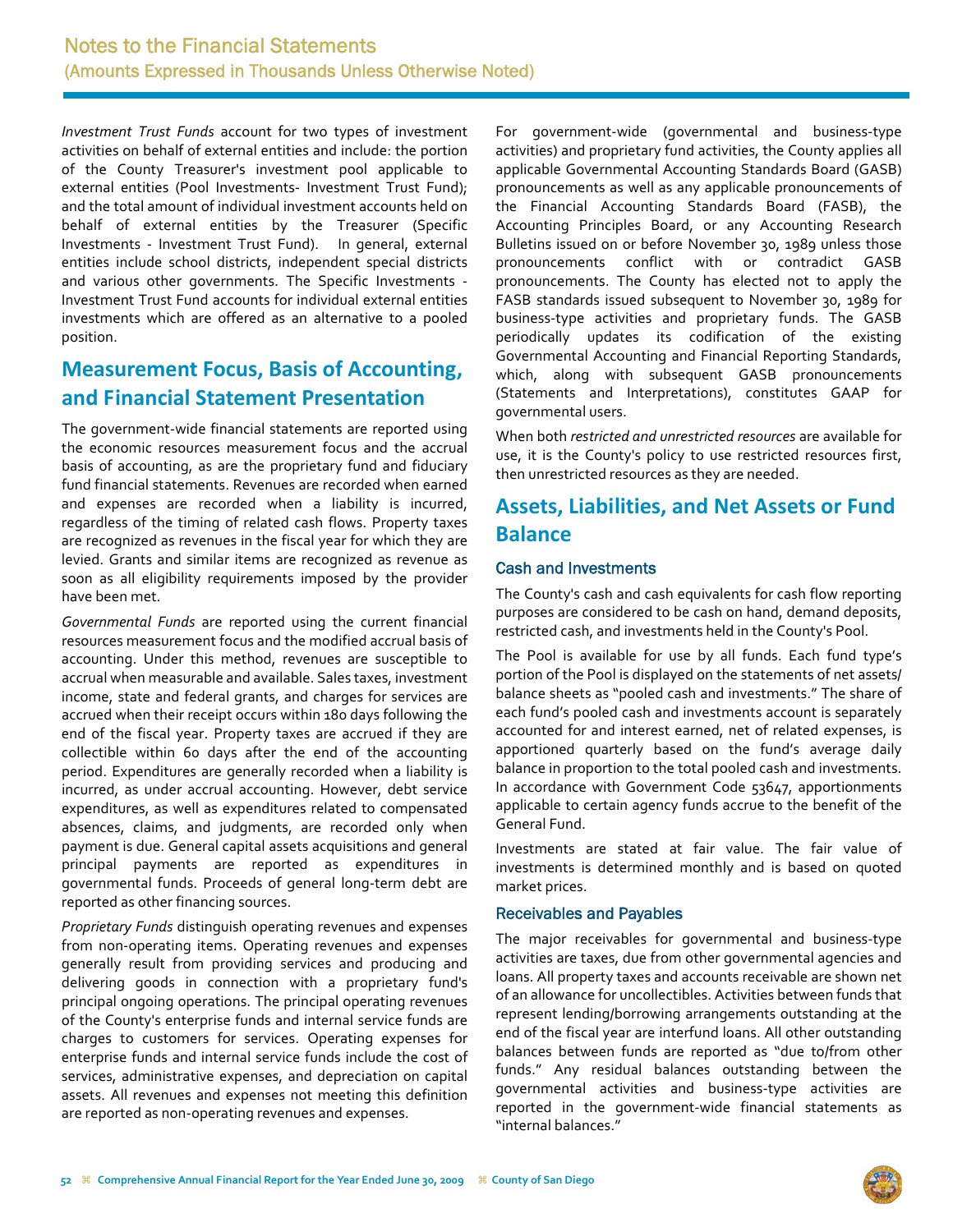Noncurrent interfund receivables between funds are reported as a fund balance reserve account in applicable governmental funds to indicate they are not available for appropriation and are not expendable financial resources.

Secured property taxes are levied based upon the assessed valuation as of the previous January 1st, (lien date) and the tax levy is recorded on July 1st (levy date). They are payable in two equal installments due on November 1st and February 1st and are considered delinquent with ten percent penalties after December 10th and April 10th, respectively. An additional penalty of one and one‐half percent per month begins to accrue on July 1st and November 1st on delinquent secured property taxes. Unsecured property taxes are due as of the January 1st lien date and become delinquent, with 10 percent penalties, after August 31st. An additional penalty of one and one‐half percent per month begins to accrue on October 31st on delinquent unsecured property taxes.

Governmental funds' property tax revenues are recognized in the fiscal year for which they are levied, provided they are due within the fiscal year and collected within 60 days after the fiscal year end. Property tax revenues are also recognized for unsecured and supplemental property taxes that are due at year end, and are collected within 60 days after the fiscal year end, but will not be apportioned until the next fiscal year due to the timing of the tax apportionment schedule.

#### County Leased Property

The County and its blended component units lease real property to the private sector and other governmental agencies. Capitalized lease receivables are shown as restricted assets on the government‐wide statement of net assets ‐ governmental activities and governmental funds balance sheets. Revenue from non‐cancelable and cancelable capital and operating leases is reported in the applicable governmentwide statement of activities - governmental activities, governmental funds statements of revenues, expenditures, and changes in fund balances and proprietary funds, statements of revenues, expenses, and changes in net assets, as applicable.

#### Inventories and Prepaid Items

Inventories include both inventories on hand for sale and consumable inventories. Inventories are valued at average cost. They are accounted for as expenditures at the time of purchase and reported in governmental funds as an asset with an offsetting reserve. Proprietary fund types are carried at average cost and are expended when consumed. Prepaid items reflect payments for costs applicable to future accounting periods and are recorded as prepaid items in both the government‐wide and fund financial statements. Inventories and prepaid items recorded in the governmental funds do not reflect current appropriable resources and thus, an equivalent portion of fund balance is reserved.

### Deferred Charges

Bond issuance costs are deferred and amortized over the life of the bonds using the straight‐line method. In the government‐ wide financial statements, deferred charges are reported as assets in the governmental activities.

### Capital Assets

Capital assets are of a long‐term character and include: land, buildings and improvements, construction in progress, equipment and infrastructure.

Infrastructure assets include roads, bridges and sewers.

Capital assets are recorded at *historical cost* if purchased or constructed. Donated capital assets are recorded at *estimated fair value* at the date of donation. Capital assets with original unit costs equal to or greater than the *capitalization thresholds* shown in the following table are reported in the applicable *governmental* or *business‐type activities* columns in the government‐wide financial statements.

| Table 1                           |           |
|-----------------------------------|-----------|
| <b>Capitalization Thresholds</b>  |           |
| Land                              |           |
| <b>Buildings and improvements</b> | 50        |
| Infrastructure                    | $25 - 50$ |
| Equipment                         | 5         |

Depreciation is charged over the capital assets' estimated useful lives using the straight‐line method for proprietary and governmental fund types. Governmental fund type depreciation is only shown in the statement of activities. Proprietary fund type depreciation is shown both in the fund statements and the statement of activities. Estimated useful lives are shown in **Table 2.**

| Table 2'                          |             |
|-----------------------------------|-------------|
| <b>Estimated Useful Lives</b>     |             |
| <b>Buildings and improvements</b> | 50 years    |
| Infrastructure                    | 10-15 years |
| Equipment                         | 5-20 years  |

#### Deferred and Unearned Revenue

Under both the accrual and the modified accrual basis of accounting, revenue may be recognized only when it is earned. If assets are recognized in connection with a transaction before the earnings process is complete, those assets must be offset by a corresponding liability for unearned revenue. Unearned revenue can be found in government‐wide financial reporting as well as in governmental fund, proprietary fund, and fiduciary fund financial statements.

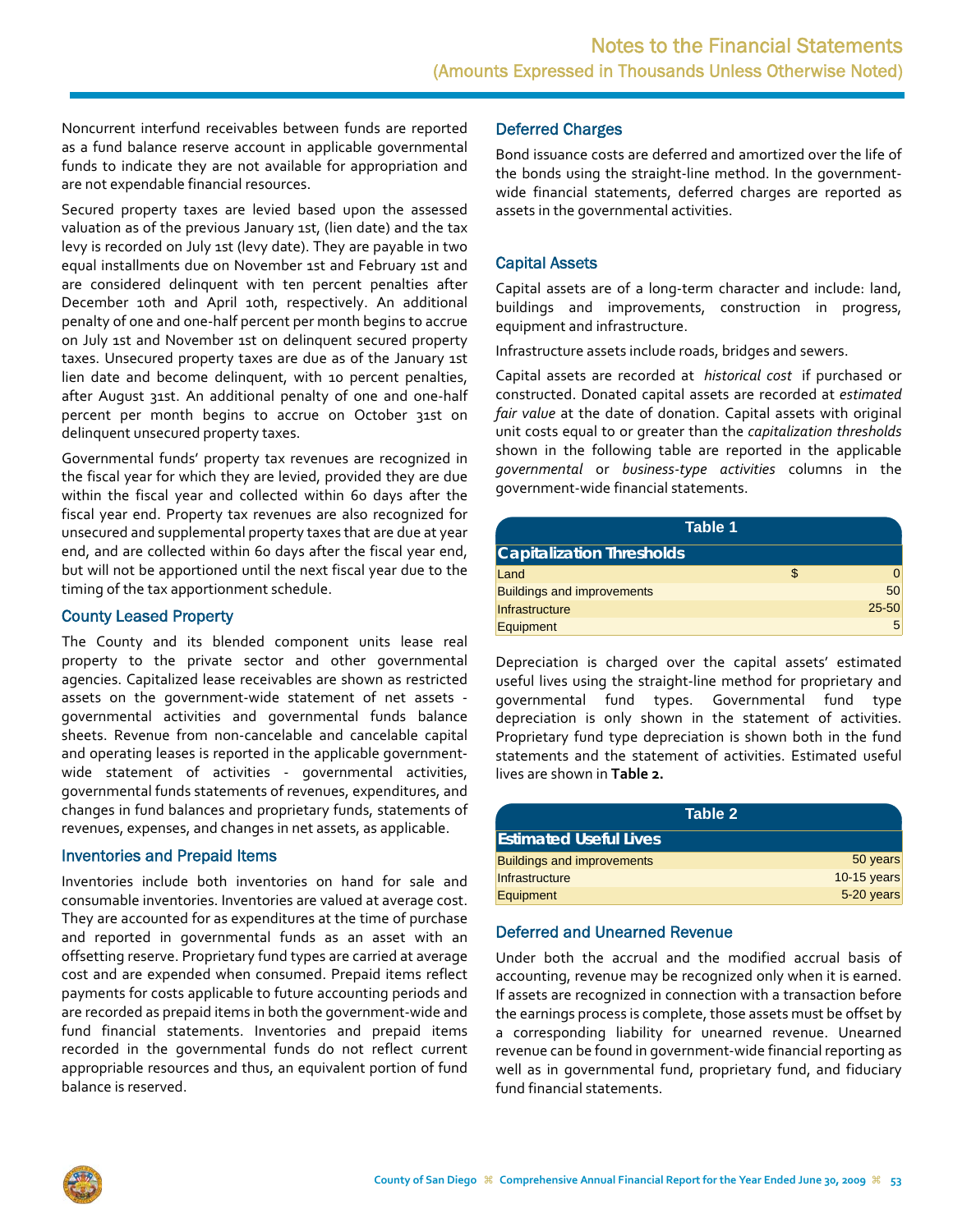Under the modified accrual basis of accounting, it is not enough that revenue has been earned if it is to be recognized as revenue of the current period. Revenue must also be susceptible to accrual, it must be both measurable and available to finance expenditures of the current fiscal period. If assets are recognized in connection with a transaction, but those assets are not yet available to finance expenditures of the current fiscal period, then the assets must be offset by a corresponding liability for deferred revenue. This type of deferred revenue is unique to governmental funds, since it is tied to the modified accrual basis of accounting, which is used only in connection with governmental funds.

### Long-Term Obligations

Long‐term liabilities reported in the statement of net assets include the amount due in one year (current) and the amount due in more than one year (noncurrent).

General long‐term liabilities consist of the noncurrent portion of claims and judgments, compensated absences, landfill closure and post closure and other noncurrent liabilities. General long‐ term liabilities are not reported as liabilities in governmental funds but are reported in the governmental activities column in the government‐wide statement of net assets. General long‐ term debt is not limited to liabilities arising from debt issuances but may also include noncurrent liabilities on other commitments that are not current liabilities properly recorded in governmental funds.

Debt may be issued at par (face) value, with a premium (applicable to debt issued in excess of face value) or at a discount (applicable to debt issued at amounts less than the face value). Occasionally, the County also refunds some of its existing debt. When this occurs, the difference between the funds required to retire (reacquisition price of) the refunded debt and the net carrying amount of refunded debt results in a deferred amount on refunding.

In the government‐wide financial statements and proprietary fund financial statements, bond premiums and discounts, as well as issuance costs, are deferred and amortized over the life of the bonds using the straight‐line method. Bonds payable are reported net of the applicable bond premium or discount. Deferred issuance costs are reported as deferred charges and amortized over the term of the debt.

In the governmental fund financial statements, bond premiums and discounts, as well as bond issuance costs, are recognized during the current period. The face amount of the debt issued is reported as other financing sources while discounts on debt issuances are reported as other financing uses. Issuance costs, whether or not withheld from the actual debt proceeds received, are reported as debt service expenditures.

Capital Appreciation Bonds (CABs) issued by the County represent bonds that are issued at a deep discount, pay no current interest but accrete or compound in value from the date of issuance to the date of maturity. CABs are presented at their maturity value less the unaccreted appreciation. Unaccreted appreciation represents the difference between the maturity value of the debt and their par (face) value. The unaccreted appreciation is accreted as interest over the life of the CABs.

#### Employees' Compensated Absences

The County's policy is to permit employees to accumulate *earned* but *unused* vacation, compensatory time, holiday and sick leave benefits. Each of these benefits is subject to certain limits based on employee class, except for sick leave and compensatory time that is subject to Fair Labor Standands Act (FLSA) rules or the California Labor Code. All vacation pay and a certain portion of compensatory and sick pay for specified employee classes is accrued in the government‐wide and proprietary funds financial statements. Except for specified employee classes, there is no liability for *unpaid accumulated* sick leave since the County does not cash out unused sick leave when employees separate from service with the County. However, employees eligible for retirement benefits that meet minimum balance requirements may apply unused sick leave toward determining their length of service for the purpose of calculating retirement benefits.

Accumulated leave benefits including vacation, sick leave, and compensatory time worked are recorded in the government‐ wide statement of net assets. Amounts recorded as accumulated leave benefits include the employer's share of Social Security and Medicare taxes. These amounts would not be expected to be liquidated from expendable available financial resources, but would be expected to be liquidated in future years as employees elect to use these benefits as prescribed by Civil Service rules and regulations.

County employees in the unclassified service and certain employees hired prior to 1979 may receive up to 50% and 25%, respectively, of the cash value of all or a portion of their sick leave balances upon termination or retirement. The cash value of these benefits is included in the accumulated leave benefits noted above. This liability has been recorded in the current and long‐term portion of compensated absences in the appropriate proprietary funds and government‐wide statement of net assets.

California Labor Code 4850 entitles safety officers who meet certain criteria to receive full salary in lieu of temporary disability payments for the period of disability, not exceeding 365 days, or until such earlier date as he or she is retired on permanent disability pension. This Labor Code 4850 liability is accrued in the current and long‐term portion of compensated absences.

All County employees who have completed at least five years of continuous service in the County retirement system, and have a sick leave balance of at least one hundred hours, may convert, at retirement, all or a portion of their sick leave balance to retirement service credits on a hour‐for‐hour basis. The conversion of these balances to retirement service credits is

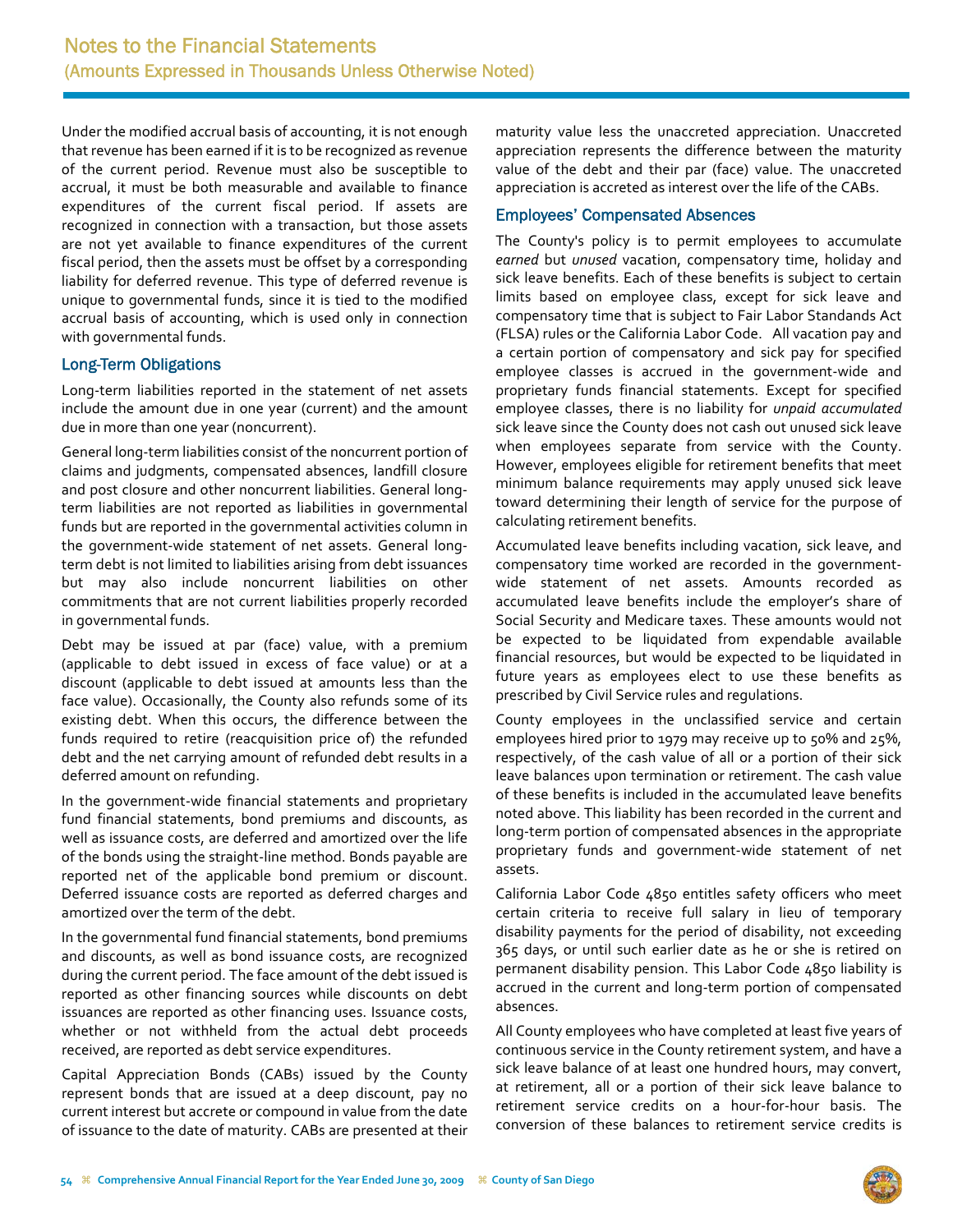included in the County's actuarial accrued liability, as part of the annual actuarial valuation which includes assumptions regarding employee terminations, retirement, death, etc.

#### **Encumbrances**

Encumbrances represent commitments related to unperformed contracts for goods or services. Encumbrance accounting is used in the governmental funds. Encumbrances outstanding at year end are reported as designations of fund balances and do not constitute expenditures or liabilities because the commitments will be honored during the subsequent year or years.

#### Fund Balance

In the fund financial statements, governmental funds report reservations of fund balance for amounts that are not available for appropriation or are legally restricted by outside parties for use for a specific purpose. Designations of fund balance represent tentative management plans that are subject to change. As the *lapse period* for encumbrance liquidation is not employed, encumbered amounts that are reappropriated as part of the following year's budget are presented as unreserved fund balance designated for encumbrances.

Fund balance reserve and designated fund balances for governmental funds are classified to reserved, unreserved/ designated or unreserved/undesignated. Reserved fund balances are (a) funds legally segregated for a specific use or (b) assets that, by their nature, are not available for expenditure. Unreserved fund balances reflect the balances available for appropriation for general purposes. Designations reflect self‐ imposed limitations on the use of available current financial resources.

#### Net Assets

Invested in capital assets, net of related debt consists of capital assets net of accumulated depreciation reduced by the outstanding principal of capital related debt (adjusted by any unamortized premiums, discounts, deferred amounts on refundings, and unspent proceeds related to debt), incurred by the County to buy or construct capital assets shown in the statement of net assets. Capital assets cannot readily be sold and converted to cash.

The County reports net assets as restricted when constraints placed on net assets are externally imposed by creditors, grantors, contributors or laws or regulations of other governments or imposed by law through constitutional provisions or enabling legislation. Enabling legislation authorizes the government to assess, levy, charge or otherwise mandate payment of resources (from external resource providers) and includes a legally enforceable requirement that those resources be used only for the specific purposes stipulated in the legislation.

Unrestricted net assets consist of net assets that do not meet the definition of invested in capital assets, net of related debt or restricted net assets.

#### Indirect Costs

County indirect costs are allocated to benefiting departments and are included in the program expense reported for individual functions and activities. Cost allocations are based on the annual *County‐wide Cost Allocation Plan* which is prepared in accordance with Federal Office of Management and Budget Circular A‐87.

#### Use of Estimates

The preparation of the basic financial statements in conformity with generally accepted accounting principles requires management to make estimates and assumptions that affect the amounts reported in the basic financial statements and accompanying notes. Actual results could differ from those estimates. Significant estimates made in preparing the financial statements are described in the applicable notes.

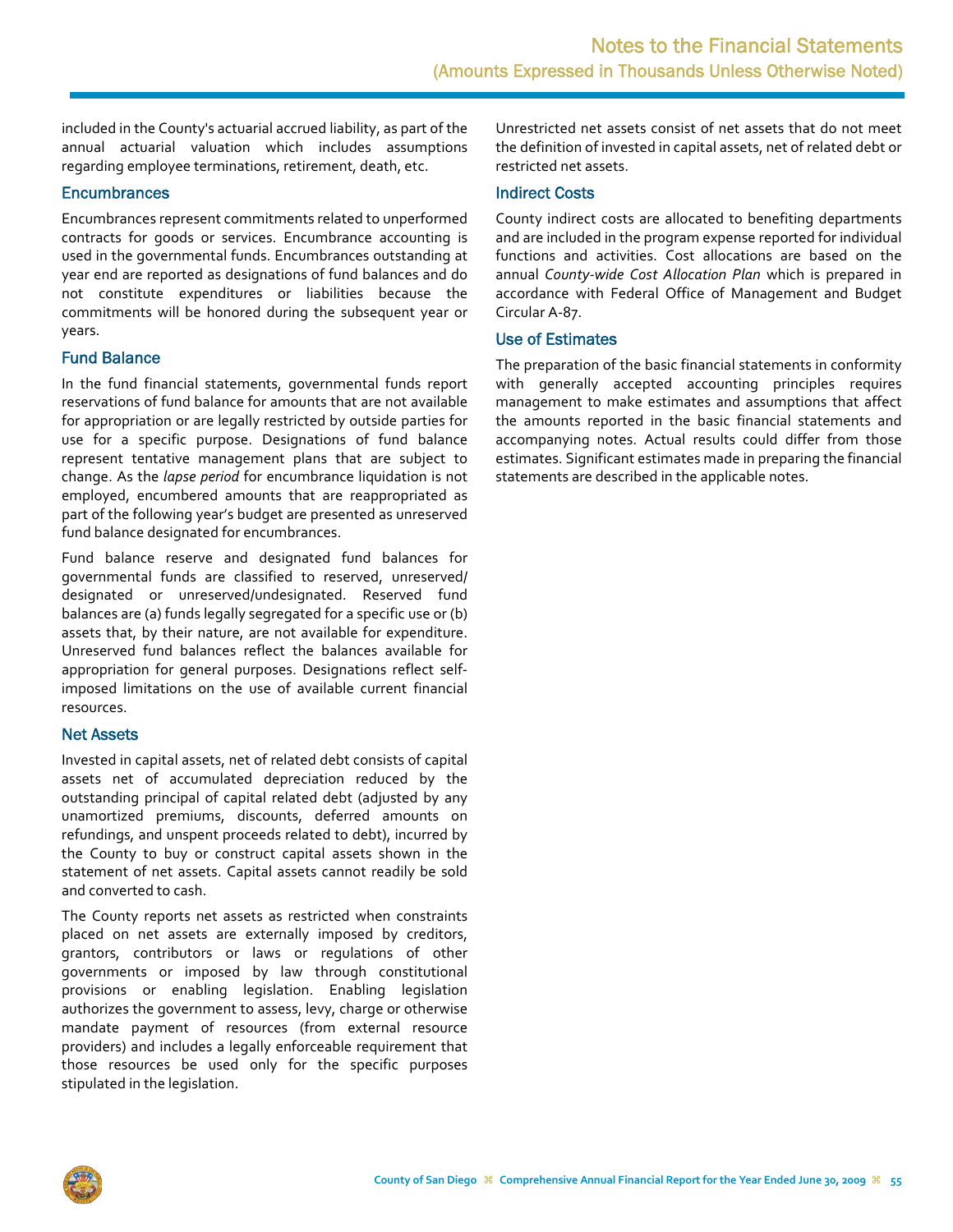# <span id="page-9-0"></span>**Reconciliation of Government‐Wide and Fund Financial Statements**

### Balance Sheet/Net Assets

Explanations of certain differences between the governmental funds balance sheet and the government‐wide statement of net assets are detailed below:

| Table 3                                                                                                                                                                                                          |                     |
|------------------------------------------------------------------------------------------------------------------------------------------------------------------------------------------------------------------|---------------------|
| Governmental Fund Balance Sheet / Government-Wide Statement of Net Assets Reconciliation                                                                                                                         |                     |
| At June 30, 2009                                                                                                                                                                                                 |                     |
| Long-term liabilities, including bonds payable, are not due and payable in the current period and therefore are not reported in the<br>funds. The details of this (\$2,143,199) difference are as follows:       |                     |
| Bonds, notes and loans payable                                                                                                                                                                                   | \$<br>(2,307,555)   |
| Less: Unaccreted appreciation - capital appreciation bonds                                                                                                                                                       | 239,219             |
| Add: Unamortized issuance premiums                                                                                                                                                                               | (8,697)             |
| Less: Unamortized issuance discounts (to be amortized as interest expense)                                                                                                                                       | 18,975              |
| Less: Unamortized deferred amounts on refundings (to be amortized as interest expense)                                                                                                                           | 18,037              |
| Less: Unamortized issuance costs (to be amortized over the life of the debt)                                                                                                                                     | 17,469              |
| Arbitrage                                                                                                                                                                                                        | (517)               |
| Compensated absences (excluding Internal Service Funds)                                                                                                                                                          | (98, 837)           |
| Landfill closure and postclosure - San Marcos landfill                                                                                                                                                           | (21, 293)           |
| Net adjustment to reduce fund balance - total governmental funds to arrive at net assets - governmental activities                                                                                               | \$<br>(2, 143, 199) |
|                                                                                                                                                                                                                  |                     |
| Internal Service Funds. The assets and liabilities of internal service funds are included in governmental activities in the statement of<br>net assets. The details of this \$101,817 difference are as follows: |                     |
| Net assets of the internal service funds                                                                                                                                                                         | \$<br>102,435       |
| Less: Internal payable representing charges in excess of cost to business-type activities - prior years                                                                                                          | (674)               |
| Add: Internal payable representing charges in excess of cost to business-type activities - current year                                                                                                          | 56                  |
| Net adjustment to increase fund balance - total governmental funds to arrive at net assets - governmental activities                                                                                             | \$<br>101,817       |

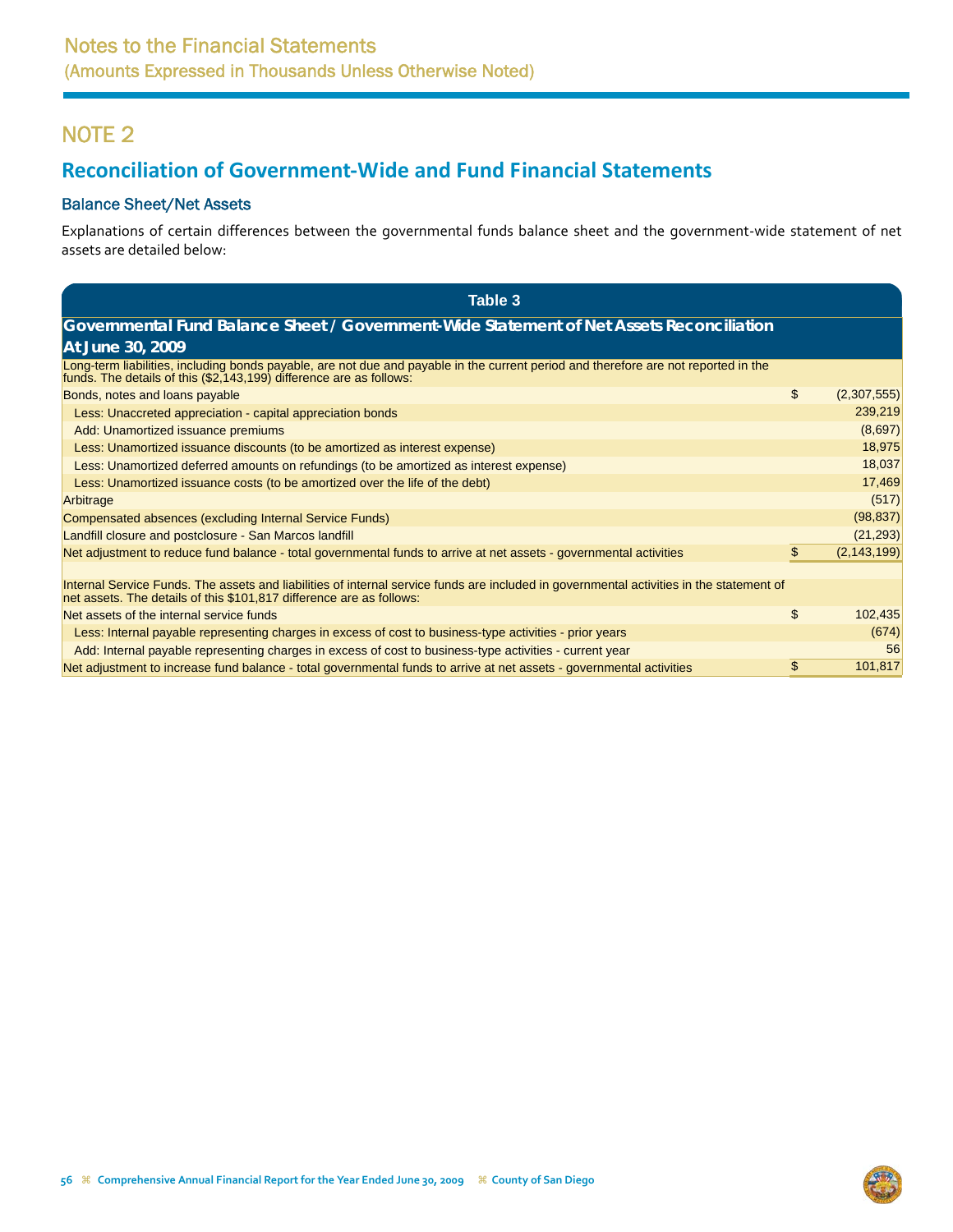### Statement of Revenues, Expenditures and Changes in Fund Balances/Statement of Activities

Explanations of certain differences between the governmental fund statement of revenues, expenditures, and changes in fund balances and the government‐wide statement of activities are detailed below:

| <b>Table 4</b>                                                                                                                                                                                                                                                                                                                                                                                                                                                                                                                                                                                                               |                  |
|------------------------------------------------------------------------------------------------------------------------------------------------------------------------------------------------------------------------------------------------------------------------------------------------------------------------------------------------------------------------------------------------------------------------------------------------------------------------------------------------------------------------------------------------------------------------------------------------------------------------------|------------------|
| Governmental Fund Statement of Revenues, Expenditures, and Changes in Fund Balances and the Government-                                                                                                                                                                                                                                                                                                                                                                                                                                                                                                                      |                  |
| <b>Wide Statement of Activities Reconciliation</b>                                                                                                                                                                                                                                                                                                                                                                                                                                                                                                                                                                           |                  |
| For the Year Ended June 30, 2009                                                                                                                                                                                                                                                                                                                                                                                                                                                                                                                                                                                             |                  |
| Governmental funds report capital outlays as expenditures. However, in the statement of activities the cost of those assets is allocated over their<br>estimated useful lives and reported as depreciation expense. The details of this \$86,620 difference are as follows:                                                                                                                                                                                                                                                                                                                                                  |                  |
| Capital outlay                                                                                                                                                                                                                                                                                                                                                                                                                                                                                                                                                                                                               | \$<br>179,662    |
| Depreciation expense                                                                                                                                                                                                                                                                                                                                                                                                                                                                                                                                                                                                         | (93, 042)        |
| Net adjustment to increase net changes in fund balances - total governmental funds to arrive at changes in net assets - governmental<br>activities                                                                                                                                                                                                                                                                                                                                                                                                                                                                           | \$<br>86,620     |
|                                                                                                                                                                                                                                                                                                                                                                                                                                                                                                                                                                                                                              |                  |
| The net effect of various miscellaneous transactions involving capital assets (i.e., sales, trade-ins, and donations) is to increase net<br>assets. The details of this \$31,027 difference are as follows:                                                                                                                                                                                                                                                                                                                                                                                                                  |                  |
| The proceeds from the sale of capital assets provide current financial resources but have no effect on net assets                                                                                                                                                                                                                                                                                                                                                                                                                                                                                                            | \$<br>(31)       |
| The loss on the disposal of capital assets does not affect current financial resources but decreases net assets                                                                                                                                                                                                                                                                                                                                                                                                                                                                                                              | (10, 530)        |
| Donations of assets to the County do not provide current financial resources but resources increase net assets                                                                                                                                                                                                                                                                                                                                                                                                                                                                                                               | 41,588           |
| Net adjustment to increase net changes in fund balances - total governmental funds to arrive at changes in net assets - governmental<br>activities                                                                                                                                                                                                                                                                                                                                                                                                                                                                           | \$<br>31,027     |
| The issuance of long-term debt (e.g. bonds, notes, and loans) provides current financial resources to governmental funds, while the repayment of the<br>principal of long-term debt consumes the current financial resources of governmental funds. Neither transaction, however, has any effect on net assets.<br>Also, governmental funds report the effect of issuance costs, premiums, discounts, and similar items when debt is first issued, whereas these amounts<br>are deferred and amortized in the statement of activities. The details of this \$(24,322) difference are as follows:<br>Debt issued or incurred: |                  |
| Face value of bonds issued                                                                                                                                                                                                                                                                                                                                                                                                                                                                                                                                                                                                   | \$<br>(136, 885) |
| Refunding bonds issued                                                                                                                                                                                                                                                                                                                                                                                                                                                                                                                                                                                                       | (443, 515)       |
| <b>Plus: Premiums</b>                                                                                                                                                                                                                                                                                                                                                                                                                                                                                                                                                                                                        | (1, 175)         |
| Less: Issuance costs                                                                                                                                                                                                                                                                                                                                                                                                                                                                                                                                                                                                         | 3,959            |
| Payment to escrow agent/refunded bond                                                                                                                                                                                                                                                                                                                                                                                                                                                                                                                                                                                        | 441,038          |
| <b>Principal repayments</b>                                                                                                                                                                                                                                                                                                                                                                                                                                                                                                                                                                                                  | 112,275          |
| Arbitrage                                                                                                                                                                                                                                                                                                                                                                                                                                                                                                                                                                                                                    | (19)             |
| Net adjustment to decrease net changes in fund balances - total governmental funds to arrive at changes in net assets -<br>governmental activities                                                                                                                                                                                                                                                                                                                                                                                                                                                                           | \$<br>(24, 322)  |
| Some expenses reported in the statement of activities do not require the use of current financial resources and therefore are not                                                                                                                                                                                                                                                                                                                                                                                                                                                                                            |                  |
| reported as expenditures in governmental funds. The details of this \$(18,422) difference are as follows:                                                                                                                                                                                                                                                                                                                                                                                                                                                                                                                    |                  |
| <b>Compensated absences</b>                                                                                                                                                                                                                                                                                                                                                                                                                                                                                                                                                                                                  | \$<br>(2,810)    |
| <b>Accrued interest</b>                                                                                                                                                                                                                                                                                                                                                                                                                                                                                                                                                                                                      | (1,583)          |
| Accretion of capital appreciation bonds                                                                                                                                                                                                                                                                                                                                                                                                                                                                                                                                                                                      | (8,055)          |
| Amortization of premiums                                                                                                                                                                                                                                                                                                                                                                                                                                                                                                                                                                                                     | (643)            |
| Amortization of discounts                                                                                                                                                                                                                                                                                                                                                                                                                                                                                                                                                                                                    | (1, 193)         |
| Amortization of deferred amounts on refundings                                                                                                                                                                                                                                                                                                                                                                                                                                                                                                                                                                               | (3, 457)         |
| Amortization of issuance costs                                                                                                                                                                                                                                                                                                                                                                                                                                                                                                                                                                                               | (681)            |
| Net adjustment to decrease net changes in fund balances - total governmental funds to arrive at changes in net assets -<br>governmental activities                                                                                                                                                                                                                                                                                                                                                                                                                                                                           | \$<br>(18, 422)  |
| Internal Service Funds. The net revenue of certain activities of internal service funds is reported with governmental activities. The details of this \$(1,469)<br>difference are as follows:                                                                                                                                                                                                                                                                                                                                                                                                                                |                  |
| Change in net assets of the internal service funds                                                                                                                                                                                                                                                                                                                                                                                                                                                                                                                                                                           | \$<br>(1,525)    |
| Less: Loss from charges to business activities                                                                                                                                                                                                                                                                                                                                                                                                                                                                                                                                                                               | 56               |
| Net adjustment to decrease net changes in fund balances - total governmental funds to arrive at changes in net assets -<br>governmental activities                                                                                                                                                                                                                                                                                                                                                                                                                                                                           | \$<br>(1,469)    |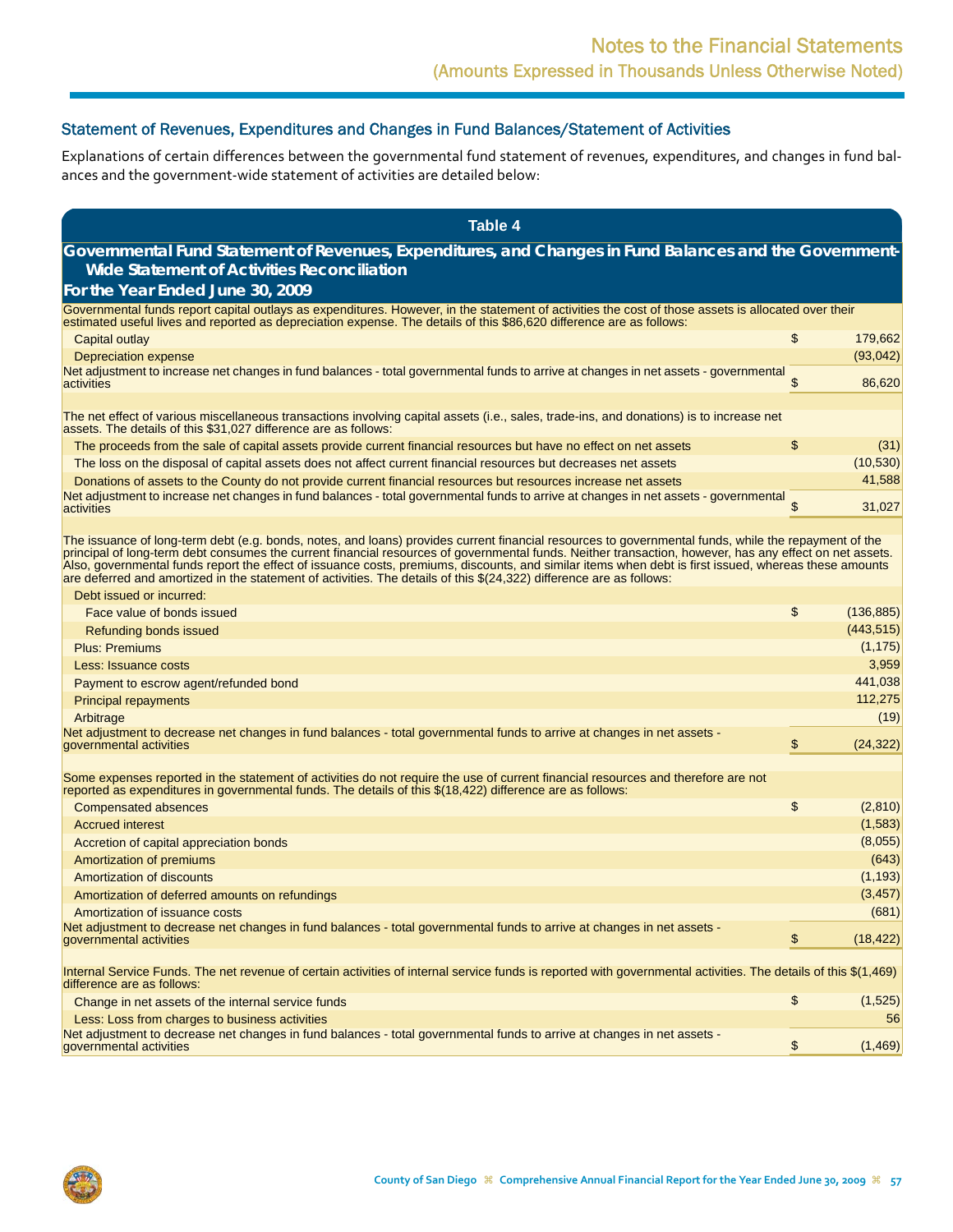## <span id="page-11-0"></span>**Deposits and Investments**

The Treasurer is responsible for authorizing all County bank accounts and pursuant to Government Code Sections 27000.1 ‐ 27000.5, 27130 ‐ 27137, and 53600 ‐ 53686 is responsible for conducting County investment activities of the County's investment pool (the Pool) as well as various individual investment accounts outside of the Pool. Additionally, the Treasurer has oversight responsibilities for investments with fiscal agents.

The Pool is a County sponsored "external investment pool" wherein moneys of the County and other legally separate external entities, which are not part of the County Reporting Entity, are commingled (pooled) and invested on the participants' behalf.

Pursuant to Sections 27130‐27137 of the California Government Code, the Board of Supervisors has established the Treasurer's Oversight Committee ("TOC") that monitors and reviews the Investment Policy. The TOC consists of members appointed from the districts or offices that they represent, and up to five members of the public, having expertise in, or an academic background in public finance. This Committee requires a financial audit to be conducted annually on a fiscal year basis, which includes limited tests of compliance with laws and regulations. The Investment Pool is not registered with the Securities and Exchange Commission ("SEC") as an investment company. The Investment Pool does not have any legally binding guarantees of share values.

A separately issued annual financial report for the Pool can be obtained from the Treasurer‐Tax Collector at 1600 Pacific Highway, Room 162, San Diego, California, 92101 and can also be accessed at http:// www.sdtreastax.com.

Total pooled cash and investments totaled \$5,665,697 consisting of: \$5,354,008 investments in the County pool; \$308.984 million in demand deposits; \$2.174 million of collections in transit; and, \$531 thousand in imprest cash.

### **Deposits**

Government Code 53652 et. seq. and the Treasurer's Pool Investment Policy (Pool Policy) prescribe the amount of collateral that is required to secure the deposit of public funds.

Federal Depository Insurance (FDIC) is available for funds deposited at any one financial institution up to a maximum of \$250,000 for demand deposits, time and savings deposits. The aforementioned Government Code and Pool Policy require that depositories collateralize public funds with securities having a market value of at least 10% in excess of the total amount of the deposits, reduced by the amount of FDIC insurance available. These securities shall be placed in the institution's pooled collateral account and monitored by a third party custodian bank.

### **Custodial Credit Risk ‐ Deposits**

The custodial credit risk for deposits is the risk that the County will not be able to recover deposits that are in the possession of an outside party. Deposits are exposed to custodial credit risk if they are not insured or collateralized.

The Investment Pool does not have a formal policy regarding sweep (deposit) accounts, but the practice is to utilize national or state chartered banks where the excess over FDIC insurance is invested in repurchase agreements that are collateralized by U.S. Treasury and Federal Agency securities equal to or greater than the deposit amount in accordance with California Government Code.

California Government Code 53652 et. seq. requires that a financial institution secure deposits made by state or local government units by pledging securities in an undivided collateral pool held by a depository regulated under state law. At June 30, 2009, the County's deposits were not exposed to custodial credit risk as these deposits were either covered by FDIC insurance or collateralized with securities held by a named agent depository as noted below:

a. Cash in banks is defined as short‐term, highly liquid deposits with an original maturity of three months or less. At year-end, the carrying amount of the Investment Pool's deposits was \$308,984, and the bank balance at June 30, 2009 was \$305,324, consisting of demand deposits with various financial institutions. The difference between the carrying amount and the bank balance includes temporary reconciling items such as cash on hand, outstanding checks, and deposits in transit. Of this balance, \$275,350 was covered by federal deposit insurance and \$29,974 was collateralized with securities held by a named agent depository on behalf of the Investment Pool as required by California Government Code Section 53656. The market value of the pledged securities in the collateral pool must equal at least 110% of the total amount deposited by the public agencies.

b. The carrying amount of demand deposits with Fiscal Agents (outside of the Pool) was \$5.5 million and the bank balance per various financial institutions was \$7.693 million. Of the total bank balance, \$702 thousand was covered by federal deposit insurance and \$6.991 million was collateralized by a named agent depository.

#### **Investments**

Government Code 53601 governs the types of investments that may be purchased and makes certain restrictions on investment maturity, maximum portfolio percentages, term, value, credit quality and timing to minimize the risk of loss.

Permitted types of investments and financial instruments include: U.S. treasuries, Federal agencies, and local agency obligations; banker's acceptances; commercial paper; negotiable certificates of deposit; repurchase agreements; reverse repurchase agreements; medium‐term notes;

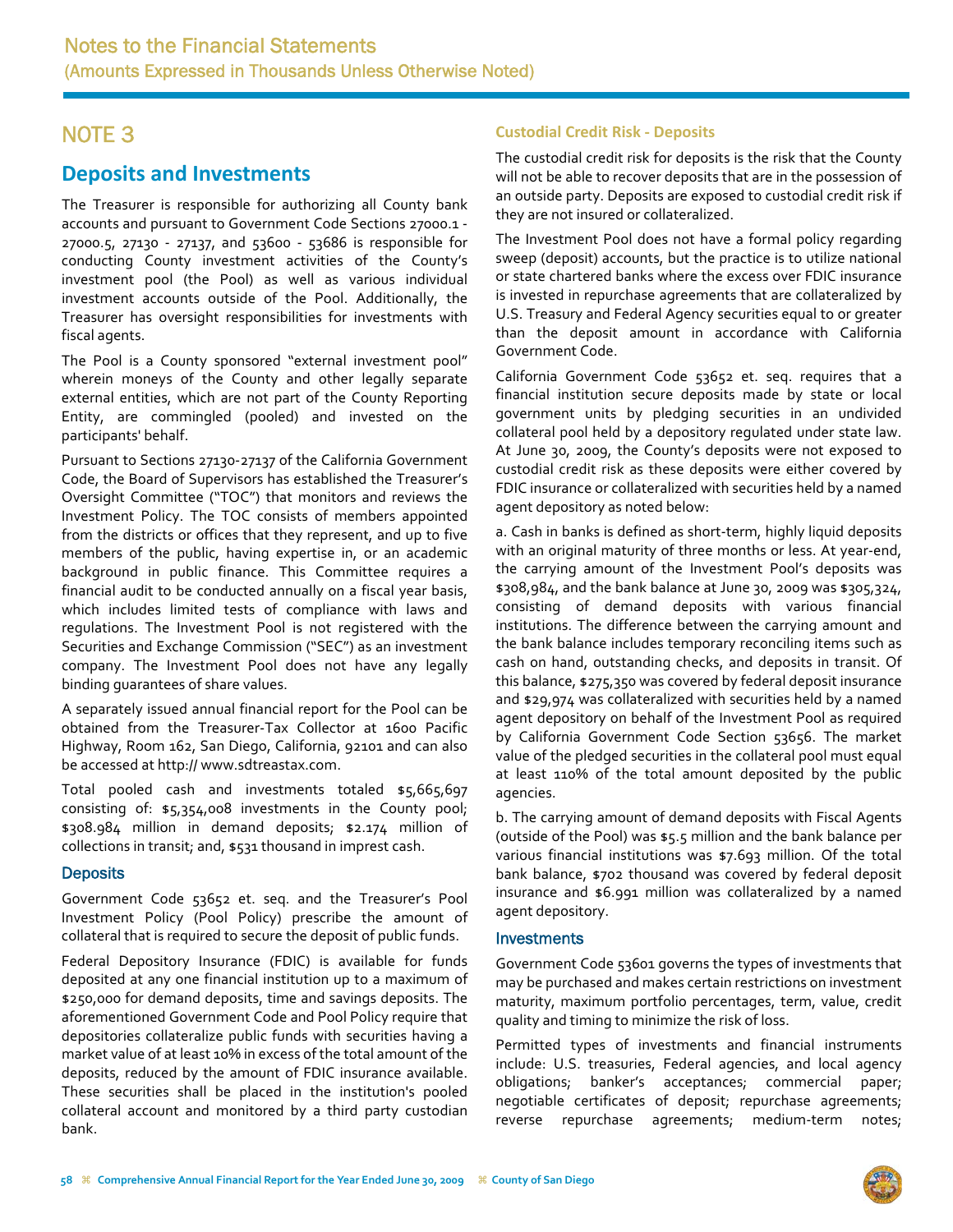collateralized certificates of deposit; money market mutual funds; mortgage pass‐through securities; mortgage backed securities; and mortgage collateralized securities.

Investments in the Investment Pool are stated at fair value. Securities, which are traded on a national exchange, are valued at the last reported sales price at current exchange rates. The fair value of investments is determined monthly and at year end and is provided by the custodian bank. Repurchase agreements and Institutional money market funds are carried at portfolio book value (carrying cost). Open‐end institutional money market funds are not categorized by custodial credit risk because the investment in these funds is not evidenced by specific securities. All purchases of investments are accounted for on a trade‐date basis. Unrealized gains or losses of securities are determined by taking the difference between amortized cost and the fair value of investments. Realized gains and losses on investments that were held in more than one fiscal year and sold in the current year were included as a change in the fair value of investments reported in the prior year(s) and the current year.

In addition to the above, the Board annually adopts a Pooled Money Fund Investment Policy. This policy is based on the criteria in Government Code 53601 but adds further specificity and restrictions to permitted investments.

No policies have been established for investments with fiscal agents, however, moneys held by trustees on behalf of the County may generally only be invested in permitted investments specified in trustee or indenture agreements.

In conjunction with the discussion below concerning investment risks, please refer to **Tables 7 and 8 respectively,** which provide details on pooled investments and those held with fiscal agents at fiscal year‐end. Additionally, **Table 9** provides a comparison of Investment Pool policy restrictions with Government Code 53601 requirements**.**

#### **Interest Rate Risk ‐ Investments**

This is the risk that changes in interest rates will adversely affect the fair value of an investment.

Declines in the fair value of investments are managed by limiting the length of the maturity of securities. In general, the maximum maturity allowed is five years unless the Board has granted express authority either specifically or as part of an investment program. The policy related to the maturity structure of Pool requires that 50% of the portfolio include short-term instruments up to one year (25% maturing within 90 days and 25% maturing within 91 to 365 days) and no more than 50% to mature in 1 to 5 years. In addition, the Investment Pool limits the maximum effective duration of the portfolio to 18 months. In compliance with the policy, a weighted average of 51% of the Pool's investments had a maturity of 90 days or less at June 30, 2009.

Generally, investments with fiscal agents are structured in such a way that securities mature at the times and in the amounts that are necessary to meet scheduled expenditures and withdrawals.

#### **Credit Risk ‐ Investments**

This is the risk that an issuer or other counterparty to a debt instrument will not fulfill its obligations.

The Pooled Money Fund Investment Policy and the Government Code set minimum credit ratings for each type of security. Asset allocations with respect to the credit quality are based on Standard and Poor's Fund Credit Quality Rating Matrix as noted below:

| Table 5                               |            |            |  |  |  |  |  |  |
|---------------------------------------|------------|------------|--|--|--|--|--|--|
| S & P Investment Rating               |            |            |  |  |  |  |  |  |
| <b>Investment Pool</b>                |            |            |  |  |  |  |  |  |
| Rating                                | Min. Fund% | Max. Fund% |  |  |  |  |  |  |
| <b>AAA</b>                            | 67         | 100        |  |  |  |  |  |  |
| AA                                    | $\Omega$   | 33         |  |  |  |  |  |  |
| $\mathsf{A}$                          | $\Omega$   | 13         |  |  |  |  |  |  |
|                                       |            |            |  |  |  |  |  |  |
| <b>Investments with Fiscal Agents</b> |            |            |  |  |  |  |  |  |
| <b>Short Term</b>                     | $A-1$      |            |  |  |  |  |  |  |
| <b>Long Term</b>                      | A          |            |  |  |  |  |  |  |

#### **Concentration of Credit Risk ‐ Investments**

This is the risk of loss attributed to the magnitude of a government's investment in a single issuer.

The Investment Policy limits the amount of exposure to any one single issuer to the percentages listed in Table 9. As noted in Table 9, the Pooled Money Fund Investment Policy is more restrictive, in most cases, than the California Government Code.

As of June 30 2009, all Pool investments were in compliance with State law and with the Investment Policy. There were no instruments in any one issuer that represent 5% or more of the County Investment Pool or individual fund holdings of the External Specific Investments as of June 30, 2009.

No general policies have been established to limit the amount of exposure to any one single issuer, however, moneys held by trustees on behalf of the County may generally only be invested in permitted investments specified in trustee or indenture agreements. Instruments in any one issuer that represent 5% or more of the County investments with fiscal agents by individual major fund or nonmajor funds in the aggregate at June 30, 2009 are shown below.

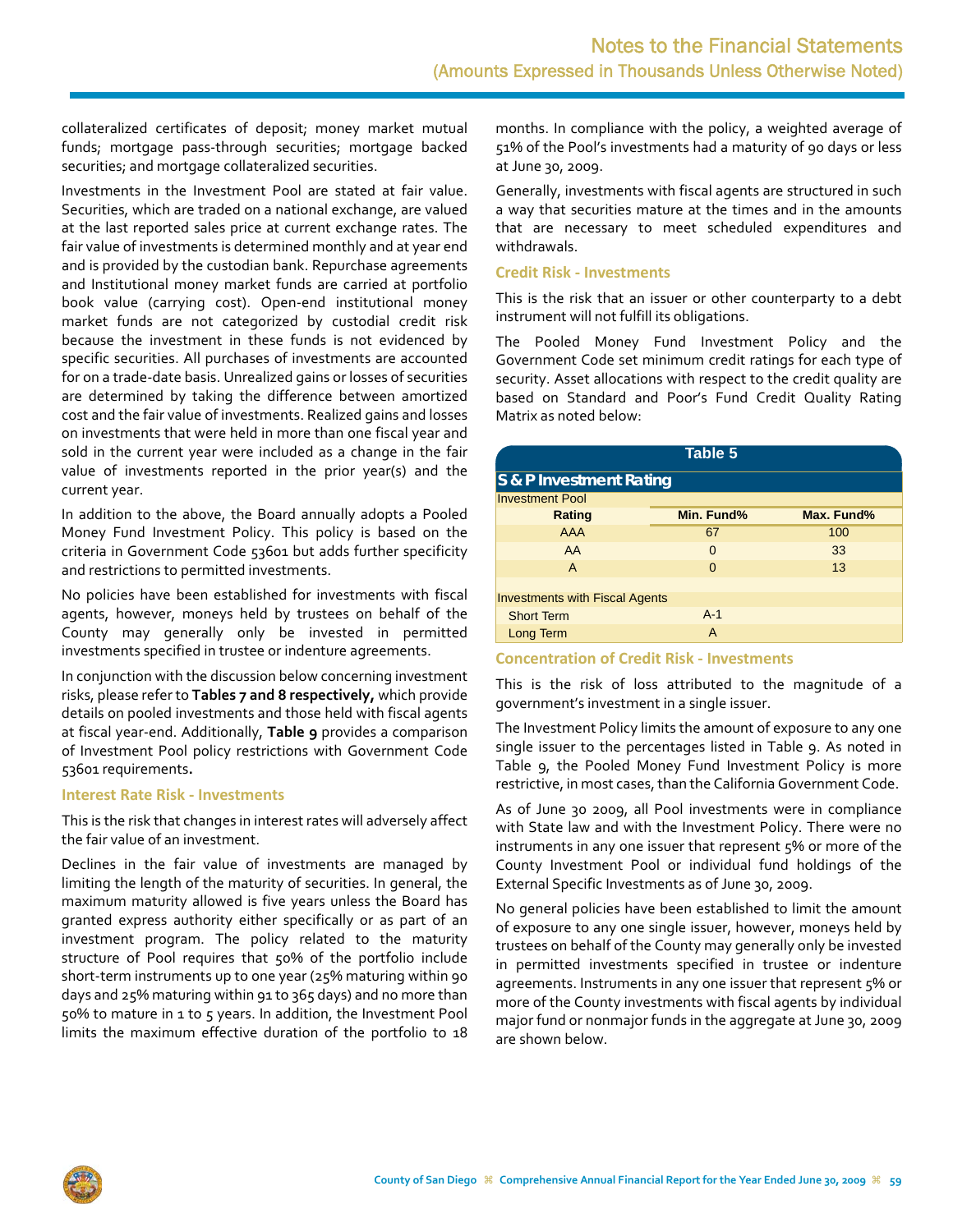| Table 6                                          |                                     |         |                                          |         |  |  |  |  |  |  |
|--------------------------------------------------|-------------------------------------|---------|------------------------------------------|---------|--|--|--|--|--|--|
| <b>Concentration of Credit Risk</b>              |                                     |         |                                          |         |  |  |  |  |  |  |
| <b>Issuer</b>                                    | <b>Tobacco</b><br>Endowment<br>Fund | Percent | Nonmajor<br>Governmental<br><b>Funds</b> | Percent |  |  |  |  |  |  |
| BlackRock MuniFund \$                            | 23,970                              | 6       | \$                                       |         |  |  |  |  |  |  |
| <b>Federal national</b><br>mortgage association  |                                     |         | 45.377                                   | 36      |  |  |  |  |  |  |
| <b>Federated treasury</b><br>obligation          |                                     |         | 23.841                                   | 19      |  |  |  |  |  |  |
| <b>Federal home loan</b><br>bank                 |                                     |         | 22,778                                   | 18      |  |  |  |  |  |  |
| <b>Federal home loan</b><br>mortgage corporation |                                     |         | 10.506                                   | 8       |  |  |  |  |  |  |

#### **Custodial Credit Risk ‐ Investments**

This is the risk that, in the event of the failure of the counterparty to a transaction, a government will not be able to recover the value of the investment or collateral securities that are in the possession of an outside party.

The County of San Diego utilizes third party delivery versus payment custodian which mitigates any custodial credit risk. No level three investments were held during the fiscal year ended June 30, 2009, and there was no securities lending.

#### **Foreign Currency Risk ‐ Investments**

This is the risk that investments are exposed to foreign currency risk.

The County's investments do not have any foreign currency risk as all investments are in U.S. dollar‐denominated assets.

|                                              |                   | Table 7                       |                   |                                   |                 |                           |
|----------------------------------------------|-------------------|-------------------------------|-------------------|-----------------------------------|-----------------|---------------------------|
| <b>Pooled Investments</b>                    |                   |                               |                   |                                   |                 |                           |
| At June 30, 2009                             |                   |                               |                   |                                   |                 |                           |
|                                              |                   |                               |                   | Weighted                          |                 |                           |
|                                              | <b>Fair Value</b> | <b>Interest Rate</b><br>Range | Maturity<br>Range | <b>Average Maturity</b><br>(days) |                 | S&P Rating % of Portfolio |
| US treasury notes                            | \$<br>377,797     | $0.88\% - 4.88\%$             | $08/09 - 03/14$   | 803                               | N/A             | 6.71%                     |
| <b>US treasury bills</b>                     | 99.920            | $0.21\% - 0.25\%$             | 10/09 - 11/09     | 128                               | N/A             | 1.78%                     |
| Federal home loan mortgage corporation notes | 992,050           | $0.22\% - 6.63\%$             | $07/09 - 06/13$   | 444                               | AAA             | 17.62%                    |
| Federal home loan bank notes                 | 1,139,205         | $0.12\% - 7.38\%$             | $07/09 - 02/14$   | 239                               | <b>AAA</b>      | 20.24%                    |
| Federal national mortgage association notes  | 948,069           | $0.31\% - 7.25\%$             | $07/09 - 05/13$   | 431                               | <b>AAA</b>      | 16.84%                    |
| Federal farm credit bank notes               | 364,199           | 1.70% - 5.05%                 | $10/09 - 12/12$   | 884                               | <b>AAA</b>      | 6.47%                     |
| <b>Commercial paper</b>                      | 474,925           | $0.07\% - 0.41\%$             | 07/09 - 08/09     | 16                                | $A - 1/A - 1 +$ | 8.44%                     |
| Corporate medium term notes                  | 78,853            | $3.75\% - 5.88\%$             | 12/09 - 03/12     | 539                               | $AA/AA+$        | 1.40%                     |
| Repurchase agreements                        | 258,370           | $0.10\% - 0.29\%$             | 07/09             | 1                                 | N/A             | 4.59%                     |
| Money market mutual funds                    | 225,110           | $0.05\% - 0.19\%$             | 07/09             |                                   | <b>AAA</b>      | 4.00%                     |
| Negotiable certificates of deposit           | 360,580           | $0.20\% - 4.15\%$             | 07/09 - 12/09     | 44                                | N/A             | 6.40%                     |
| <b>Bond funds</b>                            | 34,930            | 0.90%                         | 07/09             |                                   | AA              | 0.62%                     |
| <b>Total investments</b>                     | 5,354,008         |                               |                   |                                   |                 | 95.11%                    |
| Public fund demand deposit                   | 275,000           | 0.47%                         | 07/09             |                                   | N/A             | 4.89%                     |
| Total investments and demand deposits        | \$<br>5,629,008   |                               |                   | 323                               |                 | 100.00%                   |

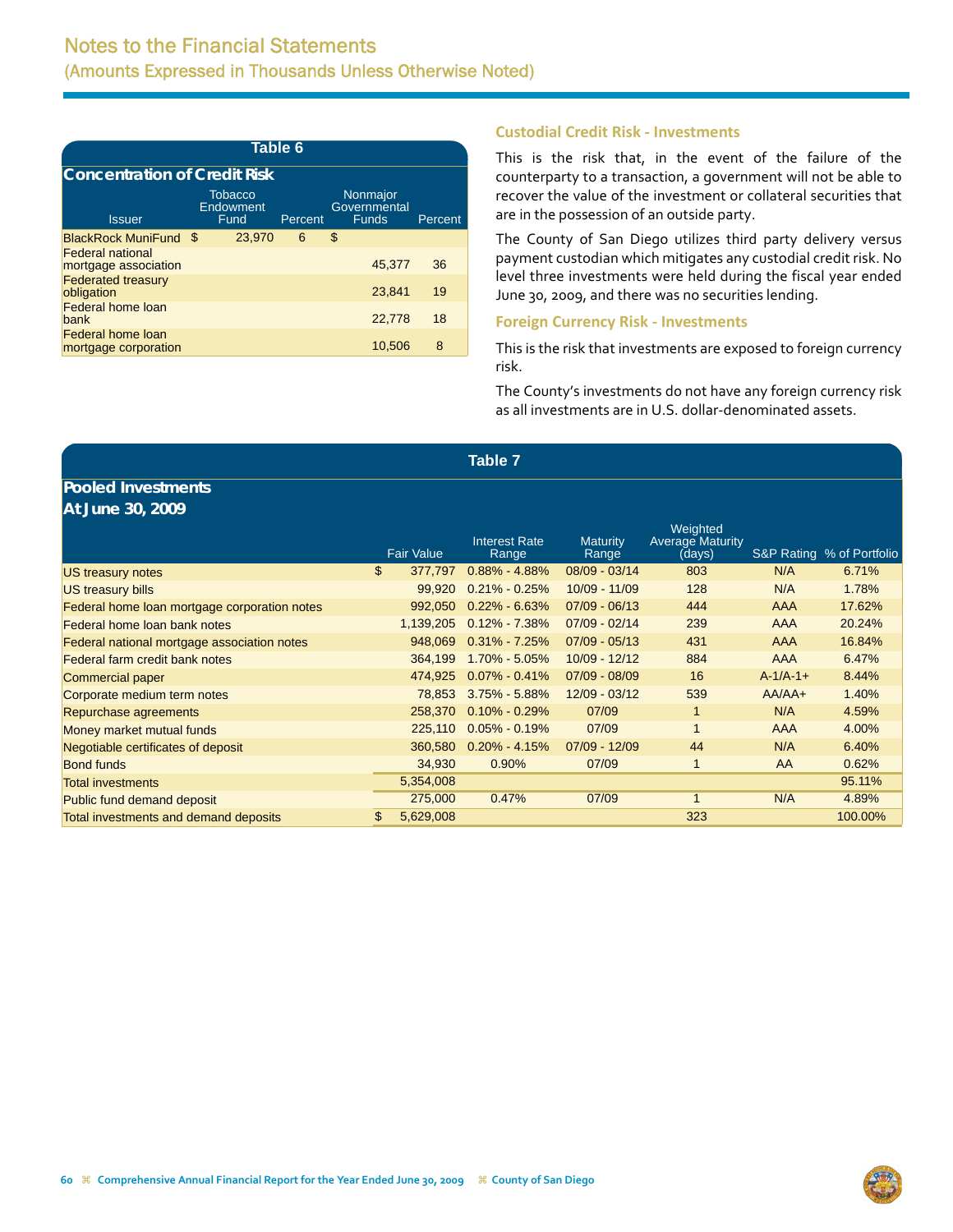**Table 8**

### **Investments with Fiscal Agents At June 30, 2009**

|                                             |                         | <b>Fair Value</b> | <b>Interest Rate</b><br>Range | <b>Maturity</b><br>Range | Weighted<br><b>Average Maturity</b><br>(days) |             | S&P Rating % of Portfolio |
|---------------------------------------------|-------------------------|-------------------|-------------------------------|--------------------------|-----------------------------------------------|-------------|---------------------------|
| County investments with fiscal agents       |                         |                   |                               |                          |                                               |             |                           |
| Unrestricted:                               |                         |                   |                               |                          |                                               |             |                           |
| Federal home loan bank notes                | $\mathfrak{s}$          | 27,328            | $3.00\% - 5.00\%$             | $09/09 - 01/12$          | 385                                           | <b>AAA</b>  | 5.06%                     |
| Federal home loan mortgage corp notes       |                         | 10,507            | 4.50%                         | 12/10                    | 534                                           | <b>AAA</b>  | 1.94%                     |
| Federal national mortgage assn. notes       |                         | 5,188             | 7.25%                         | 01/10                    | 199                                           | <b>AAA</b>  | 0.96%                     |
| Fixed income tax exempt bonds               |                         | 4,968             | 3.45%                         | 04/35                    | 9406                                          | $A-1$       | 0.92%                     |
| Fixed income tax exempt bonds               |                         | 24,613            | $0\% - 5.75\%$                | $9/10 - 8/15$            | 1364                                          | A           | 4.56%                     |
| Fixed income tax exempt bonds               |                         | 10,082            | 5.75%                         | 09/09                    | 63                                            | $A - 1 +$   | 1.87%                     |
| Fixed income tax exempt bonds               |                         | 20,435            | $0\% - 5.50\%$                | 12/09 - 09/12            | 1009                                          | $A+$        | 3.78%                     |
| Fixed income tax exempt bonds               |                         | 59,806            | $5.00\% - 6.50\%$             | $1/10 - 10/13$           | 761                                           | AA          | 11.07%                    |
| Fixed income tax exempt bonds               |                         | 43,358            | 5.00% - 5.63%                 | $7/09 - 9/13$            | 489                                           | AA-         | 8.03%                     |
| Fixed income tax exempt bonds               |                         | 68,600            | $3.50\% - 6.00\%$             | $7/09 - 1/15$            | 805                                           | $AA+$       | 12.70%                    |
| Fixed income tax exempt bonds               |                         | 150,745           | $0\% - 8.95\%$                | $7/09 - 1/14$            | 891                                           | <b>AAA</b>  | 27.90%                    |
| Fixed income tax exempt bonds               |                         | 5,119             | 5.40%                         | 10/09                    | 107                                           | <b>BBB</b>  | 0.95%                     |
| Fixed income tax exempt bonds               |                         | 1,351             | 5.90%                         | 03/10                    | 244                                           | <b>NA</b>   | 0.25%                     |
| <b>MuniFunds</b>                            |                         | 23,970            | 0.47%                         | 07/09 - 08/09            | 40                                            | <b>AAAm</b> | 4.44%                     |
| Subtotal                                    |                         | 456,070           |                               |                          |                                               |             |                           |
| <b>Restricted:</b>                          |                         |                   |                               |                          |                                               |             |                           |
| Federal home loan bank notes                |                         | 2,624             | 1.63% - 5.00%                 | $7/10 - 1/11$            | 398                                           | <b>AAA</b>  | 0.49%                     |
| Federal home loan bank disc, notes          |                         | 2,705             | 0.00%                         | 07/09                    | 31                                            | <b>NA</b>   | 0.50%                     |
| Federal national mortgage assn. notes       |                         |                   | 10,692 2.75% - 7.25%          | $1/10 - 2/14$            | 1563                                          | <b>AAA</b>  | 1.98%                     |
| Federal nat'l mortgage assn. disc. notes    |                         | 35,572            | $0\% - 5.23\%$                | $11/09 - 02/10$          | 151                                           | <b>NA</b>   | 6.58%                     |
| Federal nat'l mortgage assn. strip          |                         | 2,768             | 0.00%                         | $1/11 - 7/11$            | 680                                           | <b>NA</b>   | 0.51%                     |
| Federal home loan mortgage corp. notes      |                         | 1,147             | $3.25\% - 5.00\%$             | 01/10                    | 213                                           | <b>AAA</b>  | 0.21%                     |
| Federal home loan mortgage disc. notes      |                         | 1,941             | 0.00%                         | 01/11                    | 553                                           | <b>AAA</b>  | 0.36%                     |
| Federal home loan mortgage strip            |                         | 863               | 0.00%                         | $4/10 - 7/11$            | 457                                           | <b>NA</b>   | 0.16%                     |
| <b>Guaranteed investment contracts</b>      |                         | 471               | 5.03%                         | 08/09                    | 32                                            | <b>AAA</b>  | 0.09%                     |
| Money market mutual funds                   |                         | 24,955            | $0.00 - 0.08%$                | 07/09 - 08/09            | 44                                            | <b>AAAm</b> | 4.62%                     |
| Negotiable certificates of deposit          |                         | 405               | $.25\% - .35\%$               | 7/09 - 10/09             | 32                                            | <b>NA</b>   | 0.07%                     |
| Subtotal                                    |                         | 84,143            |                               |                          |                                               |             |                           |
| Total County investments with fiscal agents | \$                      | 540,213           |                               |                          |                                               |             | 100.00%                   |
|                                             |                         |                   |                               |                          |                                               |             |                           |
| External specific investments:              |                         |                   |                               |                          |                                               |             |                           |
| Federal home loan bank notes                | \$                      | 369               | 4.87%                         | 06/12                    | 1074                                          | <b>AAA</b>  | 0.17%                     |
| Federal home loan mortgage corp. notes      |                         | 523               | 4.75%                         | 09/10                    | 449                                           | <b>AAA</b>  | 0.23%                     |
| Guaranteed investment contracts             |                         | 221,446           | 5.07%                         | 09/10                    | 457                                           | N/A         | 98.92%                    |
| <b>Medium term notes</b>                    |                         | 1,520             | 4.62% - 4.87%                 | 09/09 - 10/10            | 213                                           | $AA+$       | 0.68%                     |
| Total external specific investments         | \$                      | 223,858           |                               |                          |                                               |             | 100.00%                   |
| Total investments with fiscal agents        | $\overline{\mathbb{S}}$ | 764,071           |                               |                          |                                               |             |                           |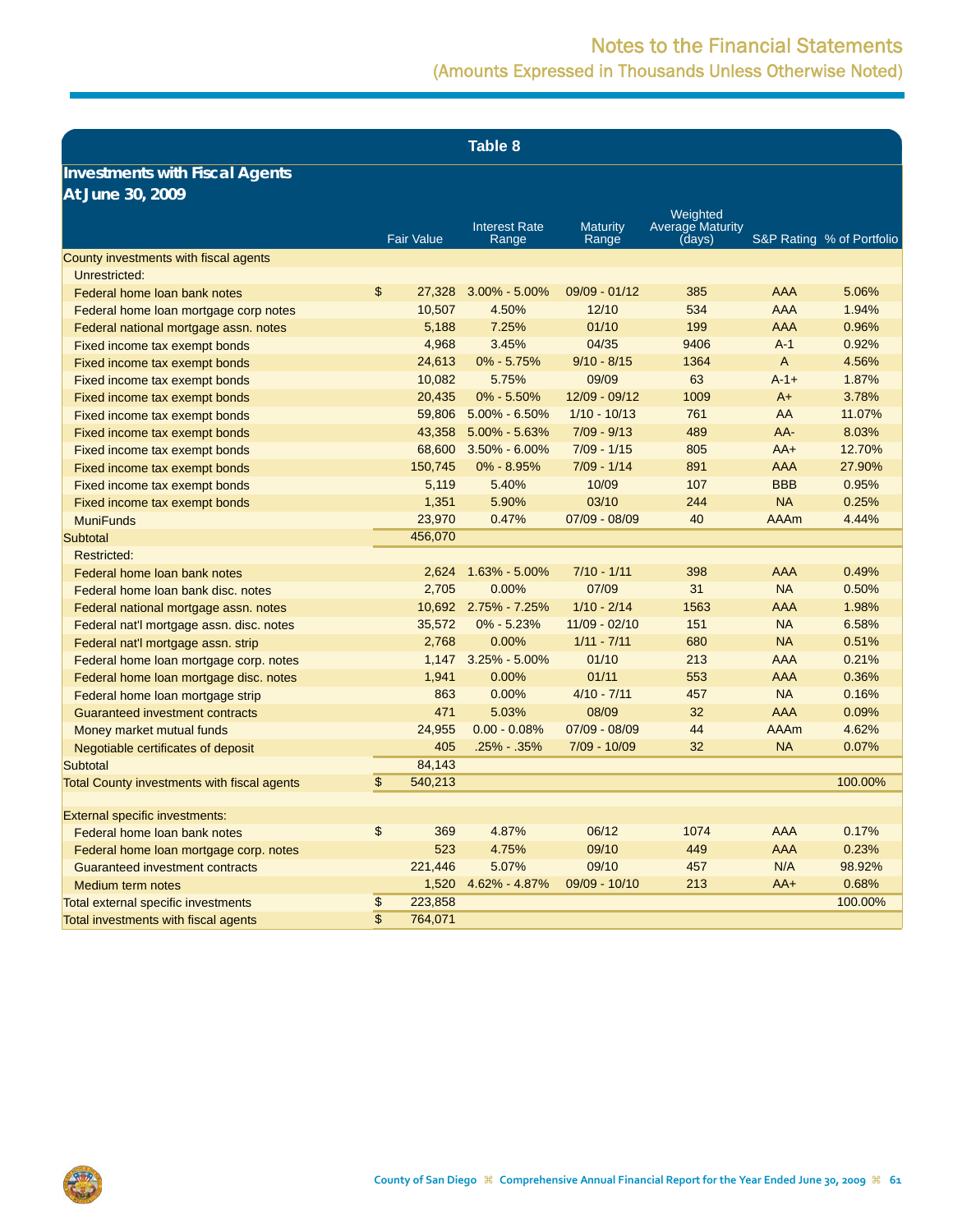#### **Table 9**

#### <span id="page-15-0"></span>**Investment Pool Policy Restrictions versus Government Code 53601 Requirements**

|                                            | <b>Maximum Maturity</b> |             | <b>Maximum % of Portfolio</b> |             |             | <b>Maximum % with One</b><br><b>Issuer</b> | <b>Minimum Rating</b> |             |  |
|--------------------------------------------|-------------------------|-------------|-------------------------------|-------------|-------------|--------------------------------------------|-----------------------|-------------|--|
| <b>Investment Type</b>                     | Gov. Code               | Pool Policy | Gov. Code                     | Pool Policy | Gov. Code   | Pool Policy                                | Gov. Code             | Pool Policy |  |
| <b>US Treasury obligations</b>             | 5 years                 | 5 years     | <b>None</b>                   | <b>None</b> | None        | <b>None</b>                                | <b>None</b>           | <b>None</b> |  |
| <b>Agency obligation</b>                   | 5 years                 | 5 years     | <b>None</b>                   | <b>None</b> | <b>None</b> | 25%                                        | <b>None</b>           | <b>None</b> |  |
| Local agency obligations                   | 5 years                 | 5 years     | <b>None</b>                   | 15%         | <b>None</b> | 10%                                        | <b>None</b>           | A           |  |
| <b>Bankers' acceptances</b>                | 180 days                | 180 days    | 40%                           | 40%         | 30%         | 5%                                         | <b>None</b>           | $A-1$       |  |
| Commercial paper (1)                       | 270 days                | 270 days    | 40%                           | 40%         | 10%         | 5%                                         | A                     | A           |  |
| <b>Certificates of Deposit</b>             | 5 years                 | 5 years     | 30%                           | 30%         | 30%         | 5%                                         | <b>None</b>           | A           |  |
| Repurchase agreements                      | 1 year                  | 1 year      | <b>None</b>                   | 40%         | <b>None</b> | (2)                                        | <b>None</b>           | <b>None</b> |  |
| Reverse repurchase agreements              | 92 days                 | 92 days     | 20%                           | 20%         | <b>None</b> | 10%                                        | <b>None</b>           | <b>None</b> |  |
| Local agency investment fund of California | N/A                     | N/A         | <b>None</b>                   | 10%         | None        | 10%                                        | <b>None</b>           | <b>None</b> |  |
| Corporate Medium-term notes                | 5 years                 | 5 years     | 30%                           | 30%         | 30%         | 5%                                         | A                     | A           |  |
| Money market mutual funds                  | N/A                     | N/A         | 20%                           | 15%         | 10%         | 10%                                        | AAAf                  | AAAf        |  |
| <b>Bond funds</b>                          | N/A                     | N/A         | <b>None</b>                   | 2.5%        | <b>None</b> | 2.5%                                       | <b>None</b>           | <b>None</b> |  |
| Pass -through securities (3)               | 5 years                 | 5 years     | 20%                           | 20%         | <b>None</b> | 5%                                         | A/AA                  | A/AA        |  |

(1) Government code Section 53635 (a) (1-2) specifies percentage limitations for this security type for county investment pools.

(2) Maximum exposure per issue - The maximum exposure to a single Repurchase Agreement (RP) issue shall be 10% of the portfolio value for RP's with maturities greater than 5 days, and 15% of the portfolio for RP's maturing in 5 days or less.

(3) Rating of "A" required for issuer, if rated; and rating of "AA" required for issue.

# NOTE 4

### **Restricted Assets**

Restricted assets include monies or other resources required to be set aside to repay principal and interest under Debt covenants; and to comply with other legal or contractual requirements. For fiscal year 2009 restricted assets were as follows:

| Table 10                                                   |                                         |     |    |                          |  |  |  |  |
|------------------------------------------------------------|-----------------------------------------|-----|----|--------------------------|--|--|--|--|
| <b>Restricted Assets</b>                                   |                                         |     |    |                          |  |  |  |  |
| Fund                                                       | Legal or<br>Contractual<br>Requirements |     |    | <b>Debt</b><br>Covenants |  |  |  |  |
| <b>General Fund</b>                                        | \$                                      | 179 | \$ | 9,297                    |  |  |  |  |
| Nonmajor Governmental Funds                                |                                         |     |    |                          |  |  |  |  |
| <b>Housing Authority Special Revenue</b><br>Fund           |                                         | 706 |    |                          |  |  |  |  |
| <b>Tobacco Securitization Special Revenue</b><br>Fund      |                                         |     |    | 47.271                   |  |  |  |  |
| <b>Pension Obligations Bond Debt Service</b><br>Fund       |                                         |     |    | 4,988                    |  |  |  |  |
| <b>Redevelopment Agency Debt Service</b><br>Fund           |                                         |     |    | 1,155                    |  |  |  |  |
| San Diego Regional Building Authority<br>Debt Service Fund |                                         |     |    | 38,643                   |  |  |  |  |
| <b>SANCAL Debt Service Fund</b>                            |                                         |     |    | 1.474                    |  |  |  |  |

## NOTE 5

## **Receivables**

Details of receivables reported in the government-wide Statement of Net Assets are presented on **Table 11**.Amounts that are not expected to be collected within the next fiscal year are identified below:

Due from Other Governmental Agencies ‐ Governmental activities ‐ \$51.467 million

This amount represents Senate Bill (SB) 90 cost reimbursements due the County for the provision of State mandated programs and services mostly for fiscal years prior to 2004. The State Constitution requires reimbursement for these

costs and interest will accrue on the reimbursement claims until they are paid according to Government Code 17617 over a period not more than 15 years beginning in FY 2007. The State began to reimburse the County for these programs and services in FY 2007, but has not budgeted appropriations in the current year.

Loans ‐ Governmental activities‐ \$57.400 million

This amount includes: \$28.986 million in housing rehabilitation loan programs for low‐income or special need residents, loans for low income housing downpayments, and redevelopment agency notes of which \$50 thousand is short term; and, \$28.414 million in community development block grant loans.

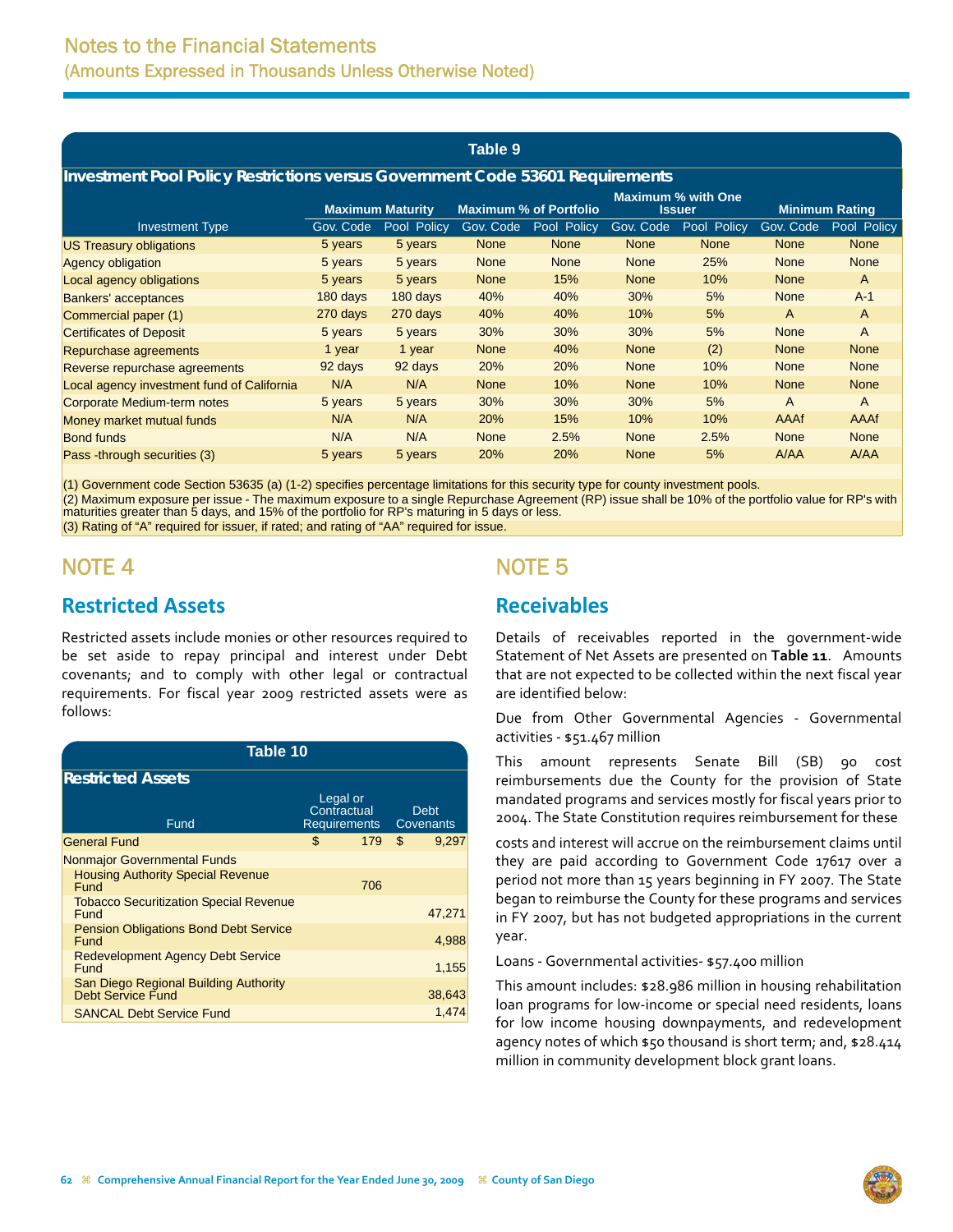<span id="page-16-0"></span>Loans‐ Business‐type activities‐ \$4.617 million

This amount represents Airport Enterprise Fund (AEF) loans to Airport lessees for the purchase of AEF reversionary interests in leasehold improvements existing at the expiration of previous leases.

#### **Table 11**

#### **Receivables**

#### **Primary Government and Discretely Presented Component Unit At June 30, 2009**

|                                                    | Accounts     | Investment<br>Income | Due From<br>Other<br>Government<br>Agencies | Loans  | Other | Total<br><b>Receivables</b> | Allowance<br>For Doubtful Receivables<br><b>Accounts</b> | <b>Net</b> |
|----------------------------------------------------|--------------|----------------------|---------------------------------------------|--------|-------|-----------------------------|----------------------------------------------------------|------------|
| Governmental activities:                           |              |                      |                                             |        |       |                             |                                                          |            |
| <b>General Fund</b>                                | \$<br>2,998  | 4,018                | 365.091                                     | 5,676  |       | 377,783                     | (3,798)                                                  | 373,985    |
| <b>Public Safety Special Revenue Fund</b>          |              |                      | 31.668                                      |        |       | 31,668                      |                                                          | 31,668     |
| <b>Tobacco Securitization Special Revenue Fund</b> |              | 5,573                |                                             |        |       | 5,573                       |                                                          | 5,573      |
| <b>Other Governmental Funds</b>                    | 25,958       | 2,509                | 39,719                                      | 51.724 | 85    | 119,995                     |                                                          | 119,995    |
| <b>Internal Service Funds</b>                      | 541          | 496                  | 4,345                                       |        | 40    | 5,422                       |                                                          | 5,422      |
| <b>Total governmental activities</b>               | \$<br>29.497 | 12,596               | 440.823                                     | 57.400 | 125   | 540,441                     | (3,798)                                                  | 536,643    |
| Business-type activities:                          |              |                      |                                             |        |       |                             |                                                          |            |
| <b>Enterprise Fund</b>                             | \$<br>208    | 284                  | 1,680                                       | 4,617  |       | 6,789                       |                                                          | 6,789      |
| <b>Component Unit:</b>                             |              |                      |                                             |        |       |                             |                                                          |            |
| <b>First 5 Commission</b>                          | \$           | 1,379                | 6,192                                       |        |       | 7,571                       |                                                          | 7,571      |

## NOTE 6

## **County Property on Lease to Others**

The County's blended component unit - SDRBA has a direct financing capital lease with the San Miguel Consolidated Fire Protection District (District) for two District fire stations. Additionally, the County has a sublease of a share of the Metropolitan Transit System (MTS) Towers. The share of the County's property under the MTS Towers' sub lease is an estimated \$12.74 million in structures and improvements with accumulated depreciation of \$5.23 million at June 30, 2009. The lease revenue received by the SDRBA and the County for the year ended June 30, 2009 was approximately \$894 thousand and \$793 thousand, respectively.

The County also has noncancelable operating leases for certain properties which are not material to the County's governmental operations. Additionally, the Airport Enterprise Fund derives a substantial portion of its revenues from noncancelable operating leases with air carriers and concessionaires. The Airport Enterprise Fund's property under operating leases includes an estimated \$2.44 million in land at June 30, 2009.

Lease revenue from noncancelable operating leases for the year ended June 30, 2009 was approximately \$15.6 million. Future minimum lease payments to be received under the capital leases and noncancelable operating leases are noted below in Table 12.

|                                         |                    | Table 12       |                         |  |  |  |  |  |  |  |
|-----------------------------------------|--------------------|----------------|-------------------------|--|--|--|--|--|--|--|
| Lease Revenue                           |                    |                |                         |  |  |  |  |  |  |  |
| <b>County Property Leased To Others</b> |                    |                |                         |  |  |  |  |  |  |  |
| <b>Fiscal Year</b>                      |                    | Capital Leases | <b>Operating Leases</b> |  |  |  |  |  |  |  |
| 2010                                    | $\mathbf{\hat{z}}$ | 1,731          | 15,228                  |  |  |  |  |  |  |  |
| 2011                                    |                    | 1,755          | 14,510                  |  |  |  |  |  |  |  |
| 2012                                    |                    | 1,723          | 13,557                  |  |  |  |  |  |  |  |
| 2013                                    |                    | 1,742          | 13,348                  |  |  |  |  |  |  |  |
| 2014                                    |                    | 1,728          | 12,838                  |  |  |  |  |  |  |  |
| 2015-2019                               |                    | 8,667          | 41,398                  |  |  |  |  |  |  |  |
| 2020-2024                               |                    | 1,737          | 36,603                  |  |  |  |  |  |  |  |
| 2025-2029                               |                    |                | 35,859                  |  |  |  |  |  |  |  |
| 2030-2034                               |                    |                | 33,290                  |  |  |  |  |  |  |  |
| 2035-2039                               |                    |                | 24,278                  |  |  |  |  |  |  |  |
| 2040-2044                               |                    |                | 15,942                  |  |  |  |  |  |  |  |
| 2045-2049                               |                    |                | 9,784                   |  |  |  |  |  |  |  |
| 2050-2054                               |                    |                | 7,875                   |  |  |  |  |  |  |  |
| 2055-2059                               |                    |                | 3,632                   |  |  |  |  |  |  |  |
| 2060-2064                               |                    |                | 1,572                   |  |  |  |  |  |  |  |
| 2065-2069                               |                    |                | 21                      |  |  |  |  |  |  |  |
| 2070-2074                               |                    |                | 21                      |  |  |  |  |  |  |  |
| 2075-2077                               |                    |                | 12                      |  |  |  |  |  |  |  |
| <b>Total</b>                            | \$                 | 19,083         | 279,768                 |  |  |  |  |  |  |  |

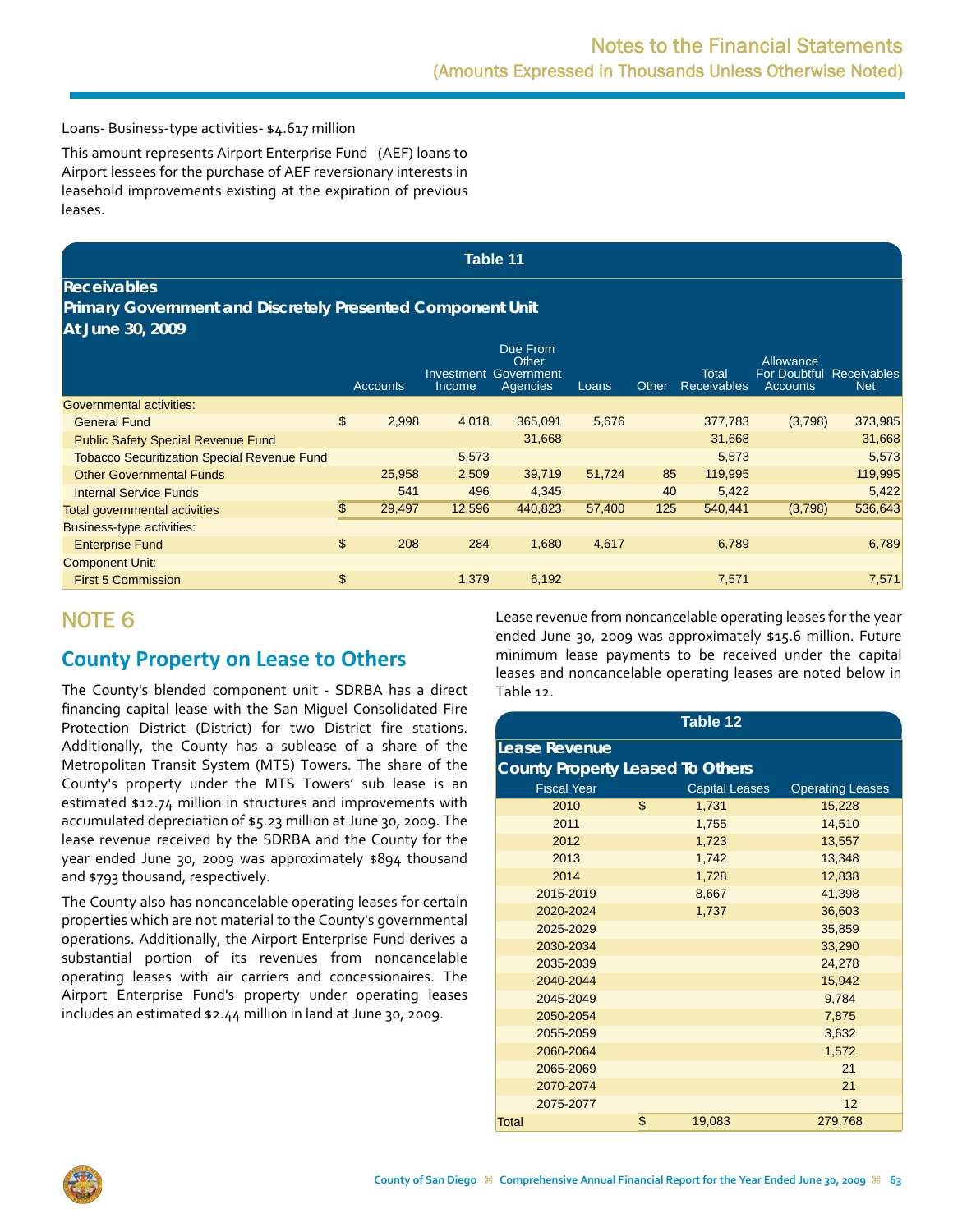# <span id="page-17-0"></span>**Capital Assets**

### Changes in Capital Assets

Increases and decreases in the County's capital assets for governmental and business‐type activities during the fiscal year were as follows:

| <b>Table 13</b>                                 |    |                                                        |           |            |    |             |  |  |  |  |
|-------------------------------------------------|----|--------------------------------------------------------|-----------|------------|----|-------------|--|--|--|--|
| <b>Capital Assets - Governmental Activities</b> |    |                                                        |           |            |    |             |  |  |  |  |
|                                                 |    | Ending<br><b>Balance</b> at<br><b>June 30,</b><br>2009 |           |            |    |             |  |  |  |  |
| Capital assets, not being depreciated:          |    |                                                        |           |            |    |             |  |  |  |  |
| Land                                            | \$ | 285.641                                                | 23.267    | (1, 491)   | \$ | 307,417     |  |  |  |  |
| Construction in<br>progress                     |    | 267,493                                                | 122,324   | (156, 197) |    | 233,620     |  |  |  |  |
| Total capital assets, not<br>being depreciated  |    | 553,134                                                | 145,591   | (157, 688) |    | 541,037     |  |  |  |  |
| Capital assets, being<br>depreciated:           |    |                                                        |           |            |    |             |  |  |  |  |
| <b>Buildings and</b><br>improvements            |    | 1,024,281                                              | 163,601   | (1,826)    |    | 1,186,056   |  |  |  |  |
| Equipment                                       |    | 291,575                                                | 35,517    | (25,095)   |    | 301,997     |  |  |  |  |
| Road infrastructure                             |    | 2,304,808                                              | 52,907    | (875)      |    | 2,356,840   |  |  |  |  |
| <b>Bridge infrastructure</b>                    |    | 44,522                                                 | 6,858     |            |    | 51,380      |  |  |  |  |
| Total capital assets,<br>being depreciated      |    | 3,665,186                                              | 258,883   | (27, 796)  |    | 3,896,273   |  |  |  |  |
| Less accumulated depreciation for:              |    |                                                        |           |            |    |             |  |  |  |  |
| <b>Buildings and</b><br>improvements            |    | (349, 278)                                             | (20, 243) |            |    | (369, 521)  |  |  |  |  |
| Equipment                                       |    | (162, 387)                                             | (38, 994) | 16,903     |    | (184, 478)  |  |  |  |  |
| Road infrastructure                             |    | (870, 341)                                             | (63, 555) |            |    | (933, 896)  |  |  |  |  |
| <b>Bridge infrastructure</b>                    |    | (14, 761)                                              | (849)     |            |    | (15,610)    |  |  |  |  |
| <b>Total accumulated</b><br>depreciation        |    | $(1,396,767)$ $(123,641)$                              |           | 16,903     |    | (1,503,505) |  |  |  |  |
| Total capital assets,<br>being depreciated, net |    | 2,268,419                                              | 135,242   | (10, 893)  |    | 2,392,768   |  |  |  |  |
| Governmental activities<br>capital assets, net  | \$ | 2,821,553                                              | 280,833   | (168, 581) | \$ | 2,933,805   |  |  |  |  |

### **Table 14**

### **Capital Assets - Business-type Activities**

|                                                        | <b>Beginning</b><br><b>Balance</b><br>at July 1,<br>2008 |          | <b>Increases Decreases</b> | Ending<br><b>Balance</b> at<br><b>June 30,</b><br>2009 |
|--------------------------------------------------------|----------------------------------------------------------|----------|----------------------------|--------------------------------------------------------|
| Capital assets, not being depreciated:                 |                                                          |          |                            |                                                        |
| Land                                                   | 11,338<br>\$                                             |          |                            | \$<br>11,338                                           |
| Construction in progress                               | 49.854                                                   | 24,572   | (10, 846)                  | 63,580                                                 |
| Total capital assets, not<br>being depreciated         | 61,192                                                   | 24,572   | (10, 846)                  | 74,918                                                 |
| Capital assets, being depreciated:                     |                                                          |          |                            |                                                        |
| <b>Buildings and</b><br>improvements                   | 52,555                                                   | 6,992    |                            | 59,547                                                 |
| Equipment                                              | 1.341                                                    |          | (10)                       | 1,331                                                  |
| Road infrastructure                                    | 335                                                      |          |                            | 335                                                    |
| <b>Sewer infrastructure</b>                            | 68,994                                                   | 3,854    |                            | 72,848                                                 |
| Total capital assets, being<br>depreciated             | 123,225                                                  | 10,846   | (10)                       | 134,061                                                |
| Less accumulated depreciation for:                     |                                                          |          |                            |                                                        |
| <b>Buildings and</b><br>improvements                   | (23, 882)                                                | (1, 441) |                            | (25, 323)                                              |
| Equipment                                              | (1,062)                                                  | (51)     | 9                          | (1, 104)                                               |
| Road infrastructure                                    | (11)                                                     | (8)      |                            | (19)                                                   |
| <b>Sewer infrastructure</b>                            | (30, 970)                                                | (1, 379) |                            | (32, 349)                                              |
| Total accumulated<br>depreciation                      | (55, 925)                                                | (2,879)  | 9                          | (58, 795)                                              |
| Total capital assets, being<br>depreciated, net        | 67,300                                                   | 7,967    | (1)                        | 75,266                                                 |
| <b>Business-type activities</b><br>capital assets, net | \$128,492                                                | 32,539   | (10, 847)                  | \$150,184                                              |

### **Depreciation**

Depreciation expense was charged to governmental activities and business‐type activities as shown below.

| Table 15                                              |    |         |  |  |  |  |
|-------------------------------------------------------|----|---------|--|--|--|--|
| <b>Depreciation Expense - Governmental Activities</b> |    |         |  |  |  |  |
| General government                                    | \$ | 1,930   |  |  |  |  |
| <b>Public protection</b>                              |    | 19,712  |  |  |  |  |
| <b>Public ways and facilities</b>                     |    | 63,765  |  |  |  |  |
| <b>Health and sanitation</b>                          |    | 4,329   |  |  |  |  |
| <b>Public assistance</b>                              |    | 1,151   |  |  |  |  |
| Education                                             |    | 342     |  |  |  |  |
| <b>Recreation and cultural</b>                        |    | 1,813   |  |  |  |  |
| <b>Internal Service Funds</b>                         |    | 30,599  |  |  |  |  |
| Total                                                 | \$ | 123,641 |  |  |  |  |

| Table 16                                               |    |       |  |  |  |  |
|--------------------------------------------------------|----|-------|--|--|--|--|
| <b>Depreciation Expense - Business-type Activities</b> |    |       |  |  |  |  |
| <b>Airport Fund</b>                                    | \$ | 1,433 |  |  |  |  |
| <b>Sanitation Districts Fund</b>                       |    | 1,429 |  |  |  |  |
| <b>Wastewater Management Fund</b>                      |    | 17    |  |  |  |  |
| Total                                                  |    | 2,879 |  |  |  |  |

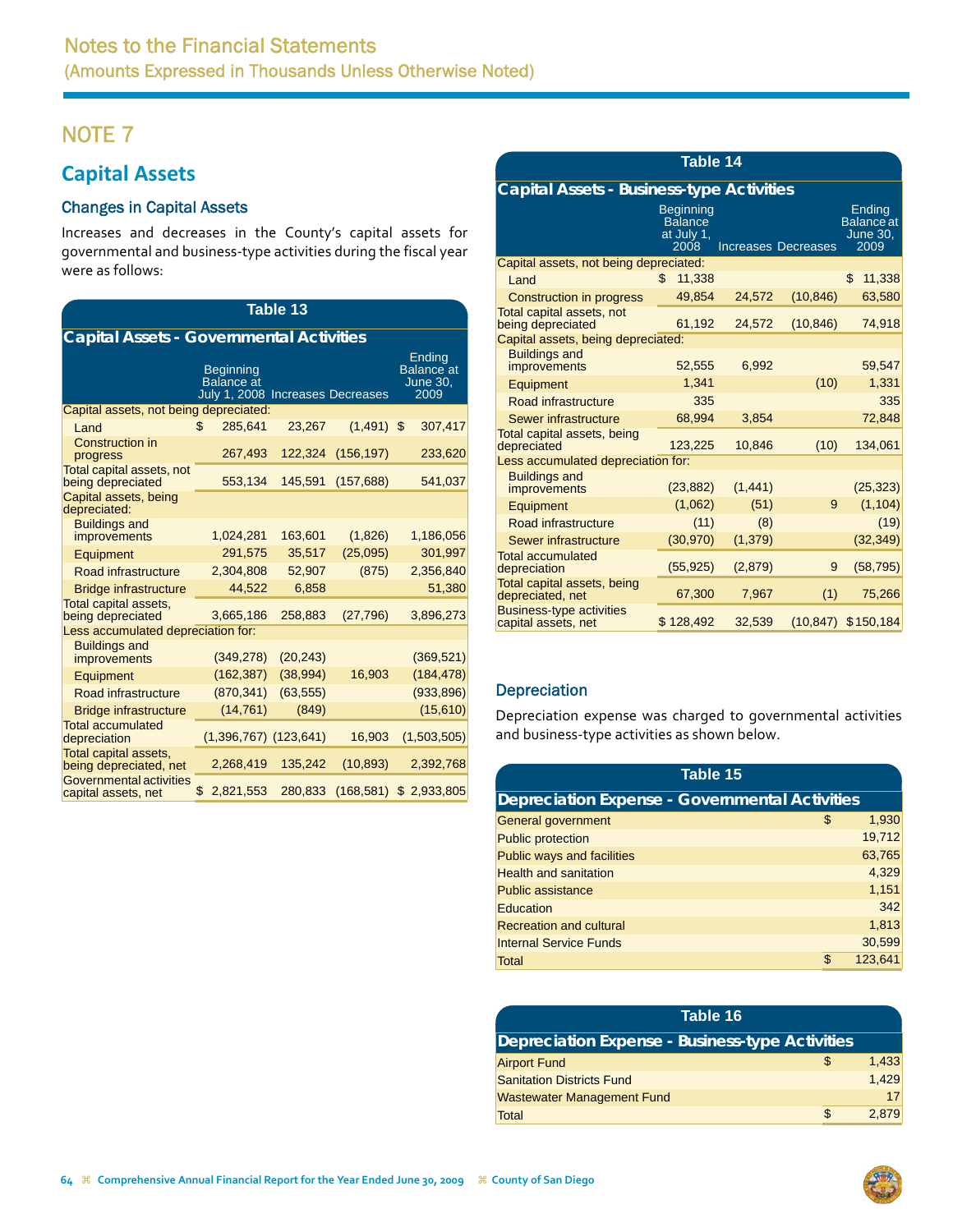### <span id="page-18-0"></span>Capital Commitments

At June 30, 2009, major contracts entered into for structures and improvements and other commitments within governmental and business‐type activities were as follows:

| Table 17                                                                          |                          |
|-----------------------------------------------------------------------------------|--------------------------|
| <b>Capital Commitments</b>                                                        |                          |
| At June 30, 2009                                                                  |                          |
|                                                                                   | Remaining<br>Commitments |
| <b>Governmental Activities</b>                                                    |                          |
| <b>Other Governmental Funds:</b>                                                  |                          |
| <b>Construction of County Operations Center</b>                                   | \$<br>13,774             |
| <b>Construction of Ramona Branch Library</b>                                      | 8,619                    |
| <b>Construction of Fallbrook Branch Library</b>                                   | 8,267                    |
| <b>Construction of Medical Examiner/Forensics Center</b>                          | 7,910                    |
| Construction of Valley Center Road Bridge Over San<br><b>Luis Rey River</b>       | 7,580                    |
| <b>Construction of Black Canyon Road Bridge Over Santa</b><br><b>Ysabel Creek</b> | 1,827                    |
| Construction of Route 54/94 Improvements                                          | 1,425                    |
| <b>Construction of Viejas Blvd Bridge Crossing Sweetwater</b><br><b>River</b>     | 1,388                    |
| <b>Construction of Valley Center Road, Phase II</b>                               | 1,058                    |
| Subtotal                                                                          | 51,848                   |
| <b>Business-type Activities</b>                                                   |                          |
| <b>Enterprise Funds:</b>                                                          |                          |
| <b>Gillespie Field Airport Taxiway Reconstruction</b>                             | 1,723                    |
| Sanitation District Sewer and Flow Monitoring System<br><b>Improvements</b>       | 1,731                    |
| Subtotal                                                                          | 3.454                    |
| <b>Total</b>                                                                      | \$<br>55,302             |

# NOTE 8

## **Interfund Balances**

Interfund balances at fiscal year‐end consisted of the following amounts:

|          | Table 18                                      |              |                                   |                             |                          |                                      |                     |     |              |  |
|----------|-----------------------------------------------|--------------|-----------------------------------|-----------------------------|--------------------------|--------------------------------------|---------------------|-----|--------------|--|
|          | <b>Interfund Balances</b><br>At June 30, 2009 |              |                                   |                             |                          |                                      |                     |     |              |  |
|          |                                               |              |                                   |                             | Due From                 |                                      |                     |     |              |  |
|          |                                               |              | <b>General Fund Public Safety</b> | <b>Tobacco</b><br>Endowment | Nonmajor<br>Governmental | <b>Nonmaior</b><br><b>Enterprise</b> | Internal<br>Service |     | <b>Total</b> |  |
|          | <b>General Fund</b>                           | \$           | 45.404                            | 5,128                       | 20,024                   | 60                                   | $3,512$ \$          |     | 74,128       |  |
| <u>م</u> | <b>Nonmajor Governmental</b>                  | 15,821       |                                   |                             | 3,850                    | 559                                  | 530                 |     | 20,760       |  |
|          | <b>Nonmajor Enterprise</b>                    | 61           |                                   |                             | 3,387                    | 410                                  |                     |     | 3,858        |  |
| Due      | <b>Internal Service</b>                       | 24,598       |                                   |                             | 1,180                    | 97                                   | 840                 |     | 26,715       |  |
|          | Total                                         | \$<br>40,480 | 45.404                            | 5,128                       | 28,441                   | 1,126                                | 4,882               | \$. | 125,461      |  |

Descriptions of amounts not due to be repaid in the subsequent year are discussed below:

a. \$1.234 million is due to the General Fund from the Redevelopment Agency Fund (Upper San Diego River Project) as a result of a loan to provide funding for Project improvements. \$1.134 million of this balance is not scheduled to be collected in the subsequent year.

b. \$3.363 million is due from the Redevelopment Agency Fund to the Airport Enterprise Fund as a result of a loan to fund airport projects. Loans repayments are based on the condition that the collection of property tax revenue per H.S. Code 33670 is sufficient

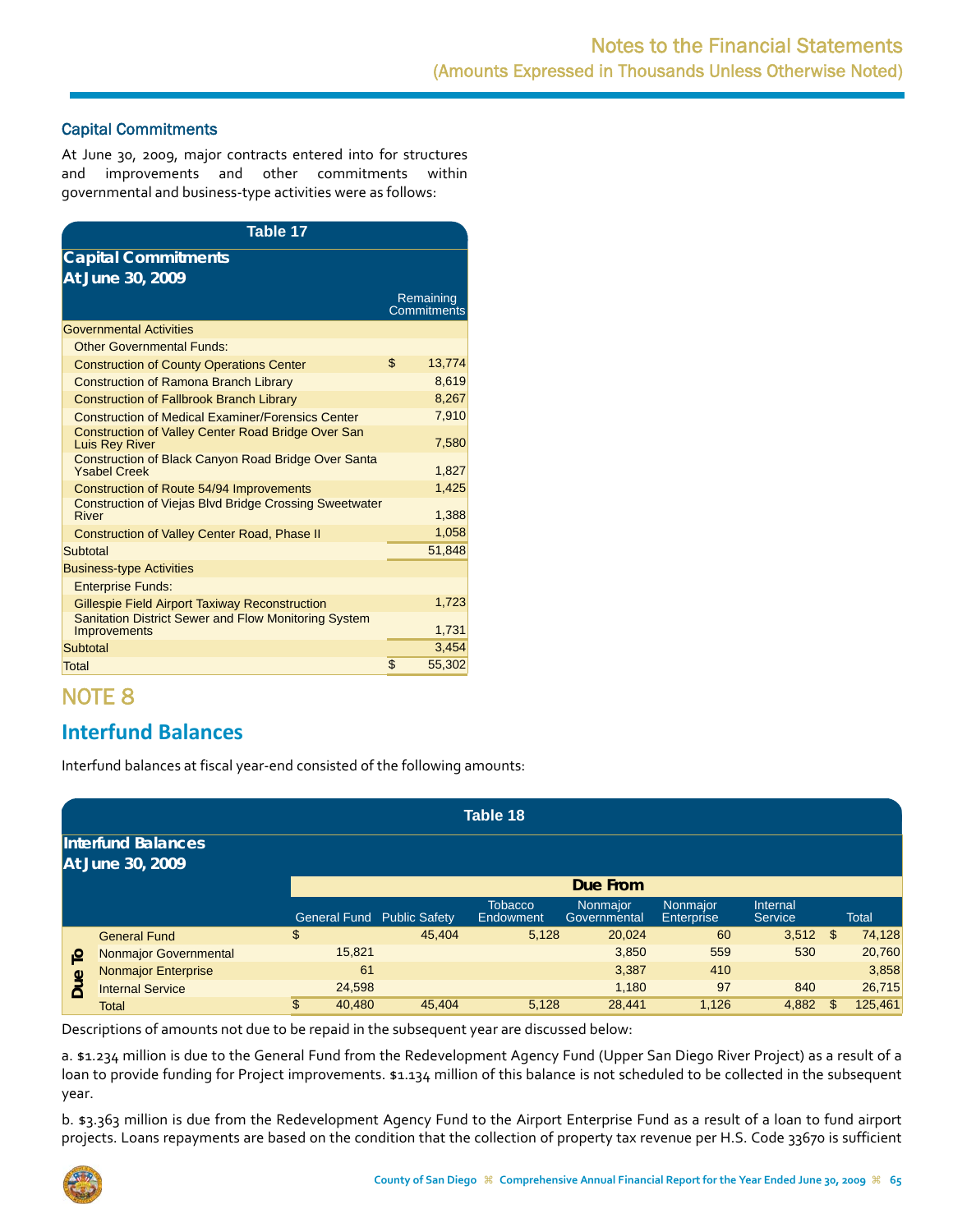<span id="page-19-0"></span>to allow the payment of the loan. \$3.363 million of the balance is not scheduled to be collected in the subsequent year.

c. \$195 thousand is due to the Special District Loans Fund from the County Service District Fund as a result of a loan to improve and maintain County roads. Loan repayments are made from property tax collections. \$147 thousand of the balance is not scheduled to be collected in the subsequent year.

All remaining balances resulted from the time lag between the dates that 1) interfund goods and services are provided or reimburs‐ able expenditures occur; 2) transactions are recorded in the accounting system; and 3) payments between funds are made.

## NOTE 9

# **Interfund Transfers**

Interfund transfers at fiscal year‐end consisted of the following amounts:

|               |                                                       |               |                                   | Table 19                    |                          |                               |                            |               |
|---------------|-------------------------------------------------------|---------------|-----------------------------------|-----------------------------|--------------------------|-------------------------------|----------------------------|---------------|
|               | <b>Transfers In/Transfers Out</b><br>At June 30, 2009 |               |                                   |                             |                          |                               |                            |               |
|               |                                                       |               |                                   |                             | <b>TRANSFERS OUT</b>     |                               |                            |               |
|               |                                                       |               | <b>General Fund Public Safety</b> | <b>Tobacco</b><br>Endowment | Nonmajor<br>Governmental | Nonmajor<br><b>Enterprise</b> | Internal<br><b>Service</b> | <b>Total</b>  |
| ≧             | <b>General Fund</b>                                   | \$            | 195,585                           | 24,200                      | 9,843                    |                               | 668                        | \$<br>230,296 |
| ERS           | <b>Nonmajor Governmental</b>                          | 280,017       | 380                               |                             | 10,449                   | 468                           | 3,814                      | 295,128       |
|               | <b>Nonmajor Enterprise</b>                            | 317           |                                   |                             |                          |                               |                            | 317           |
| <b>TRANSF</b> | <b>Internal Service</b>                               | 4,898         |                                   |                             |                          |                               |                            | 4,898         |
|               | <b>Total</b>                                          | \$<br>285,232 | 195,965                           | 24,200                      | 20,292                   | 468                           | 4,482                      | \$<br>530,639 |

In general, transfers are used to: (1) move revenues from the fund that statute or budget requires to collect them to the fund that statute or budget requires to expend them; (2) move receipts restricted to debt service from the funds collecting the receipts to the debt service fund as debt service payments become due; and (3) use unrestricted revenues collected in the General Fund to finance programs accounted for in other funds in accordance with budgetary authorizations.

# NOTE 10

## **Payables**

The County's payables at fiscal year‐end are shown below for the General Fund, other governmental funds, internal service funds, business‐type activities funds, and the discrete component unit:

| Table 20                             |    |                |                                        |        |    |                          |  |  |  |
|--------------------------------------|----|----------------|----------------------------------------|--------|----|--------------------------|--|--|--|
| Payables                             |    |                |                                        |        |    |                          |  |  |  |
| At June 30, 2009                     |    |                |                                        |        |    |                          |  |  |  |
|                                      |    | <b>Vendors</b> | Due to Other<br>Government<br>Agencies | Other  |    | Total<br><b>Payables</b> |  |  |  |
| <b>Governmental Activities:</b>      |    |                |                                        |        |    |                          |  |  |  |
| <b>General Fund</b>                  | \$ | 56,248         | 10,916                                 |        |    | 4,597 \$ 71,761          |  |  |  |
| <b>Other Governmental Funds</b>      |    | 27,602         | 1,254                                  | 600    |    | 29,456                   |  |  |  |
| <b>Internal Service Funds</b>        |    | 33,706         | 981                                    | 1      |    | 34,688                   |  |  |  |
| <b>Total governmental activities</b> |    | \$117,556      | 13,151                                 |        |    | 5,198 \$135,905          |  |  |  |
| <b>Business-type activities:</b>     |    |                |                                        |        |    |                          |  |  |  |
| <b>Enterprise Funds</b>              | \$ | 1,861          | 1                                      |        | \$ | 1,862                    |  |  |  |
| <b>Component Unit:</b>               |    |                |                                        |        |    |                          |  |  |  |
| <b>First 5 Commission</b>            | \$ | 5,542          | 8.286                                  | 519 \$ |    | 14.347                   |  |  |  |

## NOTE 11

# **Short‐Term Obligations**

The County issues tax anticipation notes in advance of property tax collections, depositing the proceeds in the General Fund. These notes are necessary to fund the County's annual cash flow needs. The majority of property tax collections are received in December and April.

Short-term debt activity for the fiscal year was as follows:

| Table 21                              |                                |        |        |                                                                           |  |  |  |  |  |
|---------------------------------------|--------------------------------|--------|--------|---------------------------------------------------------------------------|--|--|--|--|--|
| <b>Short-Term Obligations</b>         |                                |        |        |                                                                           |  |  |  |  |  |
|                                       | Beginning<br><b>Balance at</b> |        |        | Ending<br><b>Balance</b> at<br>July 1, 2008 Issued Redeemed June 30, 2009 |  |  |  |  |  |
| Tax and revenue<br>anticipation notes | S                              | 75,000 | 75,000 | \$                                                                        |  |  |  |  |  |

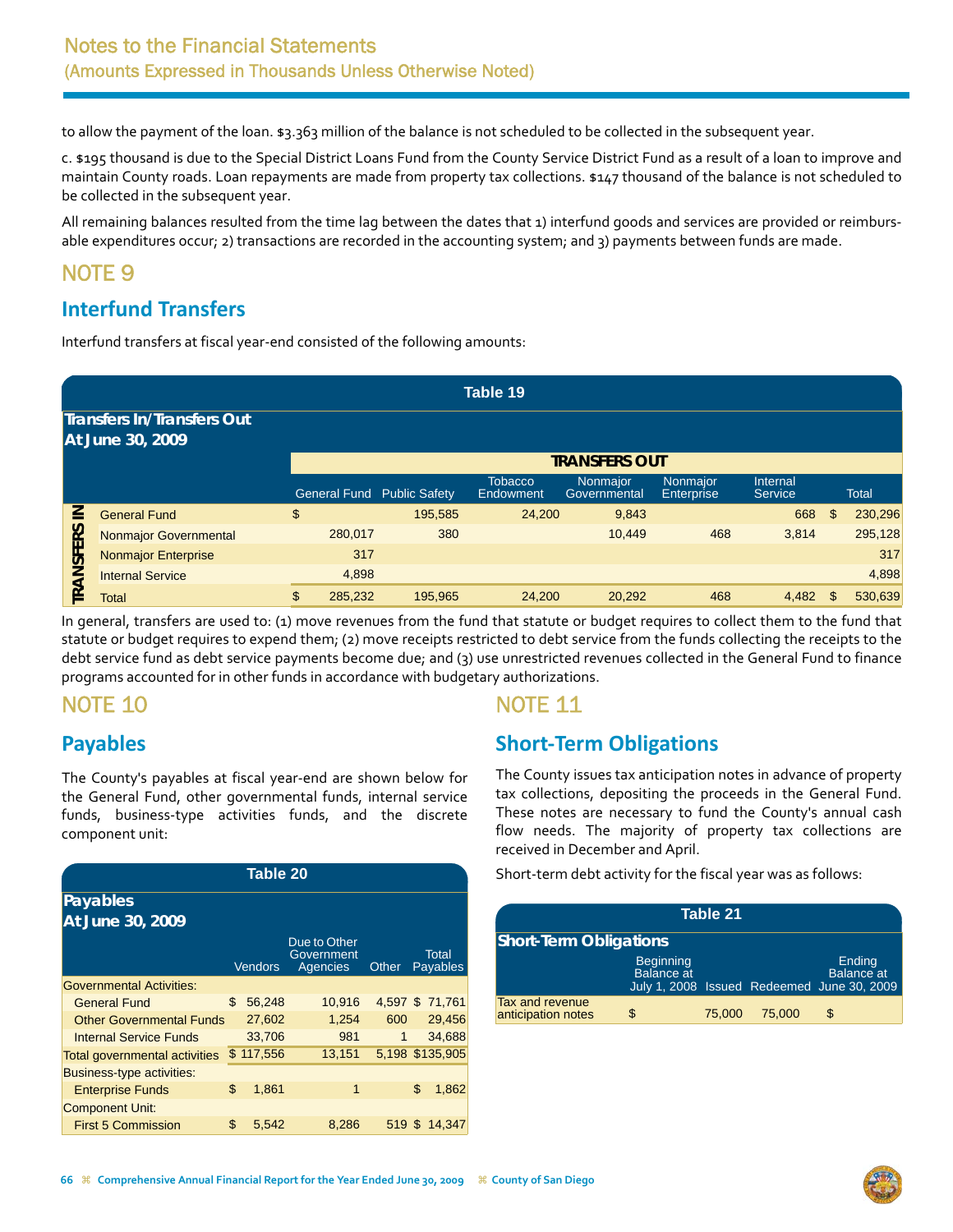## <span id="page-20-0"></span>**Lease Obligations**

### Operating Leases

### **Real Property**

The County has obligations under long‐term operating lease agreements through fiscal year 2020 (**Table 22**). The County is the lessee under the terms of several non‐cancelable operating leases for real property used to house certain County operations. The total rental expense for all real property leases for the year ended June 30, 2009 was approximately \$31.2 million, including \$10.5 million for non‐cancelable leases.

The future minimum lease payments for these non‐cancelable leases are as follows:

| <b>Table 22</b>                   |                               |        |  |  |  |  |  |  |  |
|-----------------------------------|-------------------------------|--------|--|--|--|--|--|--|--|
| Lease Commitments - Real Property |                               |        |  |  |  |  |  |  |  |
| <b>Fiscal Year</b>                | <b>Minimum Lease Payments</b> |        |  |  |  |  |  |  |  |
| 2010                              | \$                            | 13,465 |  |  |  |  |  |  |  |
| 2011                              |                               | 13,992 |  |  |  |  |  |  |  |
| 2012                              |                               | 11,957 |  |  |  |  |  |  |  |
| 2013                              |                               | 5,195  |  |  |  |  |  |  |  |
| 2014                              |                               | 3,372  |  |  |  |  |  |  |  |
| 2015-2019                         |                               | 5,072  |  |  |  |  |  |  |  |
| 2020                              |                               | 283    |  |  |  |  |  |  |  |
| <b>Total</b>                      | \$                            | 53,336 |  |  |  |  |  |  |  |

### **Personal Property**

The County has also entered into operating leases for personal property, a large portion of which represents duplicating and heavy duty construction equipment. Many of these leases are subject to annual adjustment based upon negotiations. Management expects that in the normal course of business, leases that expire will be renewed or replaced by other leases. Total rental expense for these operating leases for the year ended June 30, 2009, was approximately \$2.9 million.

## NOTE 13

## **Long‐Term Debt**

### Certificates of Participation (COPs) and Lease Revenue Bonds (LRBs)

Certificates of Participation (COPs) and Lease Revenue Bonds (LRBs) provide funds for the acquisition and construction of major capital facilities and equipment. The repayment of these COPs and LRBs is secured by a lease structure where the borrowing entity, such as the County or the San Miguel Consolidated Fire Protection District (SMCFPD) (not a component unit of the County), leases certain properties to another entity, a lessor, which in turn leases the properties back to the County or the SMCFPD. These lessors are the San Diego Capital Asset Leasing Corporation (SANCAL), and the San Diego Regional Building Authority (SDRBA); both blended component units of the County. (See discussion of Blended Component Units under Note 1 "Summary of Significant Accounting Policies".)

COPs and LRBs are secured by: a) (lease) base rental payments, for the use of certain facilities or equipment and b) encumbrances on the facilities. The leased premises are typically facilities or equipment purchased with proceeds of the COPs or LRBs. In the case of the County, the base rental payments are made primarily from the County General Fund to the SANCAL or SDRBA; in the case of the SDRBA's financing for the SMCFPD, base rental payments are made from SMCFPD to the SDRBA. Under lease terms, the County and the SMCPFD are required to make the necessary annual appropriations for lease payments, except to the extent those payments are eligible to be abated in accordance with the terms of the leases.

COPs and LRBs evidence a pro rata share in a specific pledged revenue stream of lease payments, and investors in the certificates or bonds are entitled to receive a share in these lease payments from a particular project. Lease payments are passed through the lessor to the investors. The lessor assigns the lease and lease payments to a trustee, which distributes the lease payments to the investors.

In February 2009, the San Diego Regional Building Authority (SDRBA) issued \$136.885 million of fixed rate serial and term lease revenue bonds titled, "San Diego Regional Building Authority Lease Revenue Bonds ‐ County Operations Center and Annex Redevelopment Project Series 2009 A" (the "Bonds"). These Bonds consist of \$87.35 million Serial Series 2009 A Bonds issued at fixed interest rates ranging from 3.00% to 5.50% with maturity dates ranging from February 1, 2012 through February 1, 2030; and, \$49.535 million Term Bonds issued at a fixed rate of 5.375% with a maturity date of February 1, 2036.

These Bonds were issued with a premium of \$1.175 million. Bond proceeds of \$138.060 million along with County contributions of \$66.243 million were distributed as follows: 1) \$178.401 to finance the acquisition, construction and improvement of certain County facilities, including facilities to be used as an operation center located in the Kearny Mesa community of San Diego; 2) \$14.492 million to pay interest during the construction period; 3) \$9.879 million to fund a bond reserve fund; 4) \$1.507 million to pay certain costs of issuance incurred in connection with these bonds; and 5) \$24 thousand was set aside to be used for various ongoing debt related costs. The interest on these Bonds is excludable from gross income for federal income tax purposes and is exempt from State of California income taxes.

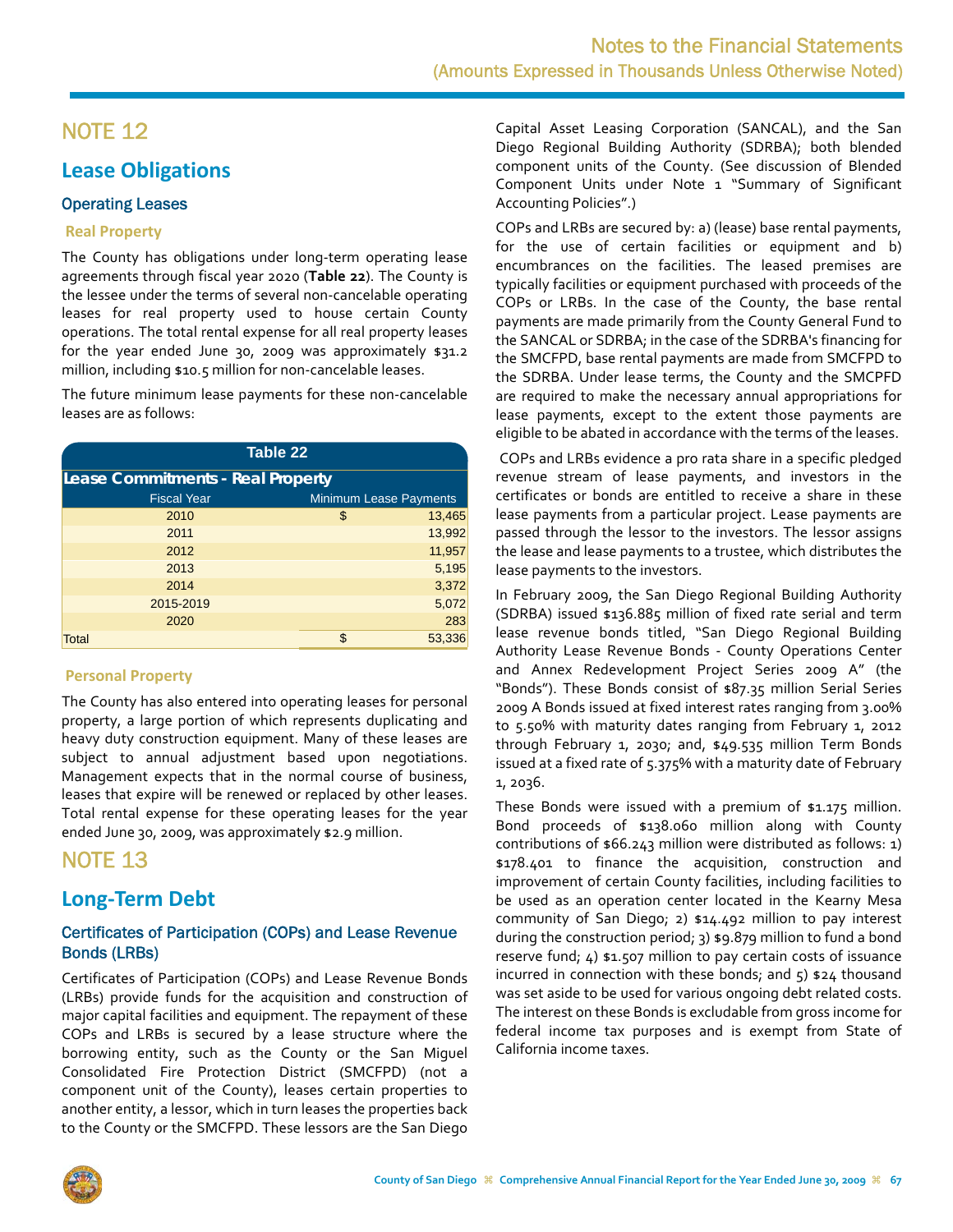Details of COPs and Lease Revenue Bonds outstanding at June 30, 2009 are as follows:

| <b>Table 23</b>                                                                        |                         |                                               |                    |                                         |    |                                                             |  |  |  |  |  |
|----------------------------------------------------------------------------------------|-------------------------|-----------------------------------------------|--------------------|-----------------------------------------|----|-------------------------------------------------------------|--|--|--|--|--|
| <b>Certificates of Participation</b>                                                   |                         |                                               |                    |                                         |    |                                                             |  |  |  |  |  |
|                                                                                        | and Lease Revenue Bonds |                                               |                    |                                         |    |                                                             |  |  |  |  |  |
| <b>Issuance</b>                                                                        |                         | Original<br><b>Interest</b><br>Amount<br>Rate |                    | Final<br><b>Maturity</b><br><b>Date</b> |    | Outstanding<br><b>Balance</b> at<br><b>June 30.</b><br>2009 |  |  |  |  |  |
| 1993 Master Refunding                                                                  | \$                      | 203,400                                       | $2.50 -$<br>5.625% | 2013                                    | \$ | 21,800                                                      |  |  |  |  |  |
| 1997 Central Jail<br>Refunding                                                         |                         | 80,675                                        | $4.00 -$<br>5.42%  | 2026                                    |    | 58,135                                                      |  |  |  |  |  |
| 1998 Downtown<br><b>Courthouse Refunding</b>                                           |                         | 73,115                                        | $4.00 -$<br>5.25%  | 2023                                    |    | 42,270                                                      |  |  |  |  |  |
| 1999 East Mesa<br>Refunding                                                            |                         | 15,010                                        | $3.60 -$<br>4.75%  | 2010                                    |    | 1,815                                                       |  |  |  |  |  |
| 2000 Information<br><b>Technology Service</b><br>Financing                             |                         | 51,620                                        | $4.50 -$<br>5.125% | 2010                                    |    | 6,370                                                       |  |  |  |  |  |
| 2001 Metropolitan<br><b>Transit System Towers</b><br>Refunding                         |                         | 36,960                                        | $2.15 -$<br>5.25%  | 2020                                    |    | 25,865                                                      |  |  |  |  |  |
| 2002 Motorola                                                                          |                         | 26,060                                        | $2.00 -$<br>5.00%  | 2011                                    |    | 6,495                                                       |  |  |  |  |  |
| 2003 San Miguel<br><b>Consolidated Fire</b><br><b>Protection District</b><br>Refunding |                         | 10,005                                        | $2.00 -$<br>5.00%  | 2020                                    |    | 7,565                                                       |  |  |  |  |  |
| 2005 Edgemoor Project                                                                  |                         | 83,510                                        | $3.00 -$<br>5.00%  | 2030                                    |    | 79,025                                                      |  |  |  |  |  |
| 2005 Regional<br><b>Communications System</b><br>Refunding                             |                         | 28,885                                        | $3.00 -$<br>5.00%  | 2019                                    |    | 17,950                                                      |  |  |  |  |  |
| 2005 North & East<br><b>Justice Facilities</b><br>Refunding                            |                         | 28,210                                        | $3.25 -$<br>5.00%  | 2020                                    |    | 23,405                                                      |  |  |  |  |  |
| 2006 Edgemoor<br><b>Completion Project</b>                                             |                         | 42,390                                        | $4.00 -$<br>5.00%  | 2030                                    |    | 42,390                                                      |  |  |  |  |  |
| 2009 Series A COC and<br><b>Annex Project</b>                                          |                         | 136,885                                       | $3.00 -$<br>5.50%  | 2036                                    |    | 136,885                                                     |  |  |  |  |  |
| <b>Total</b>                                                                           | \$                      | 816,725                                       |                    |                                         | \$ | 469.970                                                     |  |  |  |  |  |

Annual debt service requirements to maturity for COPs and Lease Revenue Bonds are as follows:

| Table 24                                                    |                                      |          |         |    |         |  |  |  |  |  |
|-------------------------------------------------------------|--------------------------------------|----------|---------|----|---------|--|--|--|--|--|
|                                                             | <b>Certificates of Participation</b> |          |         |    |         |  |  |  |  |  |
| and Lease Revenue Bonds -                                   |                                      |          |         |    |         |  |  |  |  |  |
| <b>Debt Service Requirements to Maturity</b>                |                                      |          |         |    |         |  |  |  |  |  |
| <b>Fiscal Year</b><br>Principal<br>Interest<br><b>Total</b> |                                      |          |         |    |         |  |  |  |  |  |
| 2010                                                        | \$                                   | 34,400   | 21,836  | \$ | 56,236  |  |  |  |  |  |
| 2011                                                        |                                      | 27,480   | 20,359  |    | 47,839  |  |  |  |  |  |
| 2012                                                        |                                      | 24,070   | 19,253  |    | 43,323  |  |  |  |  |  |
| 2013                                                        |                                      | 25,170   | 18,132  |    | 43,302  |  |  |  |  |  |
| 2014                                                        |                                      | 20,090   | 17,137  |    | 37,227  |  |  |  |  |  |
| 2015-2019                                                   |                                      | 106,090  | 71,268  |    | 177,358 |  |  |  |  |  |
| 2020-2024                                                   |                                      | 90,005   | 47,119  |    | 137,124 |  |  |  |  |  |
| 2025-2029                                                   |                                      | 77,445   | 26,887  |    | 104,332 |  |  |  |  |  |
| 2030-2034                                                   |                                      | 46,950   | 10,669  |    | 57,619  |  |  |  |  |  |
| 2035-2036                                                   |                                      | 18,270   | 1,077   |    | 19,347  |  |  |  |  |  |
| Subtotal                                                    | \$                                   | 469,970  | 253,737 | \$ | 723,707 |  |  |  |  |  |
| Add:                                                        |                                      |          |         |    |         |  |  |  |  |  |
| Arbitrage                                                   |                                      | 517      |         |    |         |  |  |  |  |  |
| <b>Unamortized issuance</b><br>premium                      |                                      | 8,697    |         |    |         |  |  |  |  |  |
| Less:                                                       |                                      |          |         |    |         |  |  |  |  |  |
| Unamortized issuance<br>discount                            |                                      | (1,777)  |         |    |         |  |  |  |  |  |
| <b>Unamortized deferred</b><br>amounts on refundings        |                                      | (1, 494) |         |    |         |  |  |  |  |  |
| Total                                                       | \$                                   | 475,913  |         |    |         |  |  |  |  |  |

### Taxable Pension Obligation Bonds (POBs)

POBs are issued by the County to reduce its pension unfunded actuarial liability and to achieve interest rate savings by issuing bonds at interest rates which are less than the assumed rate of return earned on proceeds placed in the San Diego County Employees Retirement Association's (SDCERA) pension plan. POBs also have been issued to refund previously issued POB debt. Because current federal tax law restricts the investment of the proceeds of tax‐exempt bonds in higher‐yielding taxable securities, POBs are issued on a taxable basis.

In August 2008, the County of San Diego issued \$443.515 million Series 2008 Taxable Pension Obligation Bonds as follows: 1) \$240.1 million Series 2008A Term bonds issued at a fixed interest rate of 6.029% with a maturity date of August 2026; 2) \$103.415 million Serial Series 2008A Serial Bonds (the "Serial Bonds"). A portion of the Serial Bonds matures every August with a final maturity date of August 2018. Each maturity date carries a different fixed interest rate beginning in August 2009 at 3.331% escalating each year to the August 2018 maturity date at 5.748%; 3) \$100 million of Series 2008B Variable Rate Demand Obligations (the "Series 2008B Obligations") issued in two subseries consisting of \$50 million Series 2008B-1 Variable Rate Demand Obligations and \$50 million Series 2008B‐2 Variable Rate Demand Obligations. The Series 2008B Obligations bore interest at the Weekly Interest Rate with the one month LIBOR (London Interbank Offered

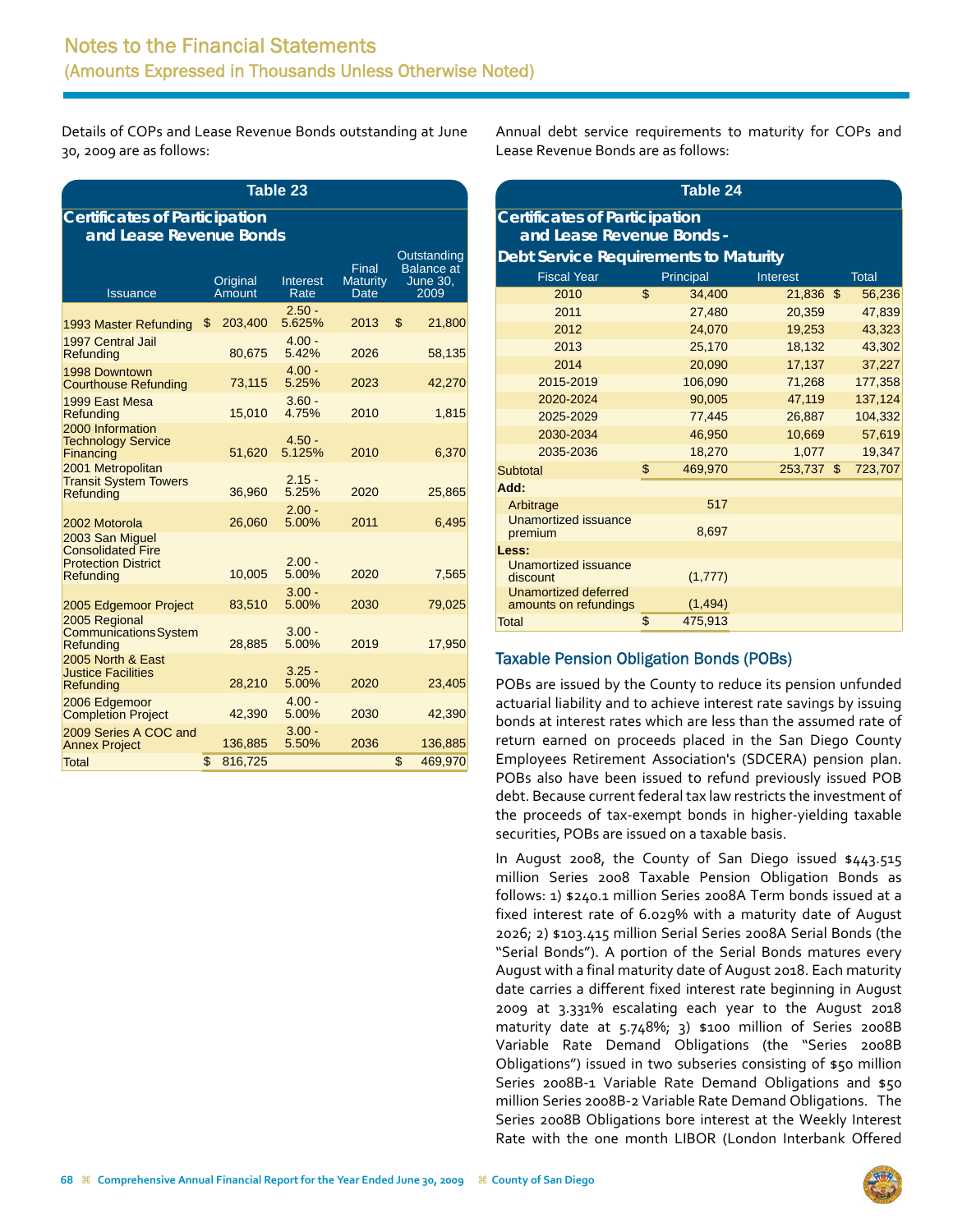Rate) as a reference rate; payable on the first Wednesday of each calendar month commencing September 3, 2008 and had a final maturity date of August 2027. The interest on the County of San Diego Pension Obligation Bonds Series 2008A, 2008B‐1 and 2008B‐2 is not excludable from gross income for federal income tax purposes but is exempt from State of California personal income taxes.

The Series 2008B demand bonds include a liquidity facility in the form of a Standby Bond Purchase Agreement (Agreement) among the County, the Liquidity Provider and the Paying Agent Bank (Bank). Under the terms of the Agreement, the Bank agrees from time to time during the commitment period to extend credit to the County through the purchase of eligible bonds at the purchase price set forth in the Agreement, with immediately available funds, which are tendered pursuant to an optional tender or a mandatory purchase and which, in either case, the remarketing agent has been unable to remarket. During fiscal year 2009, the County paid \$585 thousand in commitment fees related to the liquidity provision of the agreement and there were no amounts drawn still outstanding under the Agreement as of June 30, 2009. According to the take‐out provision, if exercised, the County would be required to retire any Bank Bonds (that is, the bonds that are being held by the SBPA) in three years and 91 days. During those three years, repayment would be made via equal principal payments each January and July. The takeout agreement is due to expire in August 2013 and is not cancelable by the County. The Series 2008B demand bonds were subsequently redeemed on July 1, 2009. (See Note 26, "Subsequent Events, Redemption of Series 2008B Variable Rate Demand Obligations").

Bond proceeds of \$443.515 million along with a \$17.195 million contribution from the General Fund, a \$37.345 million interfund loan from the General Fund to the Pension Obligation Bonds Debt Service Fund and \$22.814 million of funds held in the Pension Obligation Bonds Debt Service Fund were distributed as follows: 1) \$44 million for the partial prepayment of the County of San Diego Taxable Pension Obligation Bonds 2002 Series B (the "2002B bonds"), Subseries B‐1 Auction Rate Securities; 2) \$441.038 was transferred to an escrow agent to advance refund the remaining \$441.125 million in outstanding 2002B bonds, Subseries B‐1 and B2‐4 Auction Rate Securities and to pay future interest payments; 3) \$10.234 million was used to pay interest on the outstanding 2002B bonds, Subseries B‐1 and B2‐4 Auction Rate Securities; 4) \$21.991 million was paid to two counterparties as follows: \$17.195 million to terminate the two interest rate swap agreements relating to the hedged 2002B bonds, Subseries B2‐4 Auction Rate Securities; and  $$4.796$  million for the accrued interest on the swap;  $5$ ) \$2.477 million was deposited to a cost of issuance account, of which \$2.452 million of costs of issuance expenditures were incurred in fiscal year 2009, the remaining \$25 thousand was set aside for various ongoing debt costs; 6) \$630 thousand was used to pay the final auction agent and broker dealer fees due in connection with the 2002B bonds, Subseries B‐1 and B2‐4 Auction Rate Securities; and, 7) \$499 thousand was set aside to make future bondholder payments.

The \$441.038 million transfer referred to above was placed in an irrevocable trust with an escrow agent to provide for the payment of the remaining principal and interest due on the outstanding 2002B bonds, Subseries B‐1 and B2‐4 Auction Rate Securities on August 15, 2008 along with a 0.07 percent premium. As a result, the 2002B bonds, Subseries B‐1 and B2‐4 Auction Rate Securities are considered legally defeased and the liability for those bonds has been removed from the government‐wide statement of net assets governmental activities current and non‐current. This advance refunding will result in reducing the County's principal and interest payments by \$215.460 million over the next 23 years to obtain an economic gain of \$44.6 million (i.e. difference between the present values of the debt service payments on the refunded debt and the refunding debt).

Details of POBs outstanding at June 30, 2009 are as follows:

| Table 25                                                       |    |                    |                   |                                  |    |                                                             |  |  |  |  |
|----------------------------------------------------------------|----|--------------------|-------------------|----------------------------------|----|-------------------------------------------------------------|--|--|--|--|
| <b>Taxable Pension Obligation Bonds</b>                        |    |                    |                   |                                  |    |                                                             |  |  |  |  |
| <b>Issuance</b>                                                |    | Original<br>Amount | Interest<br>Rate  | Final<br><b>Maturity</b><br>Date |    | Outstanding<br><b>Balance</b> at<br><b>June 30,</b><br>2009 |  |  |  |  |
| 2002 Series A                                                  | \$ | 132,215            | $3.88 -$<br>4.95% | 2016                             | \$ | 117,540                                                     |  |  |  |  |
| 2002 Series B1                                                 |    | 100,000            | variable          | 2031                             |    |                                                             |  |  |  |  |
| <b>2002 Series B2-4</b>                                        |    | 405,125            | variable          | 2031                             |    |                                                             |  |  |  |  |
| 2004 Series A                                                  |    | 241,360            | $3.28 -$<br>5.86% | 2023                             |    | 212,870                                                     |  |  |  |  |
| <b>2004 Series B1-2</b>                                        |    | 147,825            | 5.91%             | 2025                             |    | 147,825                                                     |  |  |  |  |
| 2004 Series C CABs                                             |    | 64,928             | $4.66 -$<br>5.76% | 2016                             |    | 100,170                                                     |  |  |  |  |
| 2004 Series C<br><b>Unaccreted Appreciation</b><br><b>CABs</b> |    |                    |                   |                                  |    | (15,965)                                                    |  |  |  |  |
| 2008 Series A                                                  |    | 343,515            | $3.33 -$<br>6.03% | 2027                             |    | 343,515                                                     |  |  |  |  |
| 2008 Series B                                                  |    | 100,000            | variable          | 2028                             |    | 100,000                                                     |  |  |  |  |
| Total                                                          |    | \$1,534,968        |                   |                                  | \$ | 1,005,955                                                   |  |  |  |  |

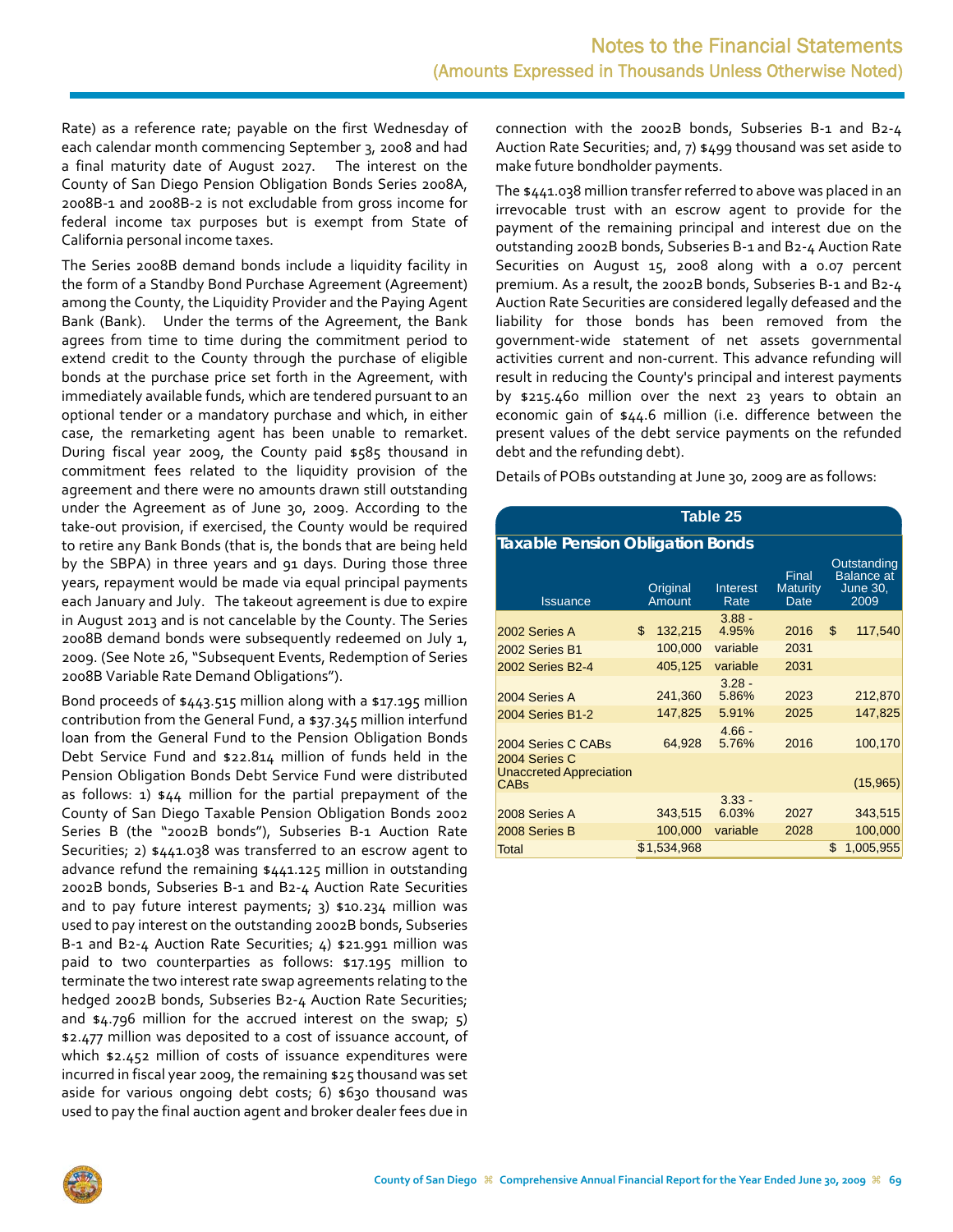Annual debt service requirements to maturity for POBs are shown below in **Table 26**. The variable rate used to calculate the interest due on the Series 2008 Taxable Pension Obligation Bonds was 2.63% which represents the average Weekly Interest Rate for the weekly period ended June 30, 2009.

#### **Table 26**

| Taxable Pension Obligation Bonds -    |
|---------------------------------------|
| Debt Service Requirements to Maturity |

| <u>Popt oor vide nogumentorits to ividiumly</u>               |              |                            |           |                     |
|---------------------------------------------------------------|--------------|----------------------------|-----------|---------------------|
| <b>Fiscal Year</b>                                            | Principal    | Unaccreted<br>Appreciation | Interest  | Total               |
| 2010                                                          | \$<br>35,630 | 4,011                      | 48,076 \$ | 87,717              |
| 2011                                                          | 33,226       | 3,591                      | 47,071    | 83,888              |
| 2012                                                          | 33,176       | 3,053                      | 46,016    | 82,245              |
| 2013                                                          | 33,215       | 2,386                      | 44,938    | 80,539              |
| 2014                                                          | 33,043       | 1,575                      | 43,858    | 78,476              |
| 2015-2019                                                     | 212,090      | 1,349                      | 191,124   | 404,563             |
| 2020-2024                                                     | 297,540      |                            | 115,973   | 413,513             |
| 2025-2028                                                     | 311,225      |                            | 22,553    | 333,778             |
| Subtotal                                                      | \$989,145    | 15,965                     |           | 559,609 \$1,564,719 |
| Add:                                                          |              |                            |           |                     |
| Accreted<br>appreciation through<br>June 30, 2009             | 19,277       |                            |           |                     |
| Less:                                                         |              |                            |           |                     |
| Accreted<br>appreciation to be<br>paid in fiscal year<br>2010 | (2, 467)     |                            |           |                     |
| Subtotal                                                      | 1,005,955    |                            |           |                     |
| Less:<br>Unamortized                                          |              |                            |           |                     |
| deferred amounts on<br>refundings                             | (2, 465)     |                            |           |                     |
| <b>Total</b>                                                  | \$1,003,490  |                            |           |                     |
|                                                               |              |                            |           |                     |

### Tobacco Settlement Asset-Backed Bonds (TSAB)

TSAB are issued by the Tobacco Securitization Joint Powers Authority of Southern California (Authority) to securitize future revenue streams available to the County pursuant to the agreements described below.

A 1998 Master Settlement Agreement (MSA) was originally entered into by the four major cigarette manufacturers, 46 states and six other U.S. jurisdictions (the "Settling States") to provide state governments (including California) with compensation for smoking related medical costs and to help reduce smoking in the United States. There is no limit to the yearly settlement payments, they are perpetual. Also, a Memorandum of Understanding (the "MOU") and a supplemental agreement (the "ARIMOU") was agreed to by the State of California and all California counties and four California cities, granting those California municipalities the right to receive tobacco settlement allocation payments (also known as Tobacco Settlement Revenues ‐ TSRs).

In fiscal year 2002, the Authority issued \$446.86 million 2001 Tobacco Settlement Asset‐Backed Bonds (Bonds), to fund the Authority's loan to the San Diego Tobacco Asset Securitization Corporation (Corporation), pursuant to a loan agreement between the Authority and the Corporation. (Both entities are blended component units of the County). According to the loan agreement, the Corporation has pledged, assigned and granted to the Authority, a first priority perfected security interest in all rights, title and interest of the Corporation, to the TSRs the Corporation purchased from the County, and future TSRs. The Corporation used the net proceeds of the loan, \$411.913 million, to pay the County, in exchange for the County's transfer to the Corporation of all the County's rights, title and interest in the TSRs. Net proceeds have been placed in an endowment fund to fund healthcare‐based programs pursuant to Board Policy E‐14 and IRS regulations.

In May 2006, the Authority issued Series 2006 TSAB in the amount of \$583.631 million to refund the outstanding principal of the original 2001 bonds, noted above and to loan an additional \$123.515 million to the Corporation. The Series 2006 Bonds are limited obligations of the Authority, maturing in fiscal year 2035‐36. The proceeds were placed into the endowment fund for the aforementioned purposes.

Under the terms of bond indentures, TSRs are pledged to the repayment of the bonds. Accordingly, the bonds are payable solely from certain funds held under the indenture, including payments of TSRs, and earnings on such funds (co1lections).

Details of TSAB outstanding at June 30, 2009 are as follows:

| <b>Table 27</b>                                      |     |                    |                         |                           |                                                             |            |  |  |  |  |
|------------------------------------------------------|-----|--------------------|-------------------------|---------------------------|-------------------------------------------------------------|------------|--|--|--|--|
| <b>Tobacco Settlement Asset-Backed Bonds</b>         |     |                    |                         |                           |                                                             |            |  |  |  |  |
| <b>Issuance</b>                                      |     | Original<br>Amount | <b>Interest</b><br>Rate | Final<br>Maturity<br>Date | Outstanding<br><b>Balance</b> at<br><b>June 30,</b><br>2009 |            |  |  |  |  |
| Series 2006A Senior<br><b>Current Interest Bonds</b> | \$. | 534,610            | $4.75 -$<br>5.125%      | $2016 -$<br>2030          | \$                                                          | 514,645    |  |  |  |  |
| Series 2006B CABs                                    |     | 19,770             | 6.25%                   | 2032                      |                                                             | 90,735     |  |  |  |  |
| 2006B unaccreted<br>appreciation CABs                |     |                    |                         |                           |                                                             | (66, 828)  |  |  |  |  |
| Series 2006C CABs                                    |     | 8.686              | 6.40%                   | 2033                      |                                                             | 45.305     |  |  |  |  |
| 2006C unaccreted<br>appreciation CABs                |     |                    |                         |                           |                                                             | (34, 755)  |  |  |  |  |
| Series 2006D CABs                                    |     | 20,565             | 7.10%                   | 2036                      |                                                             | 147,179    |  |  |  |  |
| 2006D unaccreted<br>appreciation CABs                |     |                    |                         |                           |                                                             | (121, 671) |  |  |  |  |
| Total                                                | \$  | 583,631            |                         |                           | \$                                                          | 574,610    |  |  |  |  |

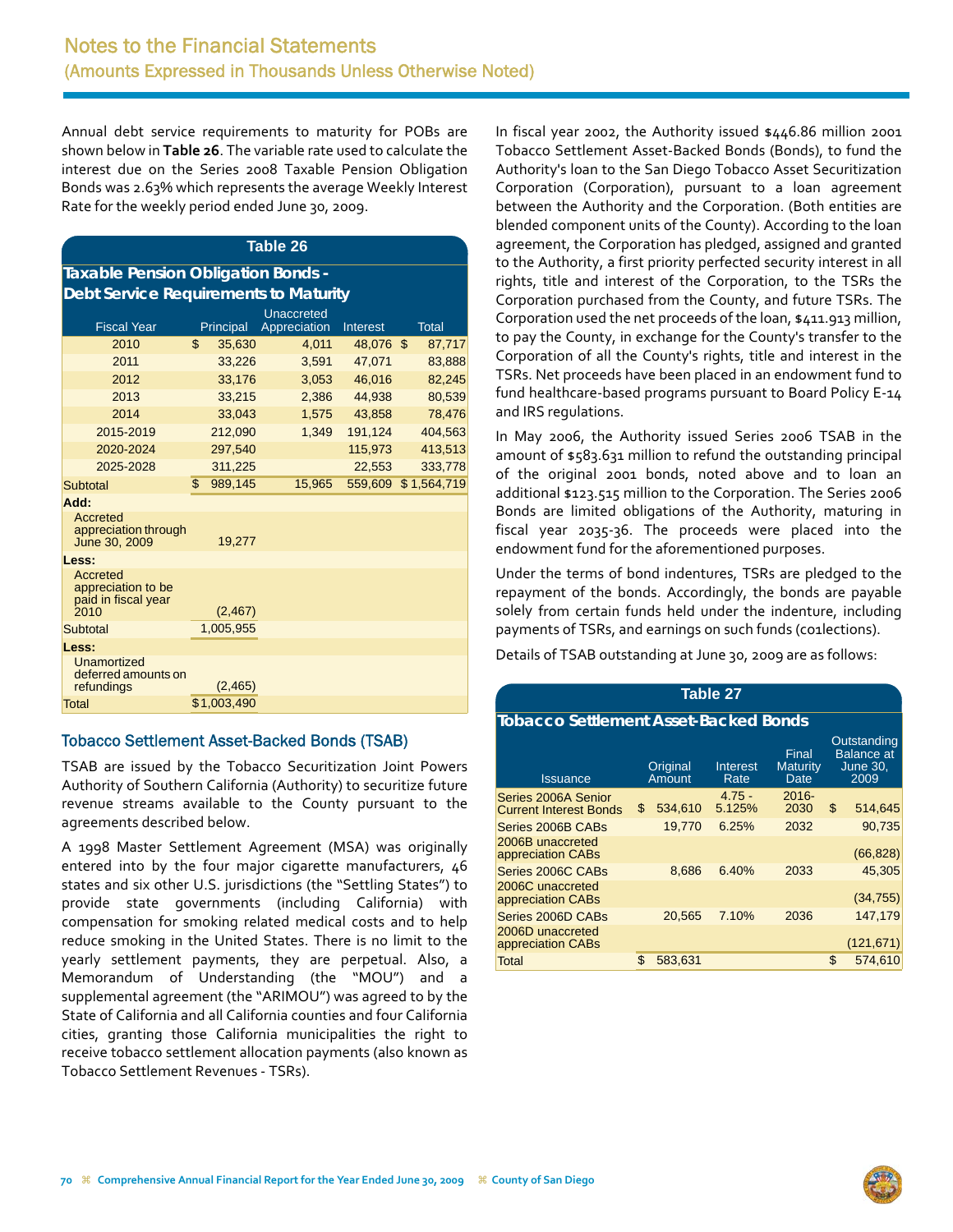Annual debt service requirements to maturity for TSAB are as follows:

| Table 28                                            |                                                |           |              |                 |    |              |  |  |  |  |  |
|-----------------------------------------------------|------------------------------------------------|-----------|--------------|-----------------|----|--------------|--|--|--|--|--|
|                                                     | <b>Tobacco Settlement Asset-Backed Bonds -</b> |           |              |                 |    |              |  |  |  |  |  |
|                                                     | <b>Debt Service Requirements to Maturity</b>   |           |              |                 |    |              |  |  |  |  |  |
|                                                     |                                                |           | Unaccreted   |                 |    |              |  |  |  |  |  |
| <b>Fiscal Year</b>                                  |                                                | Principal | Appreciation | <b>Interest</b> |    | <b>Total</b> |  |  |  |  |  |
| 2010                                                | $\mathbf{r}$                                   | 10,630    | 4,046        | 25,756 \$       |    | 40,432       |  |  |  |  |  |
| 2011                                                |                                                | 11,565    | 4,321        | 25,247          |    | 41,133       |  |  |  |  |  |
| 2012                                                |                                                | 11,085    | 4,613        | 24,700          |    | 40,398       |  |  |  |  |  |
| 2013                                                |                                                | 12,010    | 4,926        | 24,169          |    | 41,105       |  |  |  |  |  |
| 2014                                                |                                                | 12.970    | 5.260        | 23,595          |    | 41,825       |  |  |  |  |  |
| 2015-2019                                           |                                                | 86,805    | 32,161       | 107,393         |    | 226,359      |  |  |  |  |  |
| 2020-2024                                           |                                                | 134,575   | 44,663       | 80,855          |    | 260,093      |  |  |  |  |  |
| 2025-2029                                           |                                                | 189,545   | 62,050       | 41,260          |    | 292,855      |  |  |  |  |  |
| 2030-2034                                           |                                                | 86.540    | 56,710       | 2,136           |    | 145,386      |  |  |  |  |  |
| 2035-2036                                           |                                                | 7.941     | 4.504        |                 |    | 12.445       |  |  |  |  |  |
| Subtotal                                            | \$                                             | 563,666   | 223,254      | 355,111         | \$ | 1,142,031    |  |  |  |  |  |
| Add:                                                |                                                |           |              |                 |    |              |  |  |  |  |  |
| Accreted<br>appreciation<br>through June<br>30.2009 |                                                | 10,944    |              |                 |    |              |  |  |  |  |  |
| Subtotal                                            |                                                | 574,610   |              |                 |    |              |  |  |  |  |  |
| Less:                                               |                                                |           |              |                 |    |              |  |  |  |  |  |
| Unamortized<br>issuance discount                    |                                                | (17, 158) |              |                 |    |              |  |  |  |  |  |
| Unamortized<br>deferred amounts<br>on refundings    |                                                | (14, 078) |              |                 |    |              |  |  |  |  |  |
| Total                                               | \$                                             | 543,374   |              |                 |    |              |  |  |  |  |  |

TSAB pledged revenue for the year ended June 30, 2009 was as follows:

| Table 29                                                       |                                  |                                                             |                           |                            |  |  |  |  |  |
|----------------------------------------------------------------|----------------------------------|-------------------------------------------------------------|---------------------------|----------------------------|--|--|--|--|--|
| Tobacco Settlement Asset-Backed Bonds -                        |                                  |                                                             |                           |                            |  |  |  |  |  |
| <b>Pledged Revenues</b>                                        |                                  |                                                             |                           |                            |  |  |  |  |  |
| <b>Debt Pledged</b>                                            | Final<br><b>Maturity</b><br>Date | Pledged<br>Revenue To & Interest Revenue<br><b>Maturity</b> | Debt<br>Principal<br>Paid | Pledged<br><b>Received</b> |  |  |  |  |  |
| Series 2006 Tobacco<br>Settlement Asset-Backed<br><b>Bonds</b> | 2036                             | \$1,152,975 \$36,273 \$34,025                               |                           |                            |  |  |  |  |  |

### San Diego County Redevelopment Agency (CRA) Revenue Refunding Bonds

In December 2005, the San Diego County Redevelopment Agency (CRA) issued \$16 million Revenue Refunding Bonds Series 2005A that mature in fiscal year 2032-33. The CRA has pledged property tax increment revenues generated within the Gillespie Field Project Area to pay for the bonds. Gillespie Field Airport revenues may also be used to fund debt service payments if there are insufficient property tax increment revenues to cover a particular fiscal year's debt service requirement. Bonds are also payable from funds held under the indenture, including earnings on such funds.

CRA revenue refunding bonds outstanding at June 30, 2009 were the following:

| Table 30                                              |    |                    |                   |                           |    |                                                             |  |  |  |  |
|-------------------------------------------------------|----|--------------------|-------------------|---------------------------|----|-------------------------------------------------------------|--|--|--|--|
| <b>CRA Revenue Refunding Bonds</b>                    |    |                    |                   |                           |    |                                                             |  |  |  |  |
| <b>Issuance</b>                                       |    | Original<br>Amount | Interest<br>Rate  | Final<br>Maturity<br>Date |    | Outstanding<br><b>Balance</b> at<br><b>June 30,</b><br>2009 |  |  |  |  |
| <b>Revenue Refunding</b><br><b>Bonds Series 2005A</b> | \$ | 16,000             | $3.65 -$<br>5.75% | 2033                      | \$ | 14,985                                                      |  |  |  |  |
| Total                                                 |    | 16,000             |                   |                           | \$ | 14.985                                                      |  |  |  |  |

Annual debt service requirements to maturity for CRA bonds are as follows:

| <b>Table 31</b>                              |                                       |        |             |  |        |  |  |  |  |  |
|----------------------------------------------|---------------------------------------|--------|-------------|--|--------|--|--|--|--|--|
| <b>CRA Revenue Refunding Bonds -</b>         |                                       |        |             |  |        |  |  |  |  |  |
| <b>Debt Service Requirements to Maturity</b> |                                       |        |             |  |        |  |  |  |  |  |
| <b>Fiscal Year</b>                           | <b>Total</b><br>Principal<br>Interest |        |             |  |        |  |  |  |  |  |
| 2010                                         | \$                                    | 345    | 797 \$      |  | 1,142  |  |  |  |  |  |
| 2011                                         |                                       | 360    | 782         |  | 1,142  |  |  |  |  |  |
| 2012                                         |                                       | 375    | 766         |  | 1,141  |  |  |  |  |  |
| 2013                                         |                                       | 395    | 748         |  | 1,143  |  |  |  |  |  |
| 2014                                         |                                       | 415    | 728         |  | 1,143  |  |  |  |  |  |
| 2015-2019                                    |                                       | 2,385  | 3,304       |  | 5,689  |  |  |  |  |  |
| 2020-2024                                    |                                       | 3,070  | 2,596       |  | 5,666  |  |  |  |  |  |
| 2025-2029                                    |                                       | 4,000  | 1,626       |  | 5,626  |  |  |  |  |  |
| 2030-2033                                    |                                       | 3,640  | 390         |  | 4,030  |  |  |  |  |  |
| <b>Total</b>                                 | \$                                    | 14,985 | $11,737$ \$ |  | 26,722 |  |  |  |  |  |
| Less:                                        |                                       |        |             |  |        |  |  |  |  |  |
| Unamortized issuance<br>discount             |                                       | (40)   |             |  |        |  |  |  |  |  |
| Total                                        | \$                                    | 14,945 |             |  |        |  |  |  |  |  |

CRA pledged revenue for the year ended June 30, 2009 was as follows:

| Table 32                                       |                                  |                                          |                                                |                                       |  |  |  |  |  |
|------------------------------------------------|----------------------------------|------------------------------------------|------------------------------------------------|---------------------------------------|--|--|--|--|--|
| <b>CRA Revenue Refunding Bonds -</b>           |                                  |                                          |                                                |                                       |  |  |  |  |  |
| <b>Pledged Revenues</b>                        |                                  |                                          |                                                |                                       |  |  |  |  |  |
| <b>Debt Pledged</b>                            | Final<br><b>Maturity</b><br>Date | Pledged<br>Revenue<br><b>To Maturity</b> | <b>Debt</b><br>Principal &<br>Interest<br>Paid | Pledged<br>Revenue<br><b>Received</b> |  |  |  |  |  |
| Series 2005A Revenue<br><b>Refunding Bonds</b> | 2033                             | 26.722 \$                                | $1.147$ \$                                     | 1.176                                 |  |  |  |  |  |

### Loans - Governmental Activities

Loans for various governmental activities included a United States Department of Agriculture Farmers Home Administration loan for the construction of low income housing; and California Energy Commission loans to fund various projects in County facilities to increase energy efficiency.

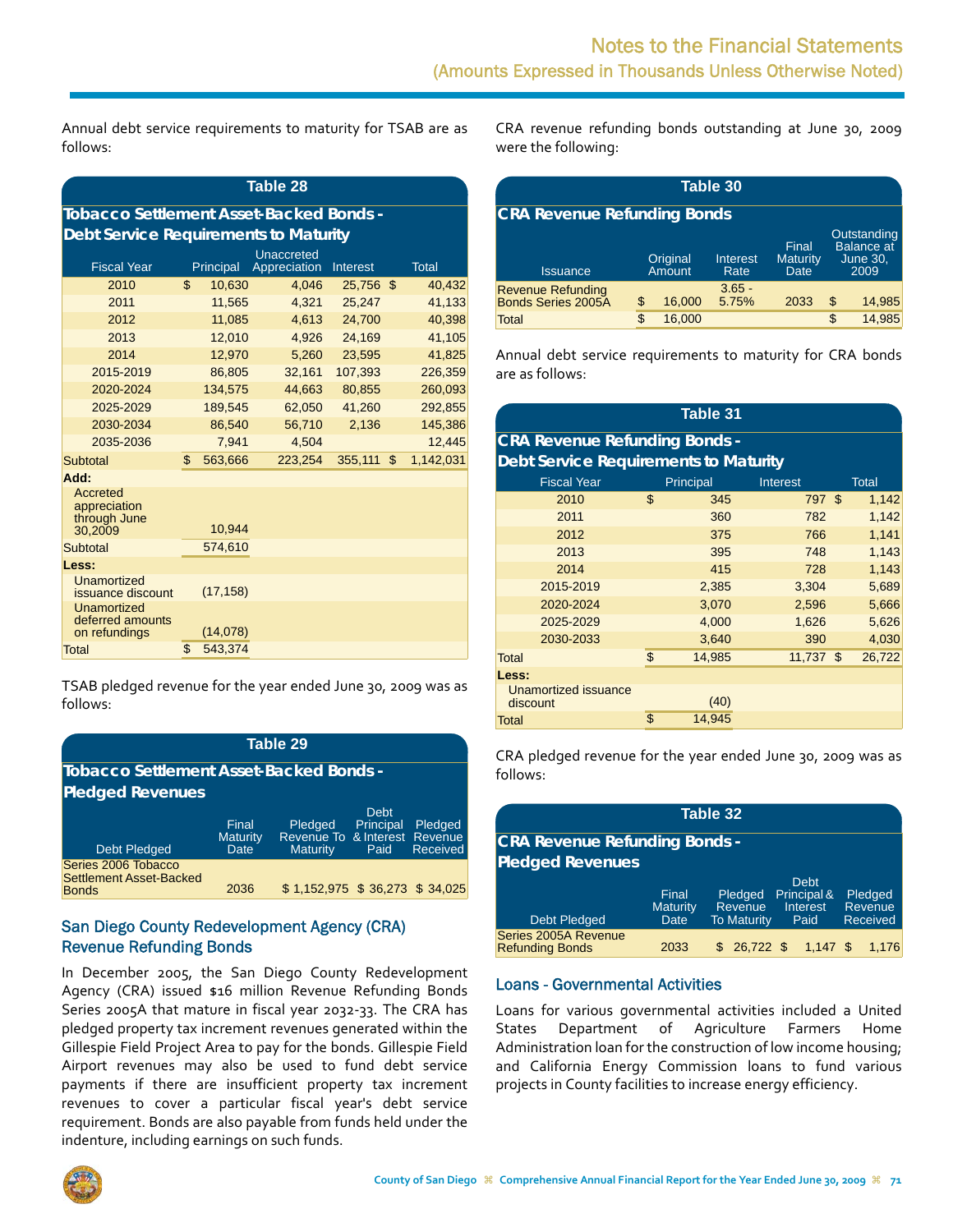In July 2008 and June 2009, the County borrowed \$428 thousand and \$454 thousand, respectively, from the California Energy Commission (CEC Loan 3) from an existing authorized loan amount of \$3 million. The loan proceeds \$882 thousand are to be used to fund multiple energy efficient projects in County facilities. Upon completion of the projects, semi‐annual interest and principal payments will be made in twenty equal installments at a fixed interest rate of 4.50% with the first loan repayment commencing on December 22nd of the fiscal year following the year in which the project is completed and every June 22nd and December 22nd thereafter.

Details of loans outstanding at June 30, 2009 for governmental activities are as follows:

| <b>Table 33</b>                                             |    |                    |                                                      |      |                                                             |       |  |  |  |  |
|-------------------------------------------------------------|----|--------------------|------------------------------------------------------|------|-------------------------------------------------------------|-------|--|--|--|--|
| <b>Loans - Governmental Activities</b>                      |    |                    |                                                      |      |                                                             |       |  |  |  |  |
| <b>Issuance</b>                                             |    | Original<br>Amount | Final<br><b>Maturity</b><br>Interest<br>Rate<br>Date |      | Outstanding<br><b>Balance</b> at<br><b>June 30,</b><br>2009 |       |  |  |  |  |
| Loans - non internal<br>service funds (ISF)                 |    |                    |                                                      |      |                                                             |       |  |  |  |  |
| <b>Pauma Heights PRD</b><br>#21                             | \$ | 160                | 7.75%                                                | 2009 | \$                                                          |       |  |  |  |  |
| Landavo Zone PRD<br>#1015                                   |    | 344                | 8.25%                                                | 2016 |                                                             |       |  |  |  |  |
| El Sereno Way Zone<br>PRD #1016                             |    | 118                | 8.25%                                                | 2012 |                                                             |       |  |  |  |  |
| <b>Firebird Manor</b>                                       |    | 4.486              | 1.00%                                                | 2028 |                                                             | 2,816 |  |  |  |  |
| Total loans - non-ISF                                       |    | 5,108              |                                                      |      |                                                             | 2,816 |  |  |  |  |
|                                                             |    |                    |                                                      |      |                                                             |       |  |  |  |  |
| Loans - ISF                                                 |    |                    |                                                      |      |                                                             |       |  |  |  |  |
| <b>California Energy</b><br>Comm Loan 1<br>(Facilities ISF) |    | 1.977              | 4.00%                                                | 2015 |                                                             | 1,163 |  |  |  |  |
| <b>California Energy</b><br>Comm Loan 2<br>(Facilities ISF) |    | 3,001              | 3.95%                                                | 2016 |                                                             | 2,182 |  |  |  |  |
| <b>California Energy</b><br>Comm Loan 3<br>(Facilities ISF) |    | 882                | 4.50%                                                | 2020 |                                                             | 882   |  |  |  |  |
| <b>Total loans - ISF</b>                                    |    | 5,860              |                                                      |      |                                                             | 4,227 |  |  |  |  |
|                                                             |    |                    |                                                      |      |                                                             |       |  |  |  |  |
| Total                                                       | \$ | 10,968             |                                                      |      | \$                                                          | 7,043 |  |  |  |  |

Annual debt service requirements to maturity for loans ‐ governmental activities are as follows:

| <b>Table 34</b>                              |    |           |          |  |              |  |  |  |
|----------------------------------------------|----|-----------|----------|--|--------------|--|--|--|
| Loans - Governmental Activities              |    |           |          |  |              |  |  |  |
| <b>Debt Service Requirements to Maturity</b> |    |           |          |  |              |  |  |  |
| <b>Fiscal Year</b>                           |    | Principal | Interest |  | <b>Total</b> |  |  |  |
| 2010                                         | \$ | 658       | 156 \$   |  | 814          |  |  |  |
| 2011                                         |    | 752       | 174      |  | 926          |  |  |  |
| 2012                                         |    | 779       | 146      |  | 925          |  |  |  |
| 2013                                         |    | 806       | 118      |  | 924          |  |  |  |
| 2014                                         |    | 835       | 89       |  | 924          |  |  |  |
| 2015-2019                                    |    | 1,716     | 189      |  | 1,905        |  |  |  |
| 2020-2024                                    |    | 875       | 58       |  | 933          |  |  |  |
| 2025-2028                                    |    | 622       | 15       |  | 637          |  |  |  |
| <b>Total</b>                                 | \$ | 7,043     | 945S     |  | 7,988        |  |  |  |

#### Loans - Business-Type Activities

Loans for business‐type activities included California Department of Transportation loans for the construction of a sewer line and the installation of a control tower at the Ramona Airport.

Details of loans outstanding at June 30, 2009 for business‐type activities are as follows:

| <b>Table 35</b>                                             |             |                  |                                                    |                                                      |  |  |  |
|-------------------------------------------------------------|-------------|------------------|----------------------------------------------------|------------------------------------------------------|--|--|--|
| <b>Loans - Business-type Activities</b>                     |             |                  |                                                    |                                                      |  |  |  |
| Loan                                                        | Amount Rate |                  | Final<br><b>Original Interest Maturity</b><br>Date | Outstanding<br>Balance at<br><b>June 30,</b><br>2009 |  |  |  |
| 2001 Airport Development Loan -<br><b>Ramona Sewer Line</b> |             |                  | $$2,388$ 5.63% 2017 \$                             | 1,358                                                |  |  |  |
| 2001 Airport Development Loan -<br>Ramona Control Tower     |             | 1,196 5.63% 2017 |                                                    | 680                                                  |  |  |  |
| Total                                                       | \$3,584     |                  |                                                    | 2,038<br>\$                                          |  |  |  |

Annual debt service requirements to maturity for loans ‐ business‐type activities are as follows:

| Table 36                                     |    |           |                 |     |       |  |  |  |
|----------------------------------------------|----|-----------|-----------------|-----|-------|--|--|--|
| <b>Loans - Business-type Activities</b>      |    |           |                 |     |       |  |  |  |
| <b>Debt Service Requirements to Maturity</b> |    |           |                 |     |       |  |  |  |
| <b>Fiscal Year</b>                           |    | Principal | <b>Interest</b> |     | Total |  |  |  |
| 2010                                         | \$ | 229       | 114             | -\$ | 343   |  |  |  |
| 2011                                         |    | 242       | 102             |     | 344   |  |  |  |
| 2012                                         |    | 254       | 88              |     | 342   |  |  |  |
| 2013                                         |    | 267       | 74              |     | 341   |  |  |  |
| 2014                                         |    | 279       | 59              |     | 338   |  |  |  |
| 2015 - 2017                                  |    | 767       | 80              |     | 847   |  |  |  |
| <b>Total</b>                                 | \$ | 2,038     | 517             | -\$ | 2,555 |  |  |  |

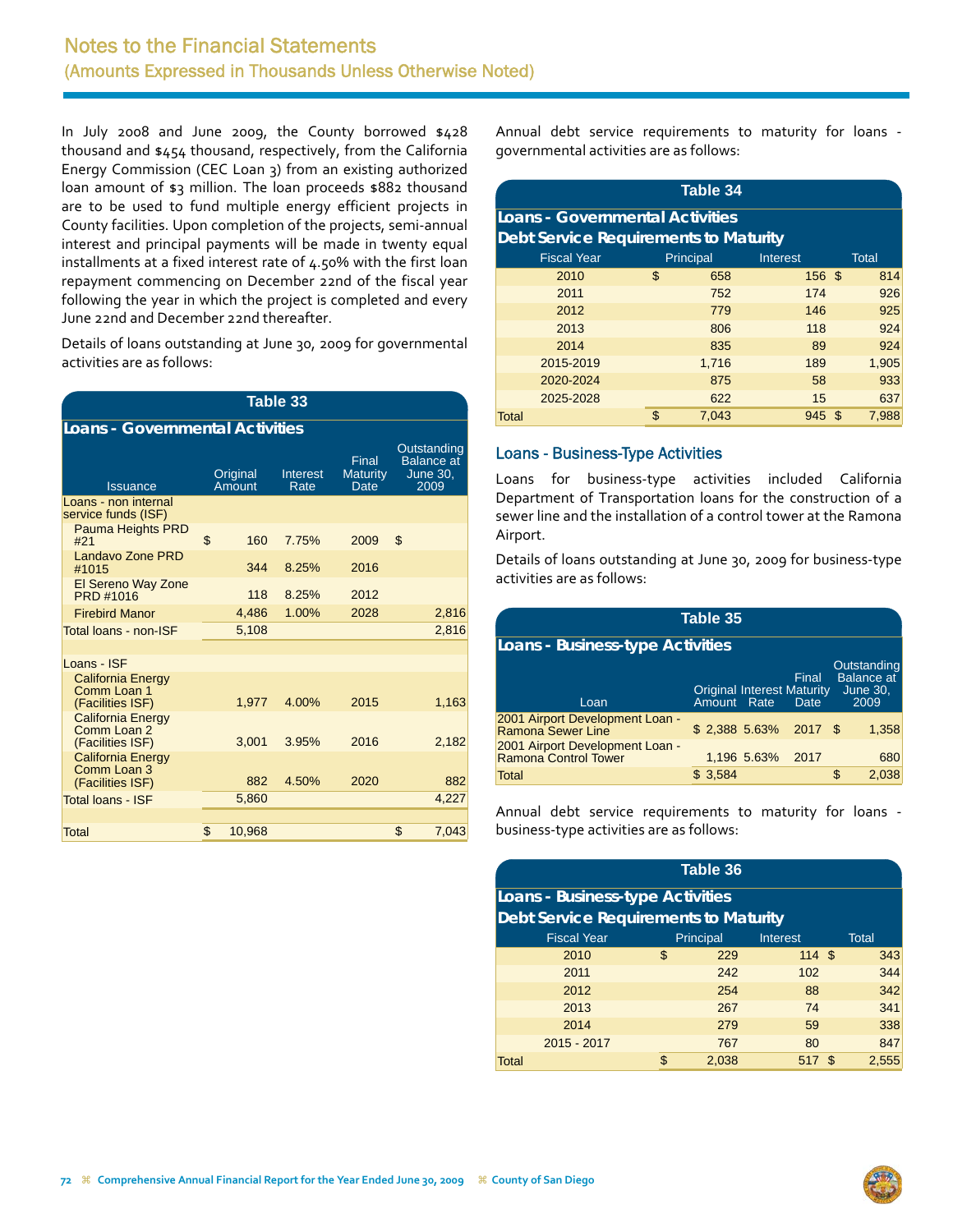#### <span id="page-26-0"></span>Prior Year Defeasance of Long-Term Debt

In prior years, the County defeased TSAB by placing the proceeds of the original issue plus additional County contributions in an irrevocable trust to provide for all future debt service payments on the old obligation. Accordingly, the trust account assets and the liability for the defeased obligation are not included in the County's financial statements. At June 30, 2009, \$418.015 million of bonds were legally defeased and remain outstanding.

#### Arbitrage

In compliance with the Tax Reform Act of 1986 and subsequent U.S. Treasury Regulations, the County performed arbitrage rebate calculations via a third party to determine probable amounts due to the Federal government. At June 30, 2009, a \$517 estimate of probable arbitrage rebate liability has been included in the statement of net assets.

# NOTE 14 **Changes in Long‐Term Liabilities**

Long-term liability activities for the year ended June 30, 2009 were as follows:

|                                                                         |                |                                                      | Table 37         |                   |                      |                                              |                                              |
|-------------------------------------------------------------------------|----------------|------------------------------------------------------|------------------|-------------------|----------------------|----------------------------------------------|----------------------------------------------|
| Changes in Long-Term Liabilities                                        |                |                                                      |                  |                   |                      |                                              |                                              |
|                                                                         |                | <b>Beginning</b><br><b>Balance at July</b><br>1,2008 | <b>Additions</b> | <b>Reductions</b> | Accreted<br>Interest | <b>Ending Balance</b><br>at June 30,<br>2009 | <b>Amounts Due</b><br><b>Within One Year</b> |
| <b>Governmental Activities:</b>                                         |                |                                                      |                  |                   |                      |                                              |                                              |
| COPs, bonds & loans                                                     |                |                                                      |                  |                   |                      |                                              |                                              |
| Certificates of participation and Lease Revenue<br><b>Bonds</b> (1) (2) | $\mathbb{S}$   | 365,745                                              | 136,885          | (32,660)          |                      | 469,970 \$                                   | 34,400                                       |
| Taxable pension obligation bonds                                        |                | 1,068,200                                            | 443,515          | (510, 025)        | 4,265                | 1,005,955                                    | 35,630                                       |
| Tobacco settlement asset-backed bonds                                   |                | 580,820                                              |                  | (10,000)          | 3,790                | 574,610                                      | 10,630                                       |
| CRA revenue refunding bonds                                             |                | 15,320                                               |                  | (335)             |                      | 14,985                                       | 345                                          |
| Loans - non-internal service funds                                      |                | 3,196                                                |                  | (380)             |                      | 2,816                                        | 136                                          |
| Loans - internal service funds (ISF)                                    |                | 3,847                                                | 882              | (502)             |                      | 4,227                                        | 522                                          |
| Arbitrage                                                               |                | 498                                                  | 19               |                   |                      | 517                                          |                                              |
| Unamortized issuance premiums                                           |                | 6,879                                                | 1,175            | 643               |                      | 8,697                                        | 626                                          |
| Unamortized issuance discounts                                          |                | (20, 168)                                            |                  | 1,193             |                      | (18, 975)                                    | (1, 194)                                     |
| Unamortized deferred amounts on refundings                              |                | (18,906)                                             | (2,588)          | 3,457             |                      | (18,037)                                     | (5, 112)                                     |
| Total COPs, bonds & loans (1) (2)                                       |                | 2,005,431                                            | 579,888          | (548, 609)        | 8,055                | 2,044,765                                    | 75,983                                       |
|                                                                         |                |                                                      |                  |                   |                      |                                              |                                              |
| Other long-term liabilities:                                            |                |                                                      |                  |                   |                      |                                              |                                              |
| Claims and judgments - ISF                                              |                | 106,244                                              | 23,383           | (21,099)          |                      | 108,528                                      | 30,213                                       |
| Compensated absences -non-ISF                                           |                | 96,027                                               | 66,797           | (63,987)          |                      | 98,837                                       | 38,521                                       |
| Compensated absences - ISF                                              |                | 2,393                                                | 1,627            | (1,532)           |                      | 2,488                                        | 1,012                                        |
| Landfill closure and postclosure                                        |                | 22,199                                               |                  | (906)             |                      | 21,293                                       | 775                                          |
| Total Other long-term liabilities (2)                                   |                | 226,863                                              | 91,807           | (87, 524)         |                      | 231,146                                      | 70,521                                       |
| <b>Total Governmental Activities (1)</b>                                | $\mathfrak{L}$ | 2,232,294                                            | 671,695          | (636, 133)        | 8,055                | 2,275,911 \$                                 | 146,504                                      |
|                                                                         |                |                                                      |                  |                   |                      |                                              |                                              |
| <b>Business-type activities:</b>                                        |                |                                                      |                  |                   |                      |                                              |                                              |
| Loans                                                                   | \$             | 2,255                                                |                  | (217)             |                      | $2,038$ \$                                   | 229                                          |
| <b>Compensated absences</b>                                             |                | 390                                                  | 330              | (272)             |                      | 448                                          | 182                                          |
| <b>Total Business-type Activities</b>                                   | \$             | 2,645                                                | 330              | (489)             |                      | $2,486$ \$                                   | 411                                          |

(1) Beginning balance restated to include \$8.1 million of SDRBA San Miguel Consolidated Fire Protection District refunding debt out‐ standing at June 30, 2008 (see also Note 26 of the Financial Statements).

(2) Beginning balance restated. The 2001 Metropolitan Transit System Towers Refunding project of the San Diego Regional Building Authority (SDRBA) was restated to reclassify the County's capital lease to a SDRBA Certificate of Participation as the SDRBA is now a blended component unit of the County.

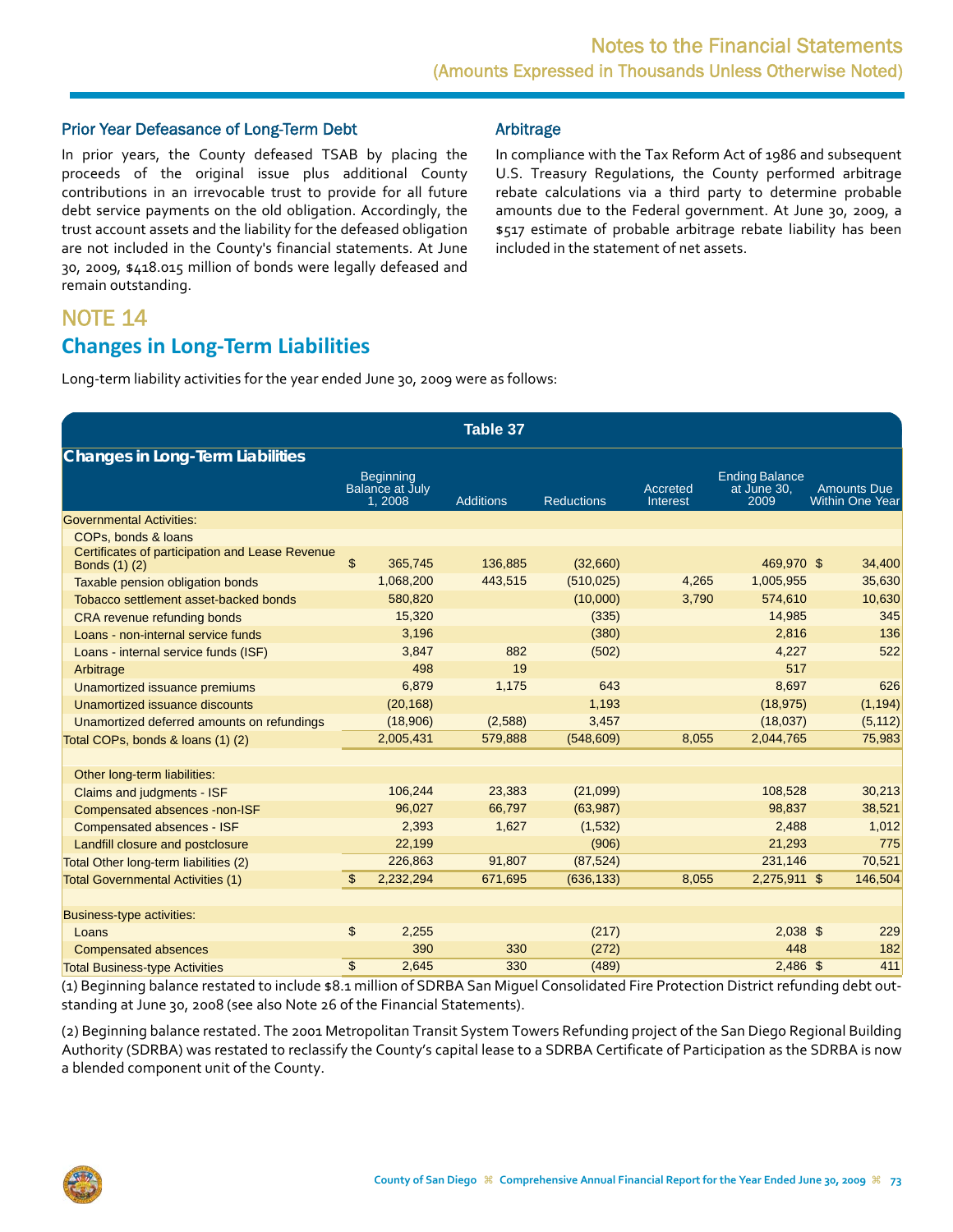# <span id="page-27-0"></span>**Funds Used to Liquidate Liabilities**

The following funds presented in **Table 38** below have typically been used to liquidate other long‐term obligations in prior years:

| Table 38                                   |                                                                                                                                                                                       |  |  |  |  |  |  |
|--------------------------------------------|---------------------------------------------------------------------------------------------------------------------------------------------------------------------------------------|--|--|--|--|--|--|
| Liquidated Liabilities                     |                                                                                                                                                                                       |  |  |  |  |  |  |
| Liability                                  | Fund(s) Used to Liquidate in Prior Years                                                                                                                                              |  |  |  |  |  |  |
| Claims &<br><b>Judgments</b>               | Internal Service Funds - Employee Benefits Fund and<br><b>Public Liability Insurance Fund</b>                                                                                         |  |  |  |  |  |  |
| Compensated<br>Absences                    | <b>General Fund: Special Revenue Funds - County</b><br>Library, Road, Cable TV and Air Pollution; Internal<br>Service Funds - Facilities Management, Fleet Services<br>and Purchasing |  |  |  |  |  |  |
| <b>Landfill Closure</b><br>and Postclosure | <b>General Fund</b>                                                                                                                                                                   |  |  |  |  |  |  |

# NOTE 16

# **Reassessment District Improvement Bonds**

In July of 1991, the County issued \$28.804 million of 4‐S Ranch bonds to finance the acquisition and construction of various public improvements required for the development of land located in north San Diego County west of Interstate 15 and the community of Rancho Bernardo. In July of 1997 the 4‐S Ranch bonds were refunded. The County Treasurer‐Tax Collector acts as an agent for property owners and bondholders in collecting and forwarding special assessment monies. The County is not obligated to pay for any special assessment bonds. Special assessment debt is solely the obligation of various separate governmental agencies. The County has covenanted to initiate judicial foreclosure in the event of a delinquency in the payment of reassessments. The amount of the 4‐S Ranch special assessment debt outstanding for which the County is a fiduciary is \$7.325 million at June 30, 2009.

# NOTE 17

## **Conduit Debt Obligations**

From time to time, the County has issued tax‐exempt conduit debt under the authority of Chapter 7 of Part 5 of Division 3 of the Health and Safety Code of the State of California on behalf of qualified borrowers to provide financial assistance for projects deemed to be of public interest.

Conduit debt consisted of the following: a) fourteen certificates of participation (COPs) for the acquisition, construction, capital improvement and equipping of various facilities and b) Four mortgage revenue bonds for the construction and permanent financing of multi‐family residential rental projects located in the County to be partially occupied by persons of low or moderate incomes. Conduit debt is secured by the property that is financed and is payable from the respective COPs base

rentals; and underlying payments on mortgage loans. Upon repayment of the debt, ownership of the acquired facilities transfers to the private‐sector entity served by the debt issuance.

The County is not obligated in any manner for repayment of this debt. Accordingly, the debt is not reported as liabilities in the accompanying financial statements.

As of June 30, 2009, the aggregate conduit debt principal amount outstanding was \$326.451 million.

# NOTE 18 **Landfill Site Closure and Postclosure Care Costs**

State laws and regulations require the placement of final covers on all landfill sites that stopped accepting solid waste after October 9, 1991 and the performance of certain maintenance and monitoring functions at these sites for a minimum of 30 years after closure. Closure and postclosure care costs are paid near or after the date a landfill stops accepting waste. The San Marcos Landfill is the sole waste disposal site owned by the County that is subject to these regulations. It was operational and accepted solid waste from 1979 until March 11, 1997. Formal closure of this landfill spanned from July 2004 through March 2007. Post closure maintenance began in April 2007.

The projected landfill closure and postclosure care liability at June 30, 2009 for the San Marcos Landfill was \$21.293 million. This estimated amount is based on what it would cost to perform all closure and postclosure care in calendar year 2009 dollars and is subject to change as a result of such factors including but not limited to: inflation; deflation; advancements in technology; and amendments to laws and regulations.

In addition to the above, state regulations require that landfill closure and postclosure maintenance costs be fully funded at the time of closure, unless a landfill owner/operator can demonstrate financial responsibility towards these activities by using other approved financial assurance alternatives. A pledge of revenue is one of various alternatives allowed to fund estimated postclosure costs. Under this alternative, the Board of Supervisors, on February 3, 1998, approved Minute Order No. 5 "Postclosure Maintenance Funding for the San Marcos Landfill", wherein the County entered into a pledge of revenue agreement with the California Integrated Waste Management Board (CIWMB). Pursuant to Resolution No. 98‐24, adopted under Minute Order No. 5, the Board directed that the amount of pledged revenue shall be equal to \$790 per year for the 30 year period of postclosure maintenance commencing upon completion of the final closure of the San Marcos Landfill. The pledged amount is a promise of existing funds rather than future revenues and may increase or decrease to match any adjustment to identified cost estimates that are mutually agreed to by the County and the CIWMB.

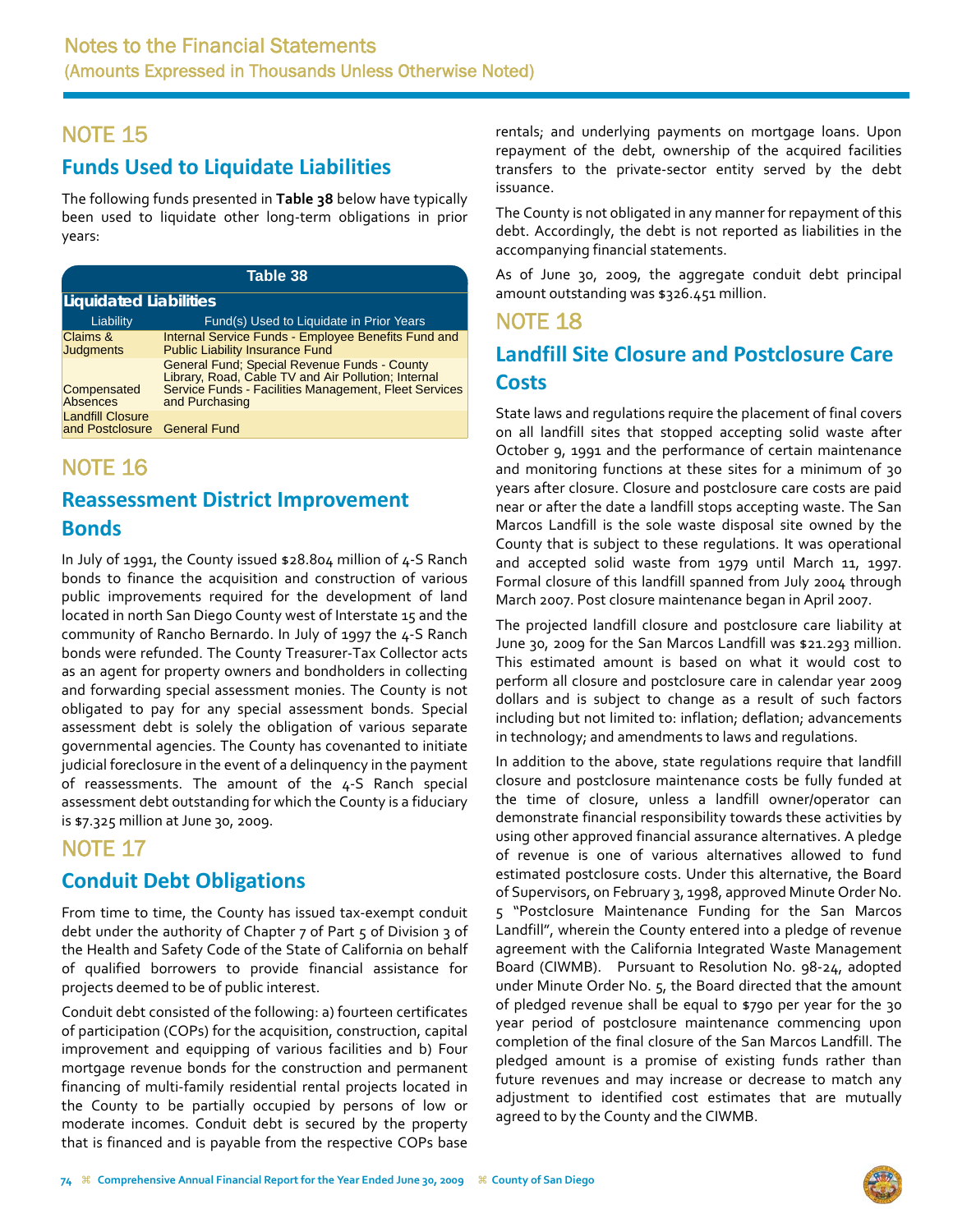<span id="page-28-0"></span>As of June 30, 2009, \$24.650 million has been spent on closure costs, including revegetation costs. Prior to final closure in 2007, the County agreed to vegetate the surrounding areas of the landfill. These costs are projected to continue through 2011. Also, \$1.069 of the net assets of the government‐wide statement of net assets has been restricted for remaining closure costs of the San Marcos Landfill.

Regulations governing solid waste management are promulgated by government agencies on the federal and state levels. These regulations address the design, construction, operation, maintenance, closure and postclosure maintenance of various types of facilities; acceptable and prohibited waste types; and inspection, permitting, environmental monitoring and solid waste recycling requirements. Regulations at both the state and federal levels could impose retroactive liability, particularly with respect to cleanup activities relating to any landfill site ever operated by the County, whether or not owned by the County. Thus, the County has potential liability with respect to every landfill ever owned, operated, contracted to be operated, or into which the County disposed waste. Compliance with these regulations may be costly, and, as more stringent standards are developed to protect the environment, these costs could increase.

# NOTE 19 **Fund Balances Reserved For Other Purposes**

At June 30, 2009, the fund balances reserved for other purposes are presented in **Table 39** as follows:

| Table 39                                         |  |
|--------------------------------------------------|--|
| <b>Fund Balances Reserved For Other Purposes</b> |  |
| At June 30, 2009                                 |  |

| <b>General Fund</b>                                         |               |
|-------------------------------------------------------------|---------------|
| Defray administrative costs, other general reserves         | \$<br>23,750  |
| Improvement and maintenance of recorded document<br>systems | 11,389        |
| <b>Teeter tax loss</b>                                      | 32,034        |
|                                                             |               |
| Emergency medical services, various construction costs      | 21,759        |
| <b>Mental health</b>                                        | 42,942        |
| Social programs                                             | 9,590         |
| Vector control                                              | 11,907        |
| Real estate fraud prosecution                               | 599           |
| Domestic violence and child abuse prevention                | 3.295         |
| Sheriff vehicle maintenance and replacement                 | 803           |
| Fingerprinting equipment purchase and operation             | 7.549         |
| Sheriff automated warrant system                            | 5,043         |
| Delinguency and juvenile crime prevention                   | 311           |
| Reserve for donations                                       | 4,078         |
| <b>Total General Fund</b>                                   | 175,049       |
|                                                             |               |
| <b>Special Revenue Funds</b>                                |               |
| Road-future road improvements                               | 37,280        |
| <b>County Service Districts projects</b>                    | 1.242         |
| Flood Control-future drainage improvements                  | 13,007        |
| <b>Total Special Revenue Funds</b>                          | 51,529        |
|                                                             |               |
| <b>Total Fund Balances Reserved for Other Purposes</b>      | \$<br>226,578 |
|                                                             |               |

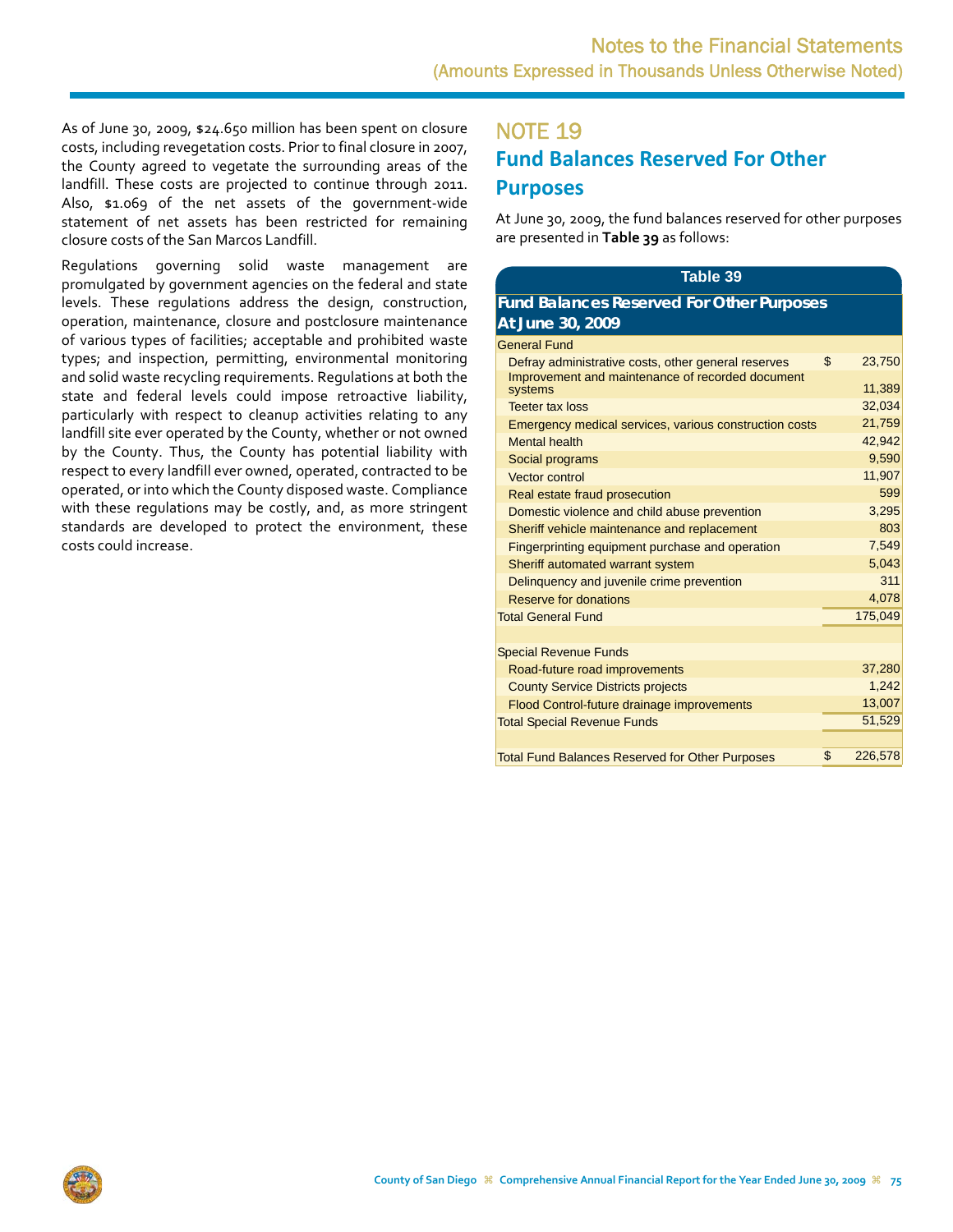# <span id="page-29-0"></span>**Fund Balances Designated for Subsequent Years' Expenditures**

At June 30, 2009, the fund balances designated for subsequent years' expenditures are presented in **Table 40** as follows:

### **Table 40 Fund Balances Designated for Subsequent Years' Expenditures**

| At June 30, 2009                                                                   |              |
|------------------------------------------------------------------------------------|--------------|
| <b>General Fund</b>                                                                |              |
| Sheriff Department's future capital expenditures                                   | \$<br>4,000  |
| Assessor's Department future expenditures                                          | 111          |
| Clerk of the Board future expenditures                                             | 5            |
| Department of Environmental Health future expenditures                             | 6,512        |
| <b>Registrar of Voters</b>                                                         | 3,573        |
| Housing Authority future lease payments                                            | 396          |
| Management of conduit financing program                                            | 443          |
| Equipment replacement for the Registrar of Voters                                  | 445          |
| Preventative health care for children                                              | 477          |
| South County Shelter capital improvements                                          | 64           |
| Senior Volunteer Patrols Program in the unincorporated<br>communities              | 65           |
| Regional communication system infrastructure<br>enhancements                       | 12,280       |
| Replacement of Sheriff department helicopter                                       | 2,011        |
| Edgemoor geriatric hospital reconstruction                                         | 2,865        |
| Health based programs aimed at reducing adult and<br>youth smoking                 | 8,323        |
| Equipment replacement/system enhancement-Caller ID<br><b>Remote Access Network</b> | 1,160        |
| <b>Future lease payments</b>                                                       | 2,010        |
| Contingency set-aside - cost reimbursement for 2003/<br>2007 County fires          | 30,728       |
| <b>Total General Fund</b>                                                          | \$<br>75,468 |
|                                                                                    |              |
| <b>Special Revenue Funds</b>                                                       |              |
| <b>Equipment acquisition</b>                                                       | \$<br>176    |
| <b>Building Maintenance</b>                                                        | 450          |
| <b>Housing and Community Development</b>                                           | 4,499        |
| <b>Total Special Revenue Funds</b>                                                 | \$<br>5,125  |

# NOTE 21

# **Risk Management**

The County operates a Risk Management Program, whereby it is self-insured for general liability (per Gov. Code 990), medical malpractice (per Gov. Code 990.9), automobile liability (per CA. DMV Code 16020(b)(4)) and workers' compensation (per Title 8 CCR 15203.4). The County purchases insurance coverage for all risk property losses, government crime insurance, including employee dishonesty and faithful performance, airport comprehensive liability, and aircraft hull and liability insurance. Settlements in the areas covered have not exceeded insurance coverage for each of the past three fiscal years.

The County's Employee Benefits and Public Liability Insurance Internal Service Funds (ISF) are used to report all of its uninsured risk management activities. Risk management liabilities are reported when it is probable that a loss has occurred and the amount of that loss can be reasonably estimated. Actuarial evaluations were obtained which determine estimates of known and projected public liability and workers compensation claim liabilities. These evaluations include estimates for claims incurred but not reported; allocated and unallocated loss adjustment expenses; and amounts for incremental claim adjustment expenses related to specific claims and other claim adjustment expenses regardless of whether allocated to specific claims.

At June 30, 2009, these liabilities discounted for anticipated investment return of 4%, totaled \$108.5 million, including \$19.9 million in public liability and \$88.6 million in workers' compensation. Changes in the balances of claim liabilities for fiscal year 2009 and 2008 are shown below:

| Table 41                                       |    |           |     |          |  |  |  |
|------------------------------------------------|----|-----------|-----|----------|--|--|--|
| Risk Management - Changes in Claim Liabilities |    |           |     |          |  |  |  |
|                                                |    | 2009      |     | 2008     |  |  |  |
| <b>Employee Benefits Fund</b>                  |    |           |     |          |  |  |  |
| Unpaid claims, July 1                          | \$ | 86,802    | -\$ | 94,686   |  |  |  |
| Incurred claims                                |    | 18,903    |     | 10,128   |  |  |  |
| Claim payments                                 |    | (17, 142) |     | (18,012) |  |  |  |
| Unpaid claims, June 30                         | \$ | 88,563    | \$  | 86,802   |  |  |  |
|                                                |    |           |     |          |  |  |  |
| <b>Public Liability Insurance Fund</b>         |    |           |     |          |  |  |  |
| Unpaid claims, July 1                          | \$ | 19,442    | \$  | 16,496   |  |  |  |
| Incurred claims                                |    | 4,480     |     | 5,039    |  |  |  |
| Claim payments                                 |    | (3,957)   |     | (2,093)  |  |  |  |
| Unpaid claims, June 30                         | \$ | 19,965    | S   | 19,442   |  |  |  |

# NOTE 22

# **Contingencies**

### **Litigation**

The County has a potential liability of \$18.3 million that could result if unfavorable final decisions were rendered in numerous lawsuits to which the County is a named defendant. Appropriations are budgeted annually for those portions of obligations coming due that fiscal year.

### Unrecorded Leave Benefits

County employees have unrecorded accumulated benefits of approximately \$183.0 million in sick leave, holiday and compensatory time. With the exception of sick leave for eligible employees, these benefits are not payable to employees upon termination and are normally liquidated at year end or as employees elect to use their benefits per Civil Service rules and regulations. Accumulated vacation, sick leave, compensatory time‐off for which employees are eligible for

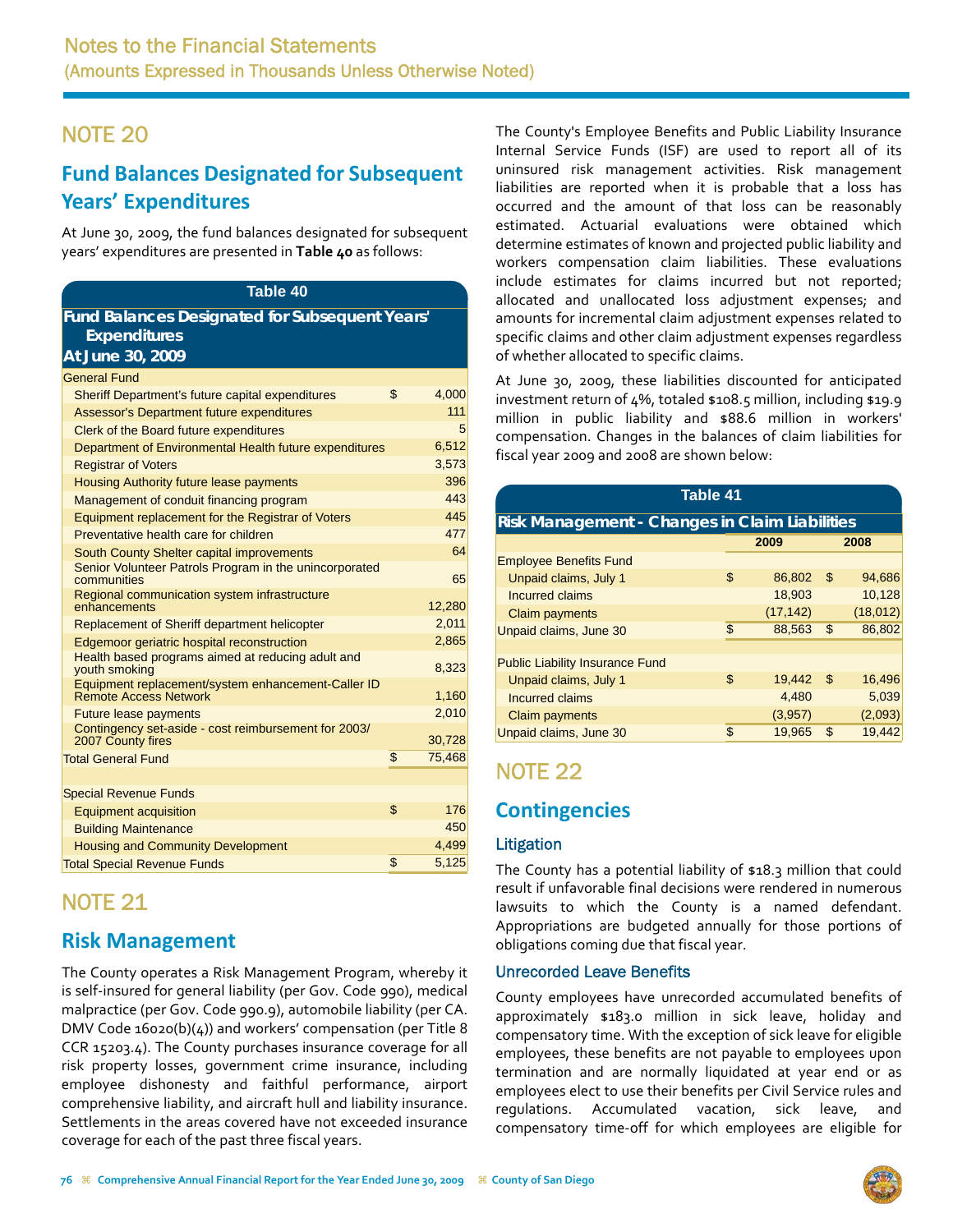<span id="page-30-0"></span>payment upon separation have been recorded as current or liabilities in the appropriate proprietary funds and the statement of net assets.

#### Federal and State Programs

Amounts received or receivable from grant agencies are subject to audit and adjustment by grantor agencies, principally the federal government. Any disallowed claims, including amounts already collected, may constitute a liability of the applicable funds. The amount, if any, of expenditures that may be disallowed by the grantor cannot be determined at this time, although the County expects such amounts, if any, to be immaterial.

## NOTE 23

### **Joint Ventures**

The San Diego Geographic Information Source (SanGIS) was created in July 1997 as a joint powers agreement between the City of San Diego and the County of San Diego. SanGIS objectives are to create and maintain a geographic information system; marketing and licensing compiled digital geographic data and software; providing technical services; and publishing geographic and land related information for the City and the County, other public agencies, and the private sector. It is governed by a Board of Directors consisting of the City Manager and the Chief Administrative Officer. SanGIS relies mostly on an annual budget of \$1.5 million shared equally by the City and the County to supplement its operating revenues. In its latest report, SanGIS reported an increase in net assets of \$.141 million and ending net assets of \$.216 million for the fiscal year ended June 30, 2008. The financial report may be obtained by writing to SanGIS at 5469 Kearny Villa Rd. Suite 102, San Diego CA 92123 or by calling (858) 574‐7000 or by E‐mail at webmaster@sangis.org.

The County is a participant with eighteen incorporated cities to operate the Unified San Diego County Emergency Services Organization for the purpose of providing regional planning and mutual assistance in the event of an emergency in the region including accidents involving hazardous waste. The organization is governed by the Unified Disaster Council (UDC) with one voting member from San Diego County Board of Supervisors who serves as Chair of the Council, and a representative from each of the 18 incorporated cities. The County of San Diego Office of Emergency Services (OES) serves as staff to the UDC. OES is a liaison between the incorporated cities, the State Office of Emergency Services, the Federal Emergency Management Agency, and the American Red Cross. A contractual agreement requires that the cities and the County provide the total required funding each year; one half from the cities and the other half from the County. In its latest report, the organization reported an decrease in net assets of \$2.9 million and ending net assets of \$.270 million for the fiscal year ended June 30, 2008. Separate financial statements may be obtained from the Operational Area Emergency Operations Center, 5555 Overland Ave., Suite 1911, San Diego CA 92123 or by calling (858) 565‐3490.

The City of San Diego and the County of San Diego jointly formed a Consortium under the Workforce Investment Act of 1998 to provide regional employment and training services. The Consortium is governed by a five member board consisting of two members designated from the County Board of Supervisors, two members designated from the San Diego City Council and one member from the Board of Directors of United Way, a charitable organization. The board assigned the San Diego Workforce Partnership, Inc. as grant recipient and the administrative entity to operate the San Diego Consortium. The City and the County agreed to share equally any debt or liability incurred with respect to State and Federal grants. For the year ended June 30, 2008, the Partnership reported a decrease in net assets of \$1.4 million. Complete financial reports may be obtained by writing to the San Diego Workforce Partnership, 3910 University Ave., Suite 400, San Diego CA 92105‐1326 or by calling (619) 228‐2900.

### NOTE 24

## **Pension and Retiree Health Plans**

#### Pension Plan

#### **Plan Description**

The County contributes to the San Diego County Employees Retirement Association pension plan, (SDCERA‐PP), a cost‐ sharing multiple‐employer defined benefit pension plan that is administered by SDCERA. The SDCERA‐PP has three Tiers and provides retirement, disability, death and survivor benefits to its General and Safety members. Tier A is the current open system. Tier I is closed to new entrants but has active members and Tier II was eliminated for active members. The Retirement Act, (also referred to as the Retirement Law of 1937 and Government Code Section 31450 et.seq.) assigns the County Board of Supervisors, the authority to establish and amend benefit provisions and assigns the SDCERA Board of Retirement the authority to approve retiree members and beneficiaries cost‐of‐living increases. (See note below regarding SDCERA Financial Report information.)

#### **Funding Policy**

The Retirement Act requires that County and member contributions be actuarially determined to provide a specific level of benefit. Contribution rates are expressed as a percentage of covered payroll and member rates vary according to age at entry, benefit tier level and certain negotiated contracts that provide for the County to pay a portion of members' contributions.

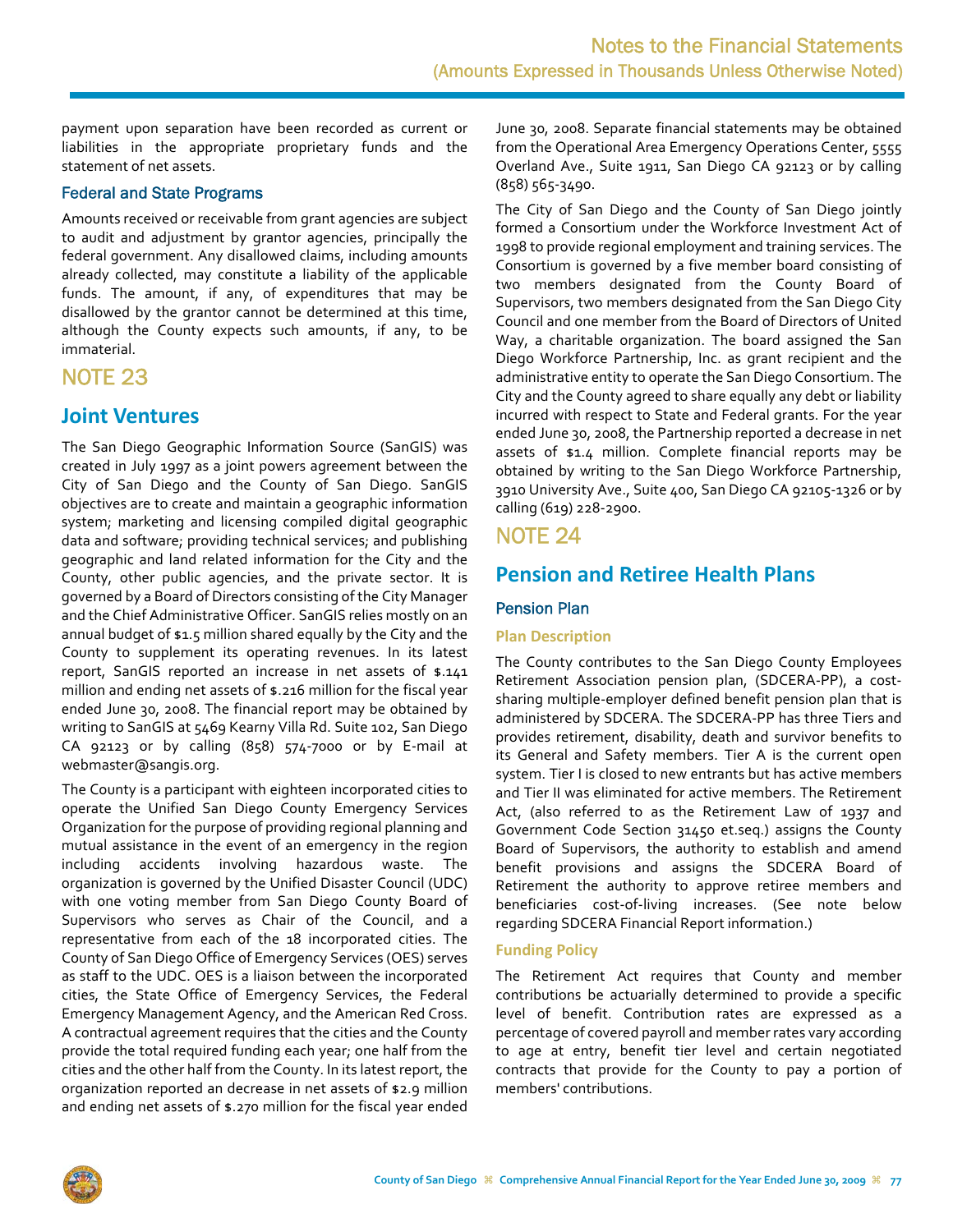<span id="page-31-0"></span>The average member contribution rate was 10.38% for all categories combined (General Tier I, General Tier A and Safety members). The employer contribution rate for all categories combined was 23.58%.

CoSD employer contributions to SDCERA‐PP for the three years ended June 30, 2009, which equaled the required contributions, were the following:

| Table 42                                         |    |                                           |    |                              |                                            |  |  |  |
|--------------------------------------------------|----|-------------------------------------------|----|------------------------------|--------------------------------------------|--|--|--|
| <b>CoSD Employer Contributions - SDCERA - PP</b> |    |                                           |    |                              |                                            |  |  |  |
| <b>Fiscal Year Ended</b><br>June 30              |    | Contractually<br>Required<br>Contribution |    | <b>Contributions</b><br>Made | Percentage of<br><b>CRC</b><br>Contributed |  |  |  |
| 2009                                             | \$ | 200.146                                   | \$ | 200.146                      | 100.0%                                     |  |  |  |
| 2008                                             |    | 214,665                                   |    | 214,665                      | 100.0%                                     |  |  |  |
| 2007                                             |    | 213,119                                   |    | 233,314                      | 109.5%                                     |  |  |  |

### Retiree Health Plan

#### **Plan Description**

Effective July 1, 2007, the County commenced contributing to the SDCERA retiree health plan, (SDCERA‐RHP) a cost‐sharing multiple‐employer defined benefit health plan administered by SDCERA. The Retirement Act assigns the authority to establish and amend health allowance benefits to the SDCERA Board of Retirement. The retiree health plan provides a non-taxable health insurance allowance to Tier I and Tier II retirees. Health insurance allowances range from \$200 per month to \$400 per month based on members' service credits. (See note below regarding SDCERA Financial Report information.)

### **Funding Policy**

The SDCERA‐RHP was established and is administered as an Internal Revenue Code Section 401(h) account within the defined benefit pension plan under the authority granted by the Retirement Act to the SDCERA Board of Retirement. The SDCERA‐RHP is funded by employer contributions that are based on an actuarially determined 20 year level dollar amortization schedule. The health insurance allowance is not a vested benefit and may be reduced or discontinued at any time by the SDCERA Board of Retirement. Additionally, the total amount of employer contributions are limited by the provisions of 401(h).

CoSD's employer contributions to SDCERA‐RHP for the two years ended June 30, 2009, which equaled the required contributions, were the following:

| Table 43                                        |    |                                                                   |    |                              |                                            |  |  |
|-------------------------------------------------|----|-------------------------------------------------------------------|----|------------------------------|--------------------------------------------|--|--|
| <b>COSD Employer Contributions - SDCERA-RHP</b> |    |                                                                   |    |                              |                                            |  |  |
| <b>Fiscal Year Ended</b><br>June 30             |    | Contractually<br><b>Required</b><br><b>Contributions</b><br>(CRC) |    | <b>Contributions</b><br>Made | Percentage of<br><b>CRC</b><br>Contributed |  |  |
| 2009                                            | \$ | 20.838                                                            | \$ | 20,838                       | 100%                                       |  |  |
| 2008                                            |    | 21.304                                                            |    | 21.304                       | 100%                                       |  |  |
| 2007                                            |    | <b>Not Applicable</b>                                             |    | <b>Not Applicable</b>        | <b>Not Applicable</b>                      |  |  |

### SDCERA Financial Report

SDCERA issues a publicly available financial report that includes financial statements and required supplementary information for the SDCERA‐PP and the SDCERA‐RHP. The financial report may be obtained by writing to San Diego County Employees Retirement Association, 2275 Rio Bonito Way Suite 200, San Diego, California 92108 or by calling (619) 515‐0130.

### NOTE 25

## **Fund Deficit**

| Table 44                      |    |       |
|-------------------------------|----|-------|
| <b>Fund Deficit</b>           |    |       |
| At June 30, 2009              |    |       |
| <b>Internal Service Fund:</b> |    |       |
| <b>Facilities Management</b>  | S. | (345) |

The deficit within the Facilities Management Internal Service fund decreased from \$1 million at June 30, 2008 to \$0.345 million at June 30. 2009. The deficit is due to the use of California Energy Commission loans for expenses incurred for maintenance cost and energy conservation. The deficit will decrease annually as it is included in the utility rates calculation charged to the departments. The loans will be repaid by fiscal year 2016.

## NOTE 26

### **Restatements**

### First 5 Commission

The beginning net asset balance of the First  $5$  Commission is restated as shown below in the amount of \$2,028 resulting from 1) an adjustment to pooled cash and investments reflecting a year‐end fair value unrealized gain of \$2,120 and 2) a vacation accrual of \$92.

| Table 45                                  |     |         |
|-------------------------------------------|-----|---------|
| IRestatement - First 5 Commission         |     |         |
| Net asset balance as of June 30, 2008     | S   | 196,568 |
| Adjustment for restatement                |     | (2,028) |
| Net asset balance, restated June 30, 2008 | \$. | 194,540 |

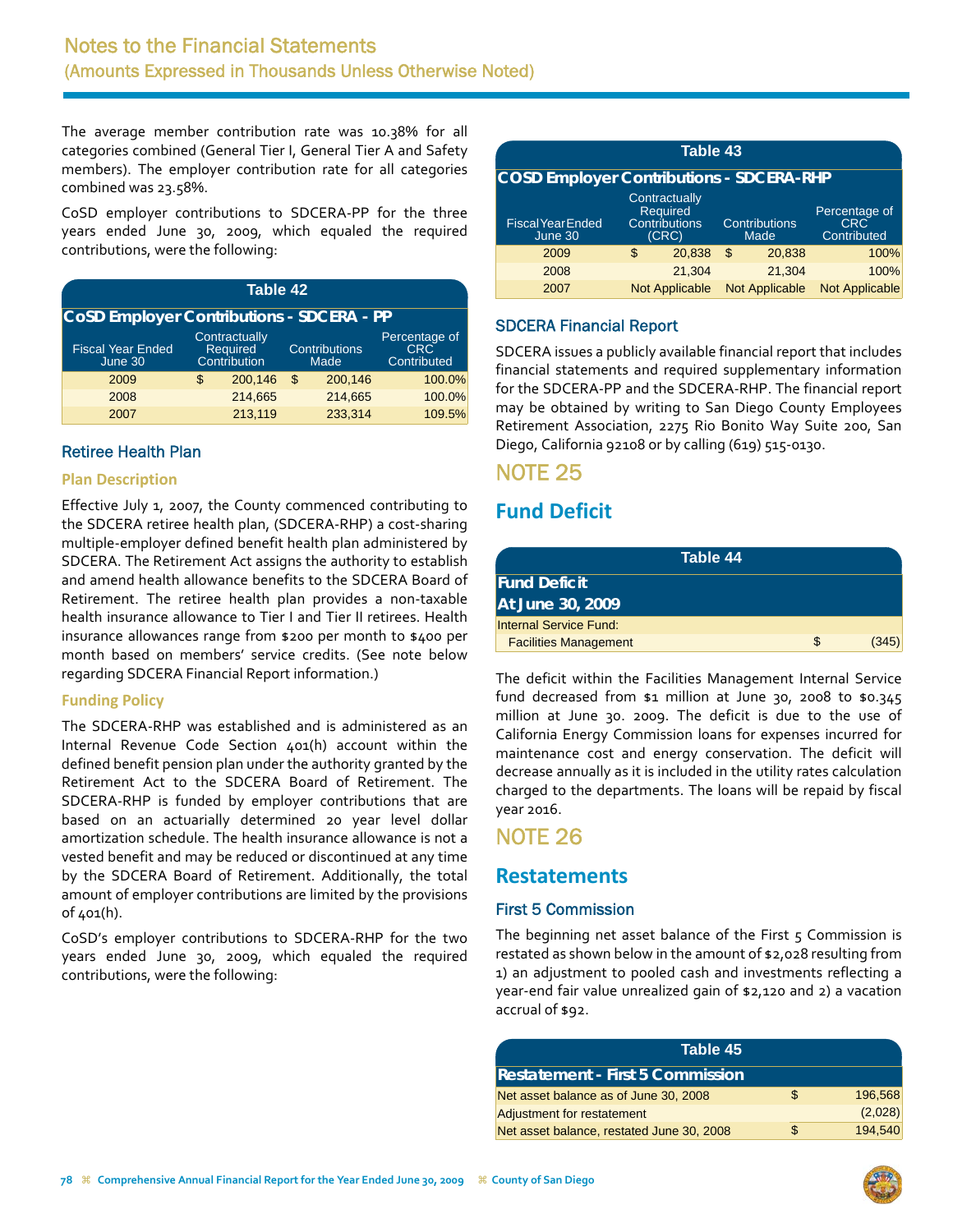### San Diego Regional Building Authority Blended Component Unit

In fiscal year 2009, the County determined that the San Diego Regional Building Authority (SDRBA) qualified as a blended component unit of the County as it met the criteria for blending under Governmental Accounting Standards Board Statement No. 14, "The Financial Reporting Entity." In 2008, the SDRBA's 2001 Metropolitan Transit System Towers Refunding Project and 2003 San Miguel Consolidated Fire Protection District refunding (SM) Project were reported in the Specific Investments Investment Trust fund and the Pool Investments Investment Trust fund, as the SDRBA was considered an external entity. In 2009, these projects are now reported in the SDRBA's Debt Service fund resulting in an overall change of \$4.850 million. The County also determined that the related sublease agreement between the County and the Metropolitan Transit Development Board, and the SDRBA long‐term interest portion of its lease receivable from the San Miguel Consolidated Fire Protection District, were required to be reported. This resulted in additional \$10.06 million and \$2.58 million increases, respectively, to the beginning net assets of the County's government‐wide Statement of Activities, for a total combined increase of \$17.49 million.

| Table 46                                                                 |    |                                              |                                                         |           |                     |                                                                              |                                                                                         |  |                                                                     |
|--------------------------------------------------------------------------|----|----------------------------------------------|---------------------------------------------------------|-----------|---------------------|------------------------------------------------------------------------------|-----------------------------------------------------------------------------------------|--|---------------------------------------------------------------------|
| San Diego Regional Building Authority Blended Component Unit Restatement |    |                                              |                                                         |           |                     |                                                                              |                                                                                         |  |                                                                     |
| Restatement                                                              |    | Pool<br>Investments -<br>Investment<br>Trust | <b>Specific</b><br>Investments -<br>Investment<br>Trust | Total     | Investment<br>Trust | San Diego<br>Regional<br><b>Building</b><br>Authority<br><b>Debt Service</b> | Government-<br>wide<br>Statement of<br>Activities/<br>Governmental<br><b>Activities</b> |  | Government-<br>wide<br>Statement of<br><b>Activities -</b><br>Total |
| Net asset balance as of June 30, 2008                                    | \$ | 3,153,987                                    | 468,721 \$                                              | 3,622,708 | 3,622,708           |                                                                              | 3,000,666 \$                                                                            |  | 3,219,589                                                           |
| Adjustment for restatement                                               |    | (226)                                        | (4,624)                                                 | (4,850)   | (4,850)             | 4,850                                                                        | 17,490                                                                                  |  | 17,490                                                              |
| Net asset balance, restated June 30, 2008 \$                             |    | 3,153,761                                    | 464.097\$                                               | 3.617.858 | 3,617,858           | 4.850                                                                        | 3.018.156 \$                                                                            |  | 3,237,079                                                           |

### Change in Governmental Fund Types

In fiscal year 2009 the County reviewed the governmental fund type classifications used to report the activities for the County's Edgemoor Development fund; and the various Redevelopment Agency and SANCAL blended component unit funds. It was determined that Edgemoor and Redevelopment Agency funds formerly classified as Capital Projects funds no longer met the requirements to be treated as such and in 2009 were more appropriately reported as Special Revenue funds. It was also determined that it was more appropriate to treat one of the underlying Redevelopment Agency's debt service funds as a Special Revenue fund as its primary source of revenue is tax increment revenue to be used in part to cover pass-through payments to taxing entities located within the Gillespie Field project area and for housing set asides. An analysis of the SANCAL's Capital Projects funds resulted in the movement of an underlying fund to the debt service fund as its underlying capital projects are completed and the remaining monies will be used to make future debt service payments on SANCAL debt. SANCAL's special revenue fund activities were also determined to be more appropriately classified as debt service activity. The results of these changes in the reporting of various funds had no effect on the overall balance of total governmental funds except for the aforementioned \$4.850 adjustment to the San Diego Regional Building Authority's Debt Service Fund for restatement. The effects within the various governmental fund types are shown in the table below:

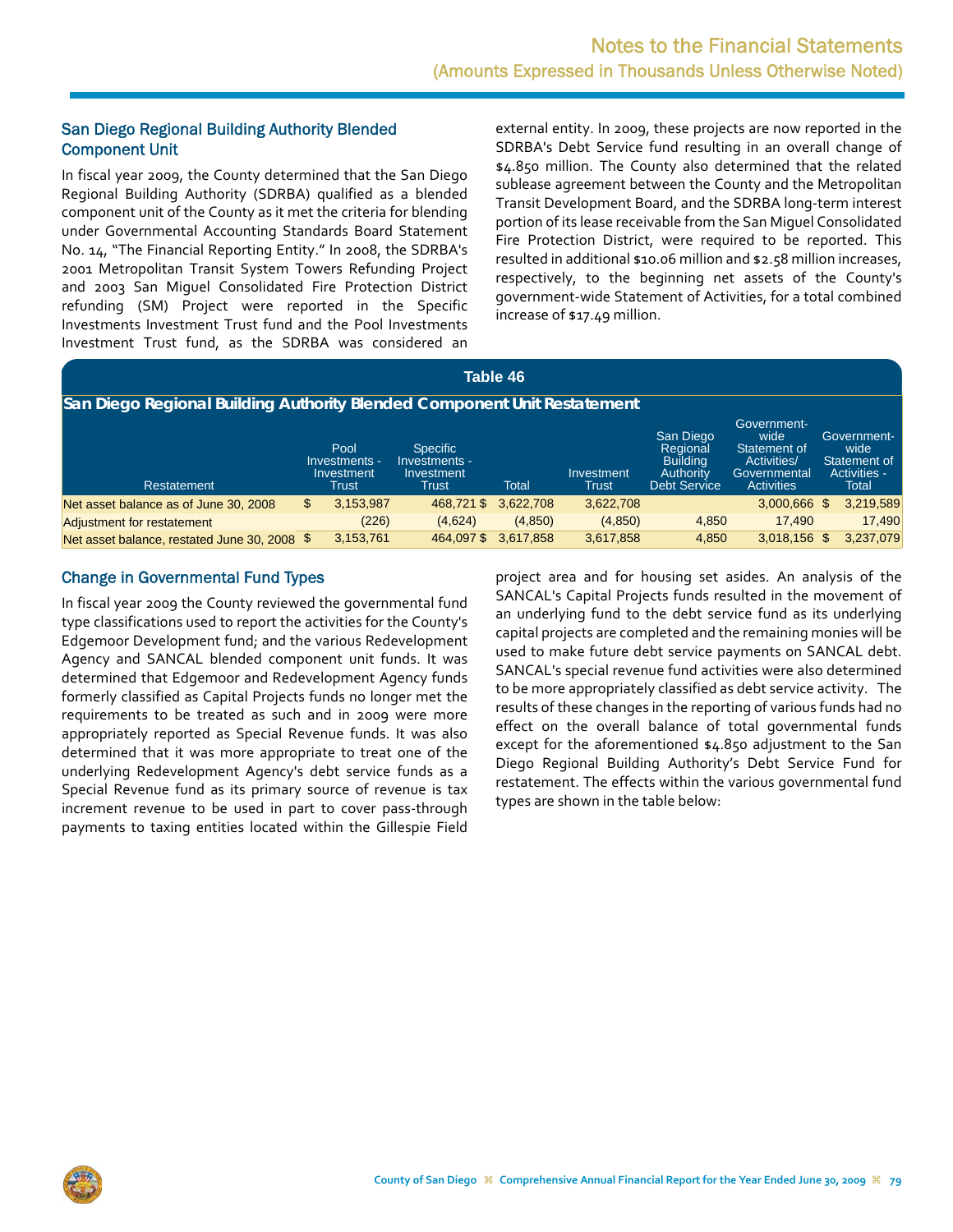<span id="page-33-0"></span>

| Table 47                                   |                                       |                                       |                                                 |                                                            |                                        |                                         |  |
|--------------------------------------------|---------------------------------------|---------------------------------------|-------------------------------------------------|------------------------------------------------------------|----------------------------------------|-----------------------------------------|--|
| <b>Restatement - Governmental Funds</b>    |                                       |                                       |                                                 |                                                            |                                        |                                         |  |
| <b>Restatement - Special Revenue Funds</b> | <b>Edgemoor</b><br><b>Development</b> |                                       | <b>Redevelopment</b><br><b>SANCAL</b><br>Agency |                                                            | <b>Total Special</b><br><b>Revenue</b> |                                         |  |
| Net asset balance as of June 30, 2008      | \$                                    |                                       |                                                 | 1,107                                                      | \$.                                    | 393,142                                 |  |
| Adjustment for restatement                 |                                       | 19,440                                | 5,199                                           | (1, 107)                                                   |                                        | 23,532                                  |  |
| Net asset balance, restated June 30, 2008  | \$                                    | 19,440                                | 5,199                                           |                                                            | $\mathfrak{s}$                         | 416,674                                 |  |
|                                            |                                       |                                       |                                                 |                                                            |                                        |                                         |  |
| <b>Restatement - Debt Service Funds</b>    |                                       | <b>Redevelopment</b><br><b>Agency</b> | <b>SANCAL</b>                                   | <b>San Diego Regional</b><br><b>Building Authority (1)</b> |                                        | <b>Total Debt</b><br><b>Service</b>     |  |
| Net asset balance as of June 30, 2008      | \$                                    | 2,918                                 | 26,517                                          |                                                            | \$                                     | 44,683                                  |  |
| Adjustment for restatement                 |                                       | (1,760)                               | 1,196                                           | 4,850                                                      |                                        | 4,286                                   |  |
| Net asset balance, restated June 30, 2008  | \$                                    | 1,158                                 | 27,713                                          | 4,850                                                      | \$                                     | 48,969                                  |  |
|                                            |                                       |                                       |                                                 |                                                            |                                        |                                         |  |
| <b>Restatement - Capital Project Funds</b> |                                       | Edgemoor<br><b>Development</b>        | <b>Redevelopment</b><br>Agency                  | <b>SANCAL</b>                                              |                                        | <b>Total Capital</b><br><b>Projects</b> |  |
| Net asset balance as of June 30, 2008      | \$                                    | 19,440                                | 3,439                                           | 4,695                                                      | \$                                     | 32,032                                  |  |
| Adjustment for restatement                 |                                       | (19, 440)                             | (3, 439)                                        | (89)                                                       |                                        | (22,968)                                |  |
| Net asset balance, restated June 30, 2008  | \$                                    |                                       |                                                 | 4,606                                                      | \$.                                    | 9,064                                   |  |
|                                            |                                       |                                       |                                                 |                                                            |                                        |                                         |  |

(1) The effect of the SDRBA Debt Service Fund restatement is also shown in the SDRBA Restatement footnote.

## NOTE 27

## **Subsequent Events**

### Tax and Revenue Anticipation Notes

In July 2009, the County issued tax and revenue anticipation notes (TRANS) totaling \$220 million due June 30, 2010 at a coupon rate of 2.00% and a yield of 0.37%. Proceeds from the notes will be used to meet fiscal year 2010 cash flow requirements. Fiscal year 2010 unrestricted revenues collateralize the notes.

### San Diego County Capital Asset Leasing Corporation - "County of San Diego Certificates of Participation (Justice Facilities Refunding)"

In October 2009, the San Diego County Capital Asset Leasing Corporation (SANCAL) issued \$80.940 million of fixed rate Certificates of Participation titled "County of San Diego Certificates of Participation (Justice Facilities Refunding)" (the "Certificates") issued at fixed interest rates ranging from 2.00% to 5.00% with maturity dates ranging from October 1, 2010 through October 1, 2025.

These Certificates were issued with a premium of \$7.803 million. Certificate proceeds of \$88.743 million along with \$18.014 million of funds held by the 1997 Central Jail Refunding and 1998 Downtown Courthouse Refunding trustee (trustee) were distributed as follows: 1) \$99.561 was transferred to an escrow agent to advance refund the outstanding \$55.475 million 1997 Central Jail Refunding and \$42.270 million 1998 Downtown Courthouse Refunding Certificates of Participation and to provide \$1.816 for future interest payments thereon; 2) \$4.818 million of proceeds were used to fund the Certificates'

debt service reserve fund; 3) \$752 thousand were set aside to pay certain costs of issuance; 4) \$1.595 million was transferred to the refunding trustee base rental account to fund the April 2010 debt service interest payment on the Certificates; and 5) \$31 thousand of existing funds were set aside to be used for various ongoing debt related costs.

### Redemption of Series 2008B Variable Rate Demand **Obligations**

On July 1st 2009, the County redeemed in full \$100 million Series 2008B Variable Rate Demand Obligations (the "Series 2008B Obligations") issued in two subseries consisting of \$50 million Series 2008B‐1 Variable Rate Demand Obligations and \$50 million Series 2008B‐2 Variable Rate Demand Obligations.

The source of funds used to redeem the Series 2008B Obligations were as follows: 1) \$63.9 million internal loan granted from the General Fund to the Pension Obligation fund which will be repaid to the General Fund via charges to County departments made possible by a reduction in the required retirement system contribution rates for fiscal year 2010); 2) \$24.1 million contribution from the General Fund to the Pension Obligation Bond Debt Service Fund; and, 3) \$12 million from Pension Obligation Debt Service Fund monies on hand.

The redemption of the \$100 million Series 2008B Obligations is anticipated to result in approximately \$4.5 million of annual debt service savings.

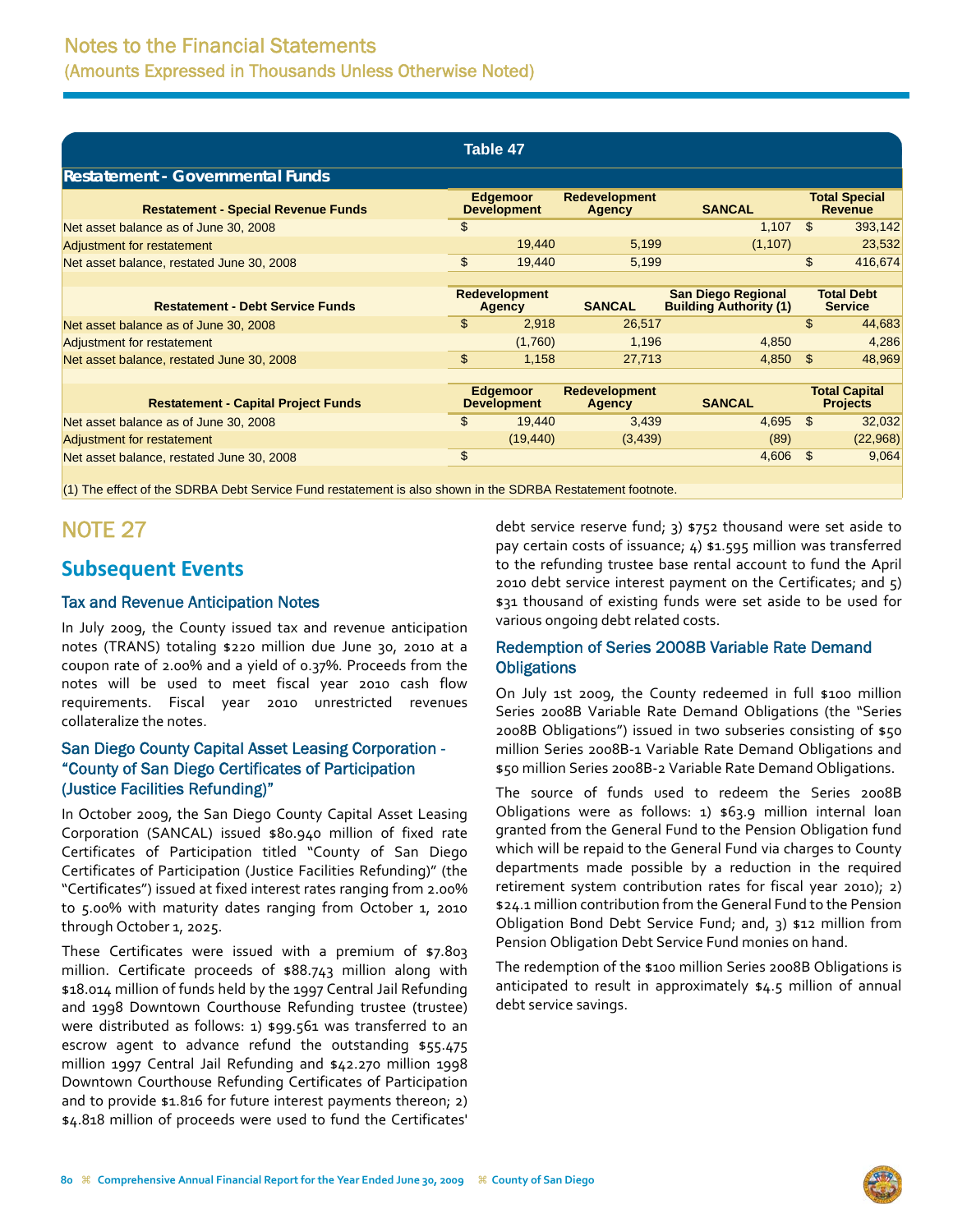## <span id="page-34-0"></span>**New Governmental Accounting Standards**

### Implementation Status

In November 2006, GASB issued Statement No. 49, *Accounting and Financial Reporting for Pollution Remediation Obligations.* This statement identifies the circumstances under which a governmental entity would be required to report a liability related to pollution remediation. Liabilities and expenses would be estimated using an "expected cash flows" measurement technique, which is used by environmental professionals but will be employed for the first time by governments. Statement 49 also will require governments to disclose information about their pollution obligations associated with clean up efforts in the notes to the financial statements. This statement is effective for the County's fiscal year ending June 30, 2009.

Because pollution remediation activities are immaterial recommended disclosures are not necessary.

In June 2008, the GASB issued Statement 53, *Accounting and Financial Reporting for Derivative Instruments.* This Statement addresses the recognition, measurement, and disclosure of information regarding derivative instruments entered into by state and local governments. Derivative instruments are often complex financial arrangements used by governments to manage specific risks or to make investments. By entering into these arrangements, governments receive and make payments based on market prices without actually entering into the related financial or commodity transactions. Derivative instruments associated with changing financial and commodity prices result in changing cash flows and fair values that can be used as effective risk management or investment tools. Derivative instruments, however, also can expose governments to significant risks and liabilities.

The disclosures required by Technical Bulletin No. 2003-1, Disclosure Requirements for Derivatives Not Reported at Fair Value on the Statement of Net Assets, have been incorporated into this Statement. The objectives, terms, and risks of hedging derivative instruments are required disclosures. Disclosures also include a summary of derivative instrument activity that provides an indication of the location of fair value amounts reported on the financial statements. The disclosures for investment derivative instruments are similar to the disclosures of other investments. This statement is effective for the County's fiscal year ending June 30, 2010.

The County does not currently invest in derivatives, consequently this Statement is not currently applicable.

In March 2009, GASB issued Statement No. 55, *The Hierarchy of Generally Accepted Accounting Principles for State and Local Governments.* The objective of this Statement is to incorporate the hierarchy of generally accepted accounting principles (GAAP) for state and local governments into the Governmental

Accounting Standards Board's (GASB) authoritative literature. The "GAAP hierarchy" consists of the sources of accounting principles used in the preparation of financial statements of state and local governmental entities that are presented in conformity with GAAP, and the framework for selecting those principles*.* The GASB is responsible for establishing GAAP for state and local governments. However, the current GAAP hierarchy was set forth in the American Institute of Certified Public Accountants' (AICPA) Statement on Auditing Standards No. 69, *The Meaning of Present Fairly in Conformity With Generally Accepted Accounting Principles,* rather than in the authoritative literature of the GASB. This Statement is effective immediately upon issuance.

In March 2009, GASB issued Statement No. 56, *Codification of Accounting and Financial Reporting Guidance Contained in the AICPA Statements on Auditing Standards.* The objective of this Statement is to incorporate into the Governmental Accounting Standards Board's (GASB) authoritative literature certain accounting and financial reporting guidance presented in the American Institute of Certified Public Accountants' Statements on Auditing Standards. This Statement addresses three issues not included in the authoritative literature that establishes accounting principles—related party transactions, going concern considerations, and subsequent events. The presentation of principles used in the preparation of financial statements is more appropriately included in accounting and financial reporting standards rather than in the auditing literature*.* This Statement does not establish new accounting standards but rather incorporates the existing guidance (to the extent appropriate in a governmental environment) into the GASB standards. This Statement is effective immediately upon issuance.

### Under Analysis

The County is currently analyzing its accounting practices to determine the potential impact on the financial statements for the following GASB Statements:

In June 2007, GASB issued Statement 51, *Accounting and Financial Reporting for Intangible Assets.* The objective of this Statement is to establish accounting and financial reporting requirements for intangible assets, thereby enhancing the comparability of the accounting and financial reporting of such assets among state and local governments. This Statement also provides authoritative guidance that specifically addresses the nature of these intangible assets. Such guidance should be applied in addition to the existing authoritative guidance for capital assets. Additionally, this Statement establishes a specified-conditions approach to recognizing intangible assets that are internally generated. This Statement also provides guidance on recognizing internally generated computer software as an intangible asset. This guidance serves as an application of the specified‐conditions approach described above to the development cycle of computer software.